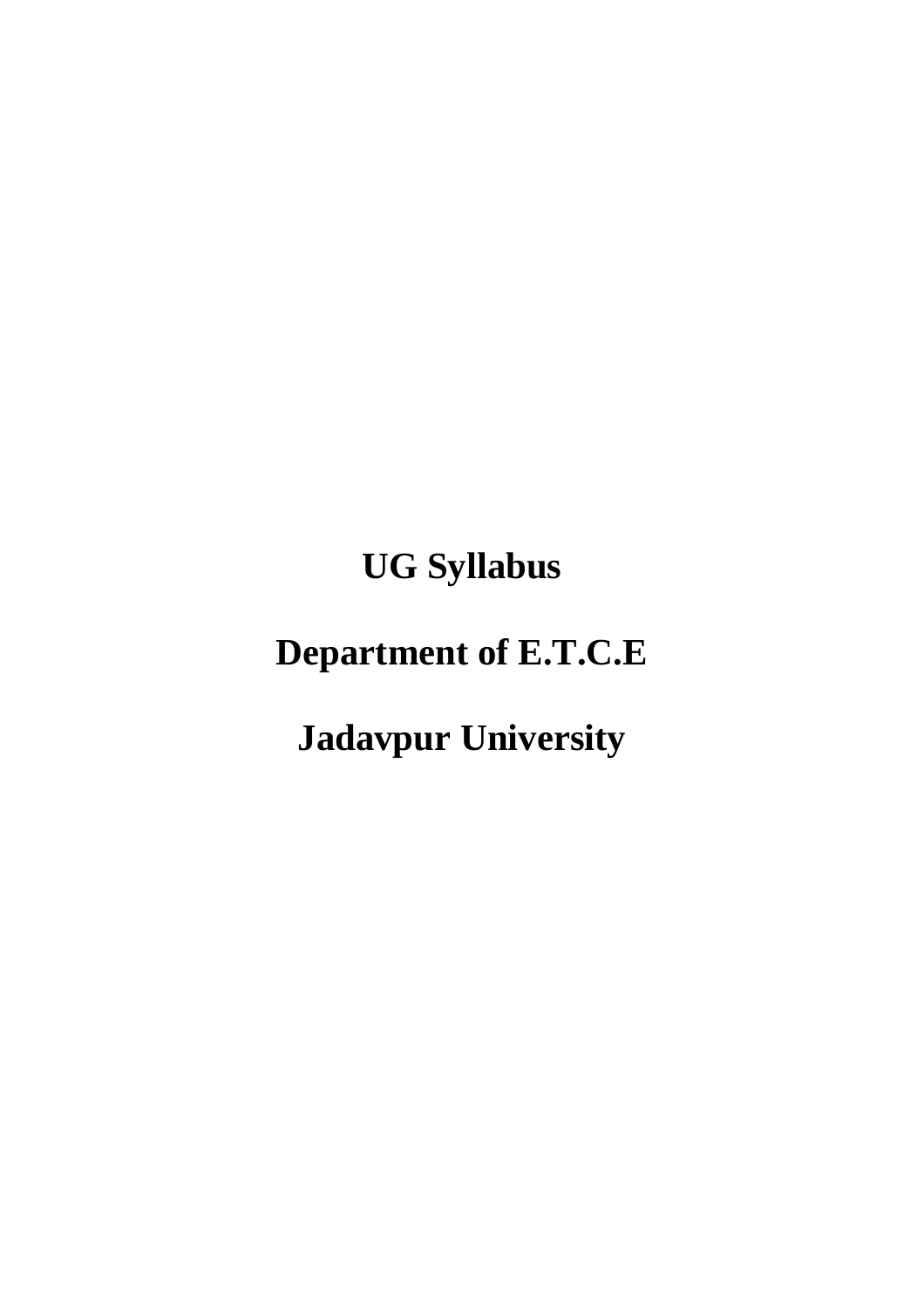# **Second Year First Semester**

| <b>Subject Code</b> | <b>Subject Name</b>                                                 | Category  | <b>Type</b>  | <b>Contact</b> | <b>Credit</b>  | <b>Marks</b> |
|---------------------|---------------------------------------------------------------------|-----------|--------------|----------------|----------------|--------------|
| ET/PC/B/T/211       | ELECTROMAGNETIC THEORY                                              | PC        | Basic        | $3+0+0$        | 3              | 100          |
| ET/PC/B/T/212       | <b>CIRCUIT</b><br><b>ANALYSIS</b><br><b>AND</b><br><b>SYNTHESIS</b> | <b>PC</b> | <b>Basic</b> | $3+1+0$        | $\overline{4}$ | 100          |
| ET/PC/B/T/213       | <b>SIGNALS AND SYSTEMS</b>                                          | PC        | Basic        | $3+1+0$        | $\overline{4}$ | 100          |
| ET/PC/B/T/214       | <b>DIGITAL LOGIC CIRCUITS</b>                                       | PC        | Basic        | $3+1+0$        | $\overline{4}$ | 100          |
| ET/PC/B/T/215       | <b>ANALOG CIRCUITS - I</b>                                          | PC        | Basic        | $3+1+0$        | $\overline{4}$ | 100          |
| ET/PC/B/MAT/T/216   | <b>MATHEMATICS</b><br>Ш<br>(Compulsory)<br><b>Audit Course</b> )    |           |              | $3+0+0$        | $\overline{0}$ | 100          |
| ET/PC/B/S/211       | <b>ANALOG CIRCUITS - I LAB</b>                                      | PC        | Basic        | $0+0+3$        | 1.5            | 100          |
| ET/PC/B/S/212       | <b>DIGITAL CIRCUITS - I LAB</b>                                     | PC        | Basic        | $0+0+3$        | 1.5            | 100          |
| ET/PC/B/S/213       | <b>CIRCUIT THEORY LAB</b>                                           | PC        | Basic        | $0+0+3$        | 1.5            | 100          |
| ET/PC/B/S/214       | <b>SEMICONDUCTOR</b><br><b>MATERIAL</b><br><b>AND DEVICE LAB</b>    | PC        | Basic        | $0+0+3$        | 1.5            | 100          |
|                     |                                                                     |           |              |                | 24             | 900          |

# **ET/PC/B/T/211 ELECTROMAGNETIC THEORY 3 Periods/Week Credit 3**

- Physical interpretation of differential vector operations: Green's theorem, divergence & Stroke's theorem.
- Electrostatics: Gauss law, electric potential, Laplace's & Poisson's equation, boundary value problems, method of images, energy storage in electric field.
- Magnetostatics, Faraday's law, Ampere's law, dielectric & magnetic media, magnetic vector potential, relationship between ES& MS fields.
- Equation of continuity for steady & time varying currents, Maxwell's law, displacement current & displacement current density.
- Wave equation: phasor concept for time harmonic fields, plane waves in simple media &lossy media, homogeneity, isotropy and anisotropy.
- Polarization, reflection, refraction, diffraction and scattering at different interfaces, Brewster's' angle, total internal reflection.
- Poynting Theorem -general  $&$  complex, power  $&$  power density, magnetic current concept.
- Hertz potentials, equivalence of electric & magnetic sources. Lorentz reciprocity theorem.

#### **Text/Reference Books:**

- 1. Jordan, Electromagnetic Waves and Radiating Systems.
- 2. Griffith, Electromagnetic Theory.
- 3. Harrington, Electromagnetic Theory.
- 4. Ryder, Networks Lines & Fields.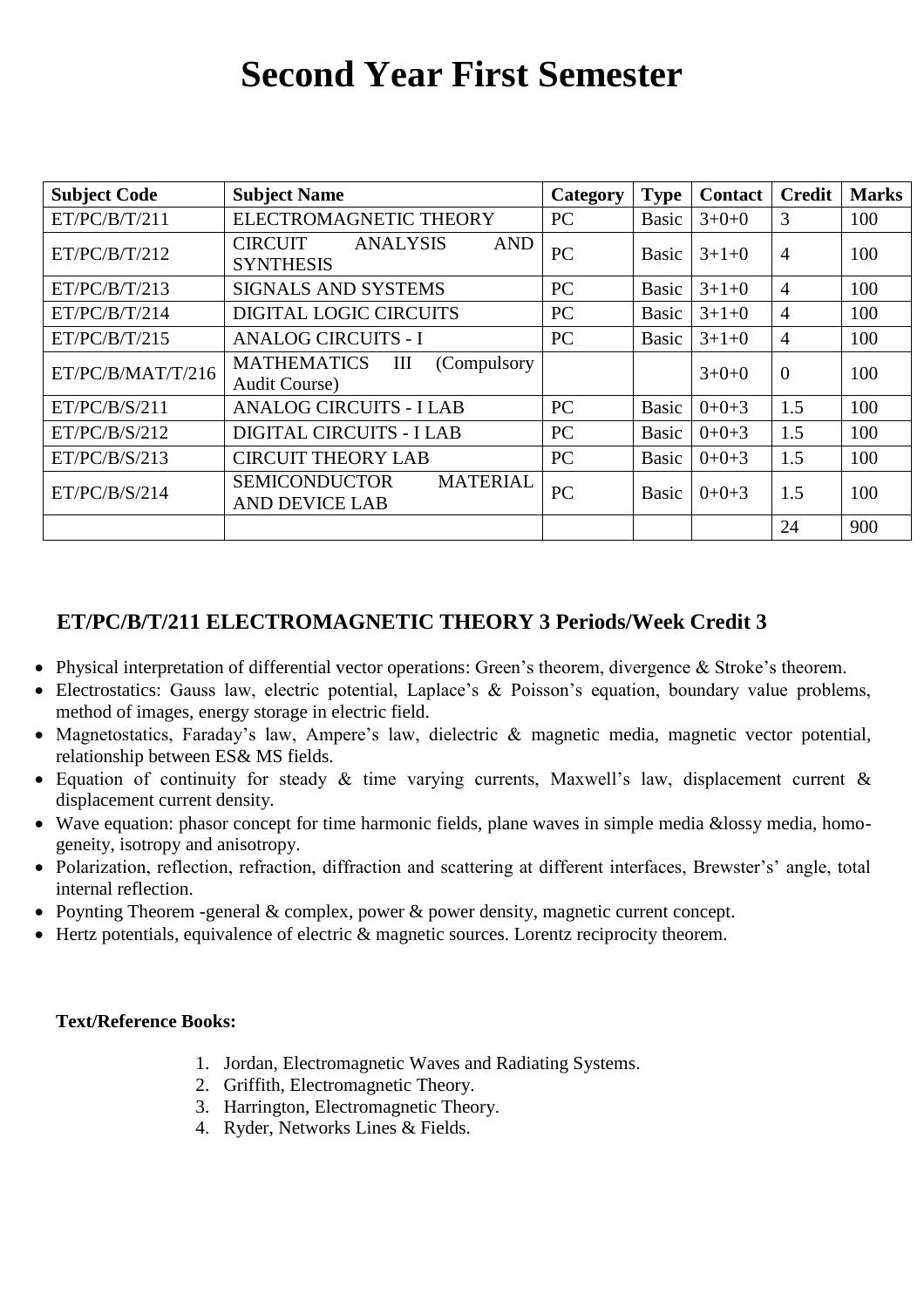# **ET/PC/B/T/212 CIRCUIT ANALYSIS and SYNTHESIS 4 Periods/Week Credit 4**

# **(a) Circuit Analysis**

- Graph theory: Graph of a network, Incidence matrix, concepts of path, cycle and tree, spanning tree, independent loops, cut set - cut set matrix, applications of graph theory in solving network equations.
- **Circuit elements:** Passive circuit elements and their equilibrium equation, independent voltage and current sources, controlled sources, coupled circuits and their controlled source representa- tions.
- **Methods of Analysis:** Topological description of network; Network variables; Source transfor- mation technique; Mesh and Node analyses; Dual and Inverse networks.
- **Circuit equations:**Kirchoff's laws, formation of node equations, formation of loop Equation.
- **Transient & Steady-State Analysis:** Laplace transformation and Fourier transform and their comparison; Transient response in RL, RC and RLC circuits; Network equations and solutions using Laplace transform, initial conditions. Fourier analysis for periodic signals; Fourier trans- form, Steady- state response - Amplitude and Phasespectra, resonance.
- **Network Functions:** Driving point function, transfer function, concepts of poles and zeros. Impulse response and convolution. Bode plots.
- **Network Transformations & Network theorems:** Network configurations; Transformation to Equivalent T and PI networks: T - PI transformation; Source transformation, Theorems - superposition and reciprocity theorem, Thevenin's and Norton's theorem, maximum power transfer theorem, Tellegen'stheorem;Inductive Coupling - Identification of relative polarities, Lineartransformer; tuned transformers.
- Passive two port network: different representation schemes, image impedance parameters, characteristic impedance and propagation constant, open circuit voltage transfer function.

# **(b) Circuit Synthesis**

- **Positive Real function:** Definition; Properties; Testing of positive Hurwitz polynomial, driving point functions of a passive one port.
- **Passive Network Synthesis:** Poles and zeros, Foster's reactance theorem, Foster and Cauer forms of LC Networks, Synthesis of RC and RL networks Foster and CauerCanonicforms. Synthesis of RLC networks.
- **Two-Port Networks:** z parameter, y parameter, transmission matrix, ABCD matrix, and h param- eters; Interconnection of two port network, Characteristic impedance and propagation function; Balanced and unbalanced networks; Bartlett's bisection theorem and its applications; Gyrator, Nullator, Salankey network, quad, biquad, Negative Impedance Converter.
- **Filters:** Low-pass, High-pass, Band-pass and Band-elimination filters; Different types of constant- k and mderived filters. Composite filter design; Design of Butterworth and Chebyshev filters; Active filter analysis and synthesis using operational amplifier.

# **Text/Reference Books:**

1.Network Analysis: M E VanValkenburg, Prentice Hall India.

2.Network Analysis and Synthesis: U. A. Patel ,Mahajan Publishing House.

3. Network Analysis with Applications: William D. Stanley, Pearson Education (I)

Ltd. 4. Network Analysis and Synthesis: Franklin F. Kuo, Wiley India.

- 5. Basic Circuit Theory: Charles A. Desoer and Ernest S. Kuh, TataMcGrawhill.
- 6. Basic Circuit Theory: Lawrance P. Huelman, Prentice Hall of India.

7. Networks and Systems: D. Roy Chowdhuary, New Age International (P) Limited, Publishers

- 8. Circuits & Networks Analysis &Synthesis:ASudhakar
- 9. Fundamentals of Electric Circuit Theory: D. Chattopadhyay and P. C. Rakshit, S. Chand, 9th Edition (Revised), New Delhi, 2011.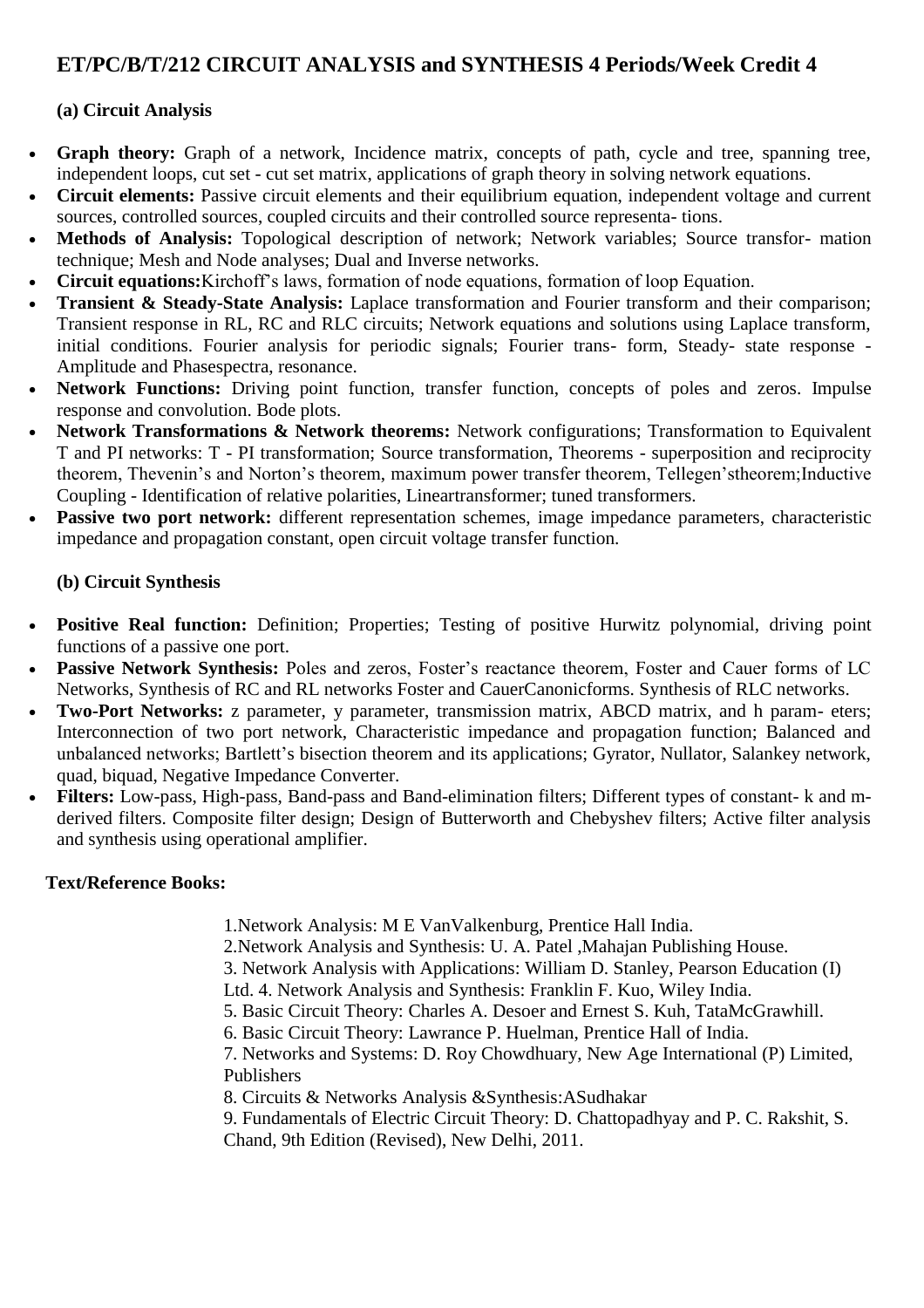# **ET/PC/B/T/213 SIGNALS AND SYSTEMS 4 Periods/Week Credit 4**

- **Introduction, signal definition, different type of signals:**Analog and digital signals, continuous time and discrete time signals, periodic and aperiodic signals, energy and power signals, deterministic and nondeterministic signals, signals and vector analogy, orthogonality of signal functions, some useful signal operations.
- **Basis function and concept of generalized Fourier series:** different forms, Fourier series of some useful functions, Fourier transform, inverse Fourier transforms, some properties of Fourier trans- form, transform of some useful functions, convolution and correlation in time domain and frequency domain. Perseval's theorem, energy spectral density, essential bandwidth of a signal, time autocorre- lation function and the energy spectral density, power spectral density, time autocorrelation function of power signals, Input and output power spectral densities.
- **Sampling theorem:** Sampling and re-construction of signals, practical difficulties in signal reconstruction, Aliasing, different types of sampling, some applications of the sampling theorem.
- **Discrete time signals and systems:** some elementary discrete time signals, classification of discrete time signals, some useful signal operations, Discrete time systems: input-output description of discrete time system, block diagram representation, classification of discrete time systems, interconnection of discrete time systems, convolution sum, properties of convolution and the interconnection of LTI systems.
- **Some statistical terms:** random variable, random process, ensemble, sample function, time aver- age, ensemble average, stationary and ergodic process, correlation between two random variables, probability distribution function.
- **Sources of noise:** atmospheric noise, solar noise, cosmic noise, industrial noise, thermal noise, shot noise, transit-time noise, flicker noise.
- **Noise calculations:** resistor noise, multiple-resistor noise sources, signal-to-noise ratio, noise figure, noise temperature, calculation of noise due to several amplifiers in cascade, calculation of noise figure and equivalent noise temperature of a cascade.
- **Mathematical representation of noise**: frequency domain representation of noise, spectral components of noise, effect of a filter on the power spectral density of noise, linear filtering-RC low-pass filter, rectangular low-pass filter, rectangular band-pass filter, differentiating filter, integrator, noise bandwidth, quadrature components of noise, concept of additive white Gaussian noise channel.
- Familiarization with MATLAB tools for signal analysis.

# **Text/Reference Books:**

- 1. Principles of Signal Processing and Linear Systems-B.P. Lathi
- 2. Signals and Systems-Simon Haykin and Barry Van Veen
- 3. Signals and Systems-Alan V. Oppenheim, Alan S. Willsky
- 4. Signals and Systems-Schaum's Outlines
- 5. Digital Signal Processing: Principles, Algorithms and Applications- Proakis and Manolakis
- 6. Communication Systems-Taub Schilling

# **ET/PC/B/T/214DIGITAL LOGIC CIRCUITS 4 Periods/Week Credit 4**

- **Number systems and Codes:** Decimal, binary, octal and hexadecimal systems, conversion from one base to another. BCD, excess- 3, gray reflected ASCII, EBCDIC.
- **Algebra for logic circuits :** Logic variables, logic constants, Logic functions- NOT, AND, OR, NAND, NOR, Ex-OR, boolean algebra (including Shannon's expansion theorem and consensus theorem), canonical representations-minterm, maxterm, Karnaugh map simplification, Quin-Maclusky minimization.
- **Combinational circuits :** Analysis and synthesis of combinational circuits, multiplexer, de-multiplexer, encoder, decoder, code-converter, adder, subtractor, comparator, parity generator/checker, priority en- coder.
- **Sequential Circuits:**Flip-flops- SR, JK, D and T. Registers- buffer registers, shift registers etc..Countersasynchronous and synchronous counters.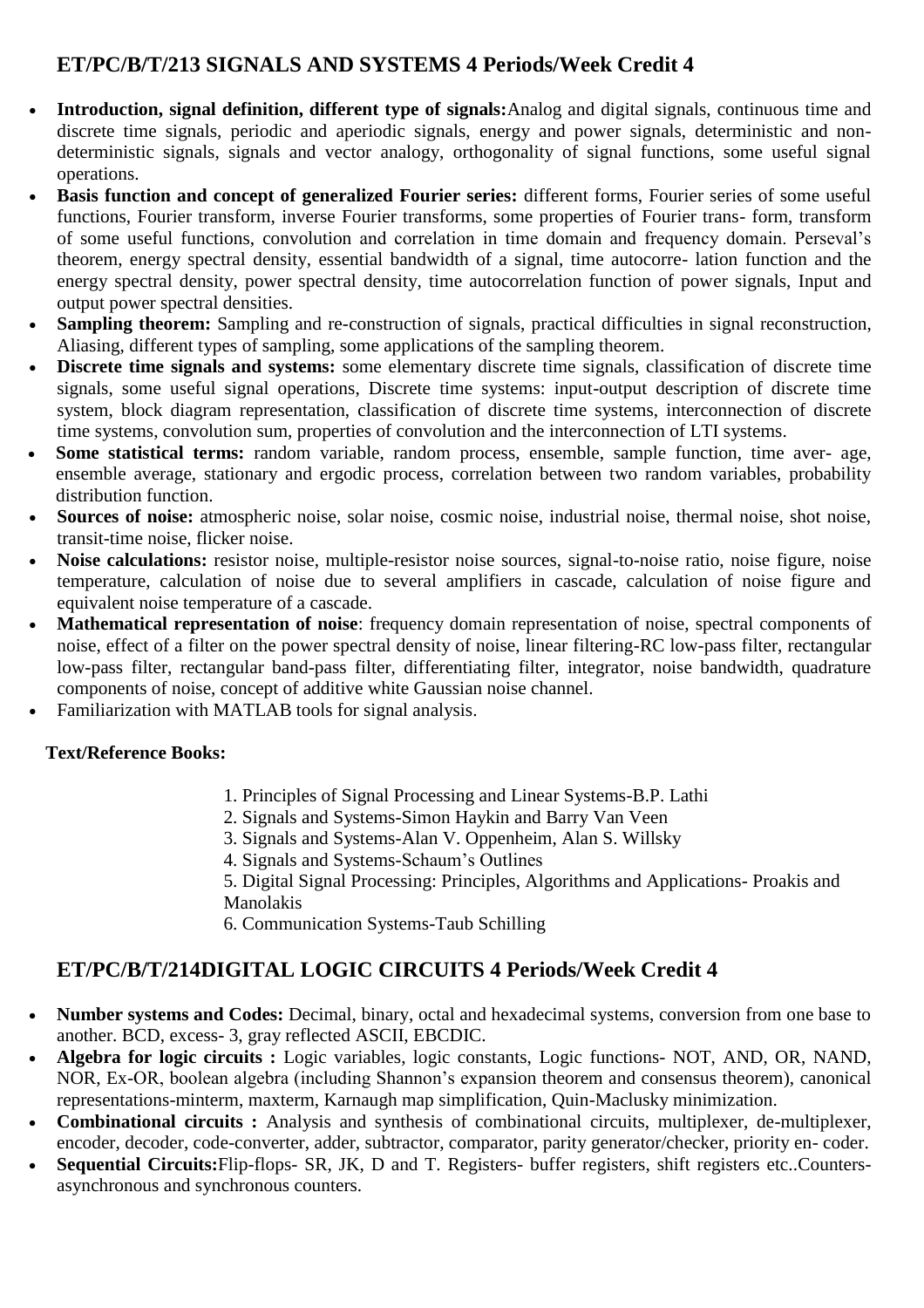- **Interface circuits:**Digital to analog converter (DAC) weighted resistor method, R-2R ladder method; Analog to Digital converter (ADC) - parallel comparator method, counter method, successive approximation method, dual-slope method.
- Families of logic circuits-DL,RTL,DTL, TTL,ECL,I<sup>2</sup>L,MOS(PMOS,NMOS,CMOS).

# **Text/Reference Books:**

- 1. Digital Design by Morris Mano, Pearson Education
- 2. Digital Principles and Applications by Malvino and Leach, McGraw Hill

# **ET/PC/B/T/215 ANALOG CIRCUIT-I 4 Periods/Week Credit 4**

- **Introduction to Electronic Circuits**
- **Diode & wave shaping circuits:** Different rectifier circuits, ripple factor, efficiency, TUF, PIV, power supply filters, clipper and clamper circuits, peak detector, voltage multiplier. RC filter response for nonsinusoidal signals, compensated attenuator.
- **BJT circuits:** Biasing and stability analysis: fixed bias, collector to base feedback bias, emitter bias, voltage divider bias, transistor as a switch,

(a) ACanalysis:modeling(re,hybridequivalent,andhybridmodels),expressionsforinputimpedance, output impedance, voltage gain, current gain for different configurations including emitter fol- lower with different biasing circuits, DC bias with voltage negative feedback, effects of source and load resistance, two-port system approach- combination networks: Darlington pair, cascade and cascode configurations, current mirror circuits.

(b) Frequencyresponse:Lowfrequencyandhighfrequencyresponse,Millereffect,briefoverview on multistage amplifier, frequency effects and square wave testing. Design application and SPICE Simulation.

- **FET circuits:** Biasing: fixed bias, self-bias, voltage divider bias, common drain, common gate configurations, AC analysis: Modeling (small signal model), expressions for input impedance, output impedance, voltage gain for different configurations like fixed bias, self-bias, voltage divider bias, common drain, common gate configurations Frequency response: low frequency and high frequency response, Miller effect . Design application and SPICE Simulation.
- **OPAMP circuits:** Basics, differential amplifier circuit, concept of open loop and closed loop gain, DC offset and frequency parameters, slew rate, differential and common mode operation , applica- tions: inverting and non-inverting amplifier, transresistance amplifier, transconductance amplifier, log and antilog amplifier, adder, subtractor, multiplier, divider, buffer, differentiator and integrator, active filters, Equation solver, Schmitt trigger and multivibrators, rectifier clipper and clamper circuits, peak detector.
- **Regulated Power Supply:** Voltage regulation, Zener diode & IC regulator, regulation factor, filter circuit's discrete transistor voltage regulation (series and shunt), switching regulators, switch mode power supply.

# **Text/Reference Books:**

- 1. J. Millman, C. Halkias and S. Jit, "Electronic Devices and Cicuits", Tata McGraw-Hill, 4th edition, 2015.
- 2. Adel S. Sedra and Kenneth C. Smith, "Microelectronic Circuits-Theory and applications", seventh Edition, 2017
- 3. Ramakant A. Gayakwad, "Op-amps and Linear Integrated Circuits", Prentice Hall, 4th Edn Reference Books
- 1. D. A. Neaman, "Electronic Circuits: Analysis And Design", 3rd Edition", Tata McGraw-Hill, 2010
- 2. Donald Schilling and Charles Belove, "Electronic Circuits: Discrete & Integrated", Tata McGraw- Hill Education 2002
- 3. Robert L. Boylestad, Louis Nashelsky, "Electronic Devices and Circuit Theory " Pearson; 10 edition 2009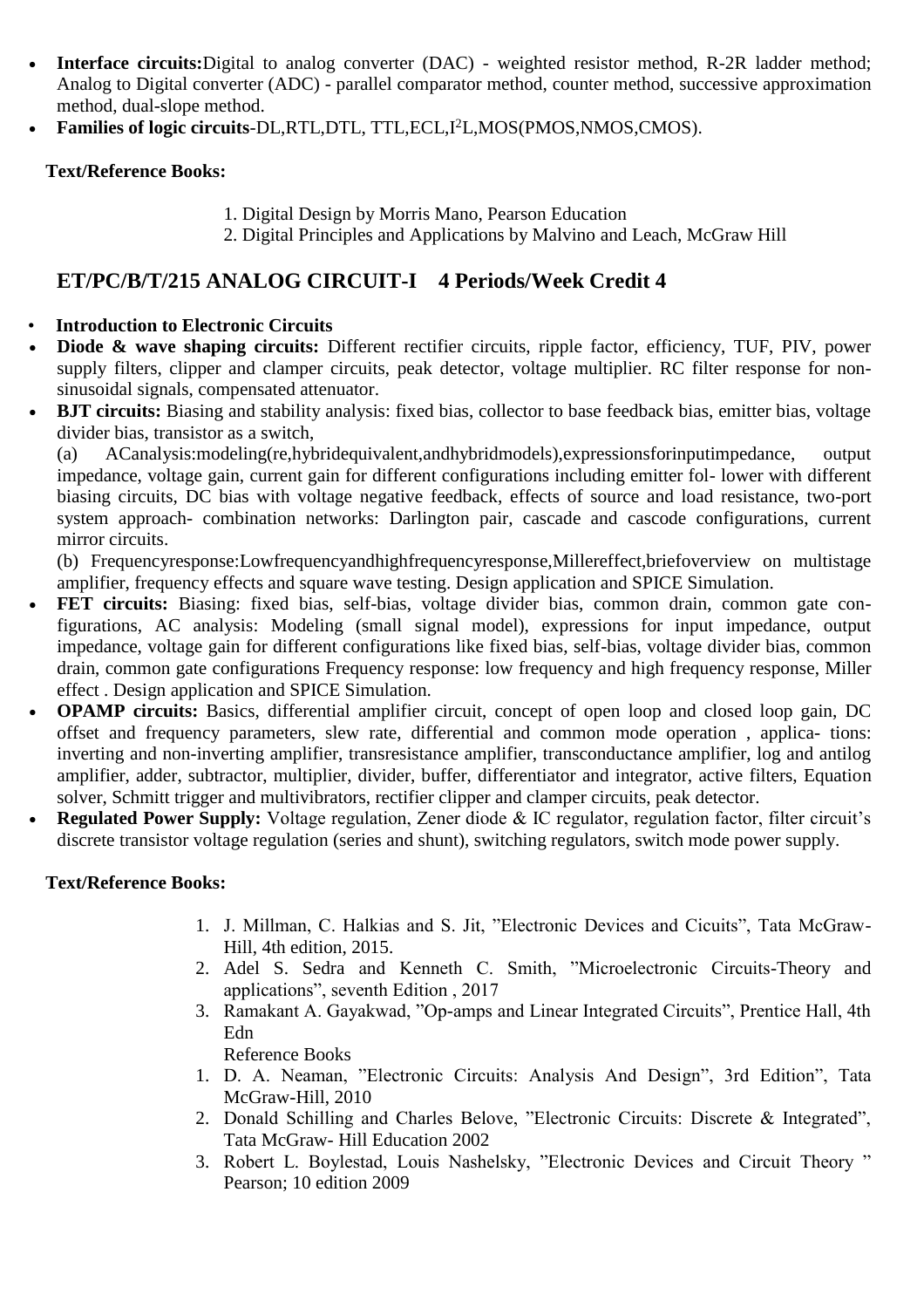# **ET/PC/B/MAT/T/216 MATHEMATICS (Audit Course) 3 Periods/Week Credit 0**

- **Vector Calculus** : Gradient, divergence, curl, vector integration, line integrals, surface integrals and volume integrals, Greens theorem, Gauss theorem, Stokes' Theorem, Tangent Normal and Binormal of space Curve, Serret-Frenet formulae, Normal plane, Rectifying plane and oscillating plane. Introduction to system of vector differential equations - Maxwell's Equation 9L
- **Probability and Stochastic Process** :Probability, Mutually Exclusive Events, Joint Probability of Related and Independent events, Random Variables (RV), Cumulative distribution (CD) function, Probability Density function(PDF) Relation between probability and probability density, Joint CD and PD, Average value of RV, Variance of RV, Mean and Variance of sum of Rv, PD of sum of RV, Correlation between RVs, Central Limit Theorem, Tchebyheff's Inequality, Probability distributions : Binomial, Poisson, Exponential, Gaussian, Error function, Complimentary error function, Chi- square, Rician, Fermian, Rayleigh and Gamma distribution, Random process, Autocorrelation and Power Spectral Density, Physical interpretation of them, Markov Chain and transition probability, Markovian query models. 11L
- **Complex Analysis** :Concepts of poles and residues, Cauchy's residue theorem, Schwarz-Christoffel transformation, Contour Integration, Conformal Mapping. 4L
- **Introduction to Analysis** :Totally and Partially Ordered Relations, Lattice Theory, Elements of Group Theory and the state of the state of the state of the state of the state of the state of the state of the state of the state of the state of the state of the state of the state of the state of the state of the state of the
- **Matrices** : Matrix polynomial, Matrix differentiation
- **ODEs :** Second and Higher Order linear differential Equation of constant coefficients 2L
- **PDEs :** Partial Differential Equations and their solutions. Solution of 1-D wave and diffusion equation, Laplace equation of two dimensions.
- **Special Functions** : Bessel and Legendre functions.

# **Text/Reference Books:**

- 1. Statistical Methods by N.G.Das
- 2. Probability and Statistics by Arup Mukherjee
- 3. Probability and Statistics by Banerjee, Dey and Sen
- 4. Mathematical Statistics by Dey and Sen
- 5. Vector Analysis by Murray R. Spiegel
- 6. Theory of Functions of a Complex Variable by E.T. Copson
- 7. Mathematical Methods for Physicists by Arfken and Weber

# **ET/PC/B/S/211 ANALOG CIRCUITS- I LAB 3 Periods/Week Credit 1.5**

- 1. Full wave rectifier circuit with and without capacitor filter
- 2. Clipper and clamper circuits using pn junction diodes
- 3. Linear voltage regulator circuits using BJT
- 4. Different biasing schemes of transistors and to study their relative advantages
- 5. Measurement of (a) Frequency response (b) input and output impedances of CE amplifier (voltage divider bias with RE)
- 6. (a)Measurement of voltage gain, current gain input and output impedances of Emitter Follower (b) Modificationofthecircuitusingdifferentbiasingtechniquestoimproveitsimpedancecharacteristics.
- 7 (a) Inverting amplifier, non-inverting amplifier, adder, buffer using OPAMP (b) Measurement of Slew rate and open loop gain of OPAMP.
- 8. Differential amplifier, Instrumentation amplifier, differentiator, integrator
- 9. Schmitt Trigger and multi-vibrators using OPAMP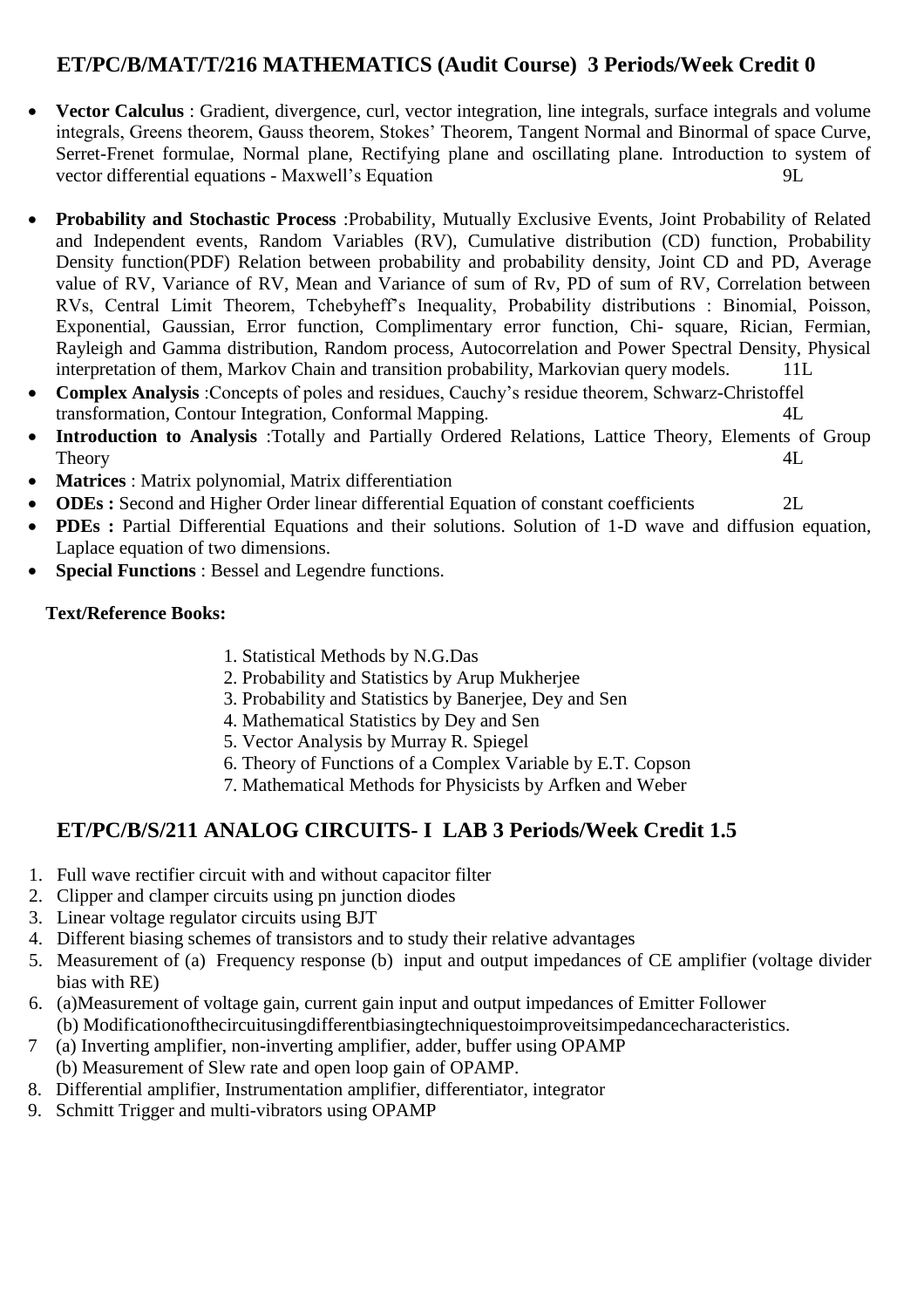# **ET/PC/B/S/212 DIGITAL CIRCUITS-I LAB 3 Periods/Week Credit 1.5**

- 1. Familiarization with the experimental board and IC tester.
- 2. Truth table verification of SSI gates.
- 3. Logic function realization using SSI gates.
- 4. On multiplexers.
- 5. On demultiplexers / decoders.
- 6. On comparators.
- 7. On parity checkers/generators.
- 8. On flip-flops.
- 9. On registers.
- 10. On counters.
- 11. Experiments on DAC, ADC

# **ET/PC/B/S/213CIRCUIT LAB-I 3 Periods/Week Credit 1.5**

- 1. Study on the transient response characteristics of an RC series network.
- 2. Study on the transient response characteristics of an RC parallel network.
- 3. Study on series resonance circuit
- 4. Study on parallel resonance characteristics
- 5. Frequency response characteristics of passive RC networks.
- 6. Study on Thevenin's theorem.
- 7. Study on maximum power transfer theorem
- 8. Determination of two port parameters of a resistive two port.
- 9. Familiarity with controlled sources
- 10. Application of voltage controlled current sources Gyrator

11. Determination of Thevenin's equivalent circuit of a network containing controlled source. 12. Study on Reciprocity theorem.

- 13. Study on Superposition theorem.
- 14. Study on Tellegen's theorem.

# **ET/PC/B/S/214 SEMICONDUCTOR MATERIAL AND DEVICE 3 Periods/Week Credit 1.5**

- 1. Study of various crystal structure
- 2. Measurement of resistivity of semiconductor by four probe method
- 3. Study of Hall Effect
- 4. Study of p-n junction
- 5. I-V characteristics of metal-semiconductor junction
- 6. I-V characteristics of LED
- 7. I-V characteristics of UJT
- 8. Input and output characteristics of BJT in CE configuration.
- 9. Output and transfer characteristics of JFET in CS configuration.
- 10. Output and transfer characteristics of MOSFET in CS configuration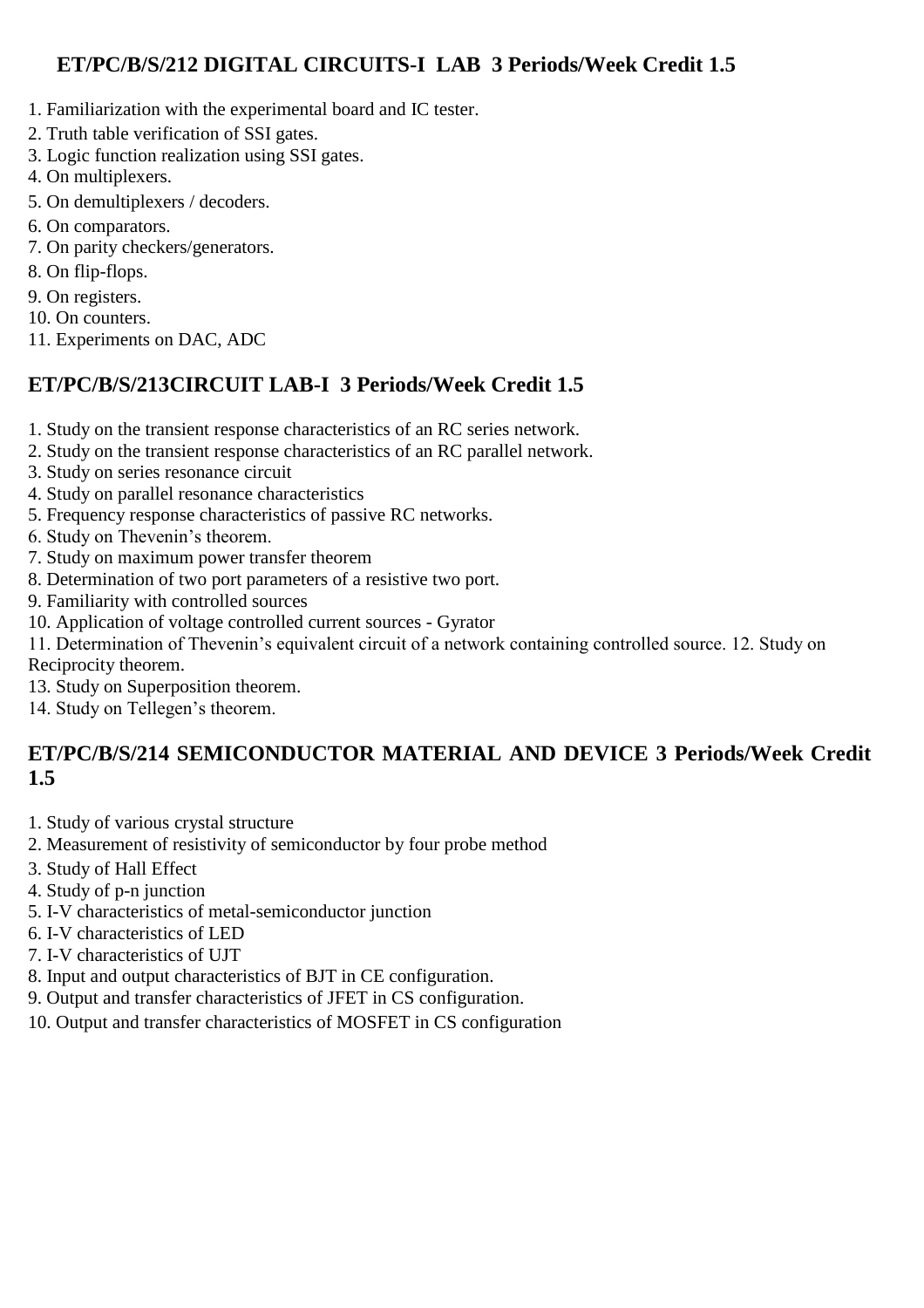# **Second Year Second Semester**

| <b>Subject Code</b> | <b>Subject Name</b>                      | Category  | <b>Type</b>  | <b>Contact</b> | <b>Credit</b>  | <b>Marks</b> |
|---------------------|------------------------------------------|-----------|--------------|----------------|----------------|--------------|
| ET/PC/B/T/221       | Analog Circuits II                       | PC        | <b>Basic</b> | $3+0+0$        | 3              | 100          |
| ET/PC/B/T/222       | Digital Circuits and Systems             | PC        | Basic        | $3+1+0$        | $\overline{4}$ | 100          |
| ET/PC/B/T/223       | <b>Analog Communication Systems</b>      | PC        | <b>Basic</b> | $3+1+0$        | $\overline{4}$ | 100          |
| ET/PC/B/T/224       | <b>Transmission Lines and Waveguides</b> | <b>PC</b> | <b>Basic</b> | $3+1+0$        | $\overline{4}$ | 100          |
| ET/PC/B/T/225       | Data Structures and Algorithms           | PC        | <b>Basic</b> | $3+0+0$        | 3              | 100          |
| ET/PC/B/S/221       | Analog Circuits II Lab                   | PC        | <b>Basic</b> | $0+0+3$        | 1.5            | 100          |
| ET/PC/B/S/222       | Digital Circuits II Lab                  | PC        | <b>Basic</b> | $0+0+3$        | 1.5            | 100          |
| ET/PC/B/S/223       | <b>Analog Communication Lab</b>          | PC        | <b>Basic</b> | $0+0+3$        | 1.5            | 100          |
| ET/PC/B/S/224       | Data Structures Lab                      | PC        | <b>Basic</b> | $0+0+3$        | 1.5            | 100          |
|                     |                                          |           |              |                | 24             | 900          |

# **ET/PC/B/T/221 ANALOG CIRCUITS II 3 Periods/Week Credit 3**

- **Multistage amplifiers**:Cascaded BJT and FET amplifiers, frequency response of R-C coupled multi- stage amplifier.  $(3L + 1T)$
- **Power amplifiers:** Analysis and design of class A, class B, class AB, class C, class D amplifiers. Design of heat sink, IC power amplifiers. $(5L + 2T)$
- Feedback concepts, connection types, practical circuits, phase and frequency considerations.  $(2L + 1T)$
- Tuned amplifiers, bandwidth consideration of tuned amplifiers, analysis of single and double tuned amplifiers, stagger tuning, Butter worth and Chebyshev response.  $(5L + 1T)$
- Waveform generator, oscillation criteria and oscillator circuits. Blocking oscillator, relaxation oscillator, multivibrators, their classification and implementation using BJT, OPAMP and 555 timers, 555 timer as variable duty cycle square wave generator, variable frequency LC and RC sine wave oscillators, Phase shift oscillator ,Wien-bridge oscillator, Colpitts oscillator, Hartley oscillator and Clapp oscillator and crystal oscillators. Linear time base circuits, PLL-architecture and applications, VCO architecture and applications, synchronization and frequency division circuits. Bandwidth improvement with current feedback due to absence of Miller effect, the current mirror, current copier, current differentiating amplifier, and their applications, Widlar circuits.  $(10L + 3T)$

#### **Text Books:**

1. J. Millman, C. Halkias and S. Jit, "Electronic Devices and Circuits", Tata McGraw-Hill, 4th edition, 2015.

2. Adel S. Sedra and Kenneth C. Smith, "Microelectronic Circuits-Theory and applications", seventh Edition, 2017

3. Thomas L. Floyd, David M. Buchla, "Fundamentals of Analog Circuits", Pearson, 2nd Edn

#### **Reference Books**

- 1. D. A. Neaman, "Electronic Circuits: Analysis And Design", 3rd Edition", Tata McGraw-Hill, 2010
- 2. Donald Schilling and Charles Belove, "Electronic Circuits: Discrete & Integrated", Tata McGraw- Hill Education 2002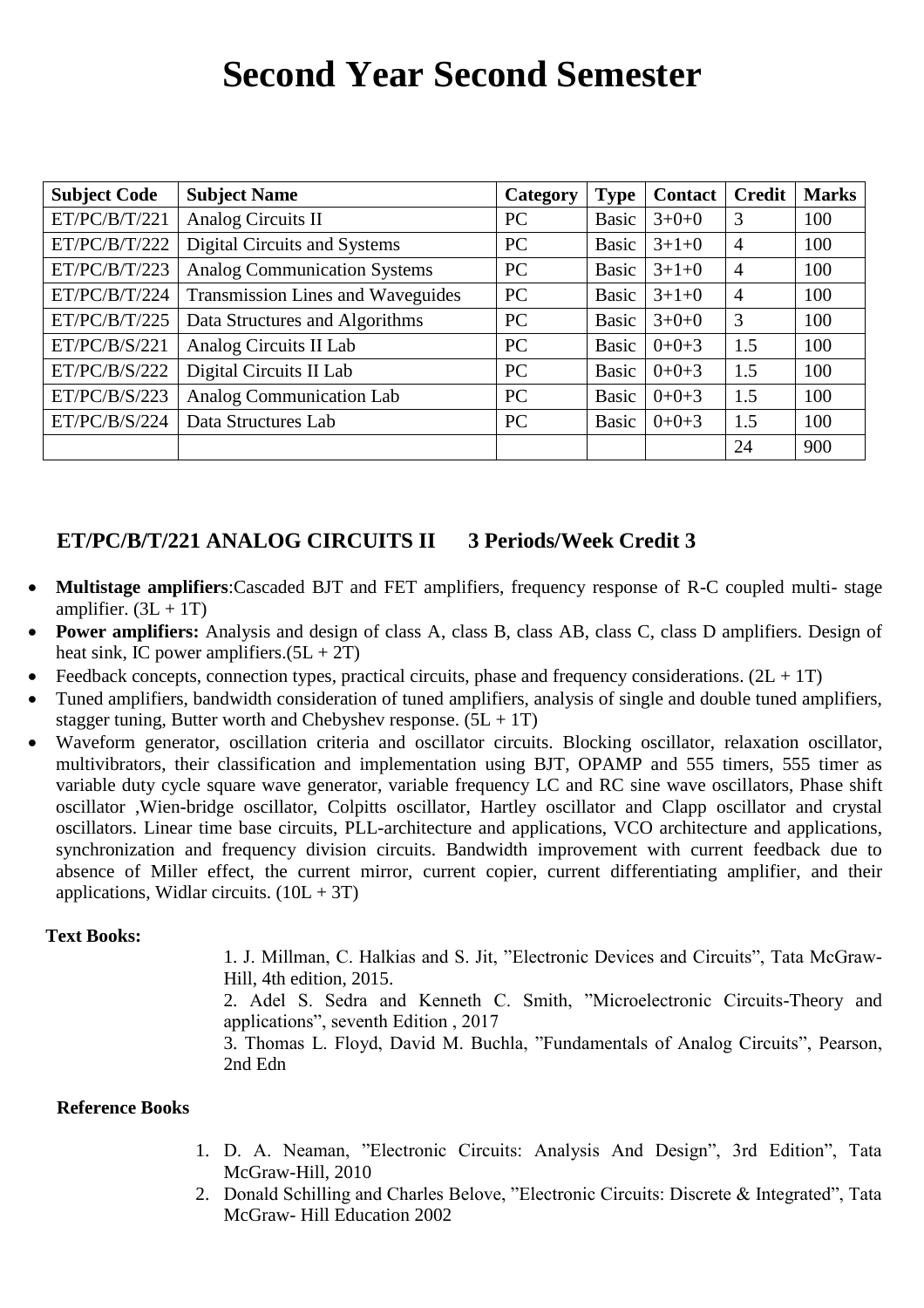3. Robert L. Boylestad, Louis Nashelsky, "Electronic Devices and Circuit Theory " Pearson; 10 edition 2009

# **ET/PC/B/T/222 DIGITAL CIRCUITS AND SYSTEMS 4 Periods/Week Credit 4**

- **Analysis and synthesis of sequential circuits:** Basic models of sequential M/C, analysis of asyn- chronous and synchronous circuits, synthesis of completely and incompletely specified synchronous sequential M/Cs.
- **Fault detection and location in combinational circuits:** Fault detection and location, classical methods, path sensitizing method, equivalent-normal-Form method, two level circuit fault detection, multi-level-circuit fault detection, boolean difference method, SPOOF method.
- **Digital system design:** Hardware programming language (HPL), application of HPL in designing data unit and control unit of a digital system.
- **Timing circuits:** Timing circuits using gates, 74121 mono shot, re-triggerable mono shot- 74122, 74123.
- **Arithmetic circuits:** Fixed-point and floating-point representation of data, serial and parallel Addition(CLA), subtraction, multiplication and division algorithms (add & shift & Booths' algorithm) and their circuit implementation and division for fixed-point signed magnitude data, fixed-point binary data in signed 2's complement representation, floating-point binary data and binary coded decimal (BCD) data.
- **Semiconductor Memory:** Read Only Memory (ROM) PROM, EPROM, EEPROM, random access memory (RAM)-static, dynamic, memory characteristics, memory organization and applications.
- Digital system design using FPGA & CPLD.

# **Text/Reference Books:**

- 1. Digital Electronics and Logic design .B. Somanthan Nair ,PHI
- 2. Digital Fundamental, UBS ,New Delhi , T. Floyd
- 3. Digital Electronics: An Introduction to Theory and Practice PHI,W.MGothmann.
- 4. Introduction to theory and logical Design :Wiley.J. Hill and G. Peterson.
- 5. Switching and Finite Automata Theory : TMH.Z. Kohavi.

# **ET/PC/B/T/223 ANALOG COMMUNICATION SYSTEMS 4 Periods/Week Credit 4**

• Introduction to basic elements of communication systems.

• **Signal transmission through linear systems:** condition for distortion less transmission of signals through networks. Different types of distortion and their effect on the quality of output signals, transmission of transient signals, distortion analysis.

• **Amplitude modulation:** Modulation principle and definitions, sideband and carrier power, gener- ation of AM signal, demodulation of AM signal. Different type of modulator circuits, square law modulator, balanced modulator, etc.. Demodulator basic principle of coherent detections, square law detectors, average envelope and peak envelope detectors. quadrature amplitude modulation (QAM), amplitude modulation: single sideband (SSB), generation of SSB signals, selective filtering method, phase shift method, demodulation of SSB-SC signals, envelop detection of SSB signals with a car- rier (SSB+C), amplitude modulation: vestigial sideband (VSB), envelop detection of VSB+C signals, noise in AM receivers using envelope detection, concept of SNR.

• **Frequency and phase modulation:** principles and definitions, relationship between frequency and phase modulations. phase and frequency deviations, spectrum of FM signal, bandwidth considera- tions. Effect of modulation index on bandwidth, narrow band and sideband FM and PM principles, circuit for realization of FM and PM. Demodulation Principle of demodulation: different type of demodulator, discriminator, use of PLL etc.

• **Radio transmitter:** Basic block diagram of radio transmitter (AM and FM), Analysis of a practical circuit diagram used for medium power transmitter. Radio receiver Basic block diagram of TRF, superheterodyne principle, its advantages, Mixer principle and circuit, AVC, Radio receiver measure- ment. System noise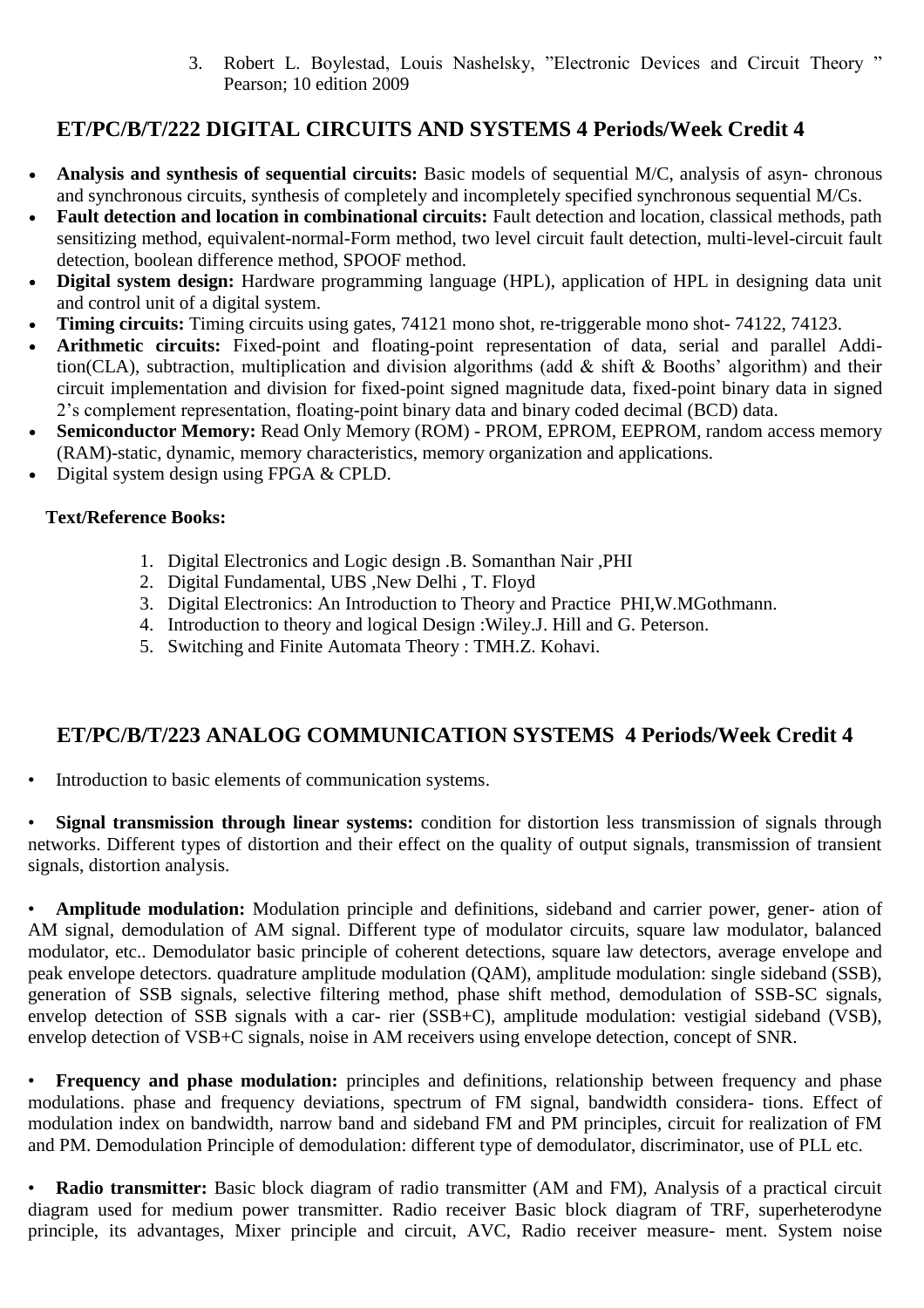calculation Signal to noise ratio of SSB, DSB, AM for coherent and envelope and square law detection, threshold effect. Signal to noise calculation for FM and threshold.

# **Text/Reference Books:**

- 1. Modern Digital and Analog Communication Systems B.P Lathi, Zhi Ding
- 2. Communication Systems Simon Haykin
- 3. Principles of Communication Systems- Taub, Schilling

# **ET/PC/B/T/224 TRANSMISSION LINES AND WAVEGUIDES 4 Periods/Week Credit 4**

- Circuit representation of transmission lines, transients in a transmission line, sinusoidal excitation of transmission lines, distinction between distributed and lumped constant systems
- Discussions on line parameters, characteristic impedance. complex propagation constant, distortions in transmission lines, terminated trans- mission line, coaxial line.
- Impedance transformation, smith chart, impedance matching and two-port network analysis. Introduction to scattering matrix in transmission line analysis.
- Theory of guided waves parallel plate waveguide, NRD guide, rectangular waveguides. solutions of wave equations in rectangular coordinates. TE and TM modes in rectangular waveguide. Power transmission and losses in rectangular waveguide. Excitation of modes in rectangular waveguide, characteristics of standard rectangular waveguide.
- Circular waveguide, solutions of wave equations in cylindrical coordinates. TE and TM modes in circular waveguides, power transmission and losses in circular waveguide, excitation of modes in circular waveguide, characteristics of standard circular waveguide.
- Introduction to different planar transmission lines, microstrip line, strip line, characteristics of microstrip line, modes in Microstrip line. CPW line.

# **Text/Reference Books:**

- 1. Pozar, Microwave Engineering.
- 2. Collin, Foundations for Microwave Engineering.
- 3. Samuel V. Liao, Microwave Devices and Circuits.
- 4. Peter A. Rizzi, Microwave Engineering Passive Circuit.

# **ET/PC/B/T/225 DATA STRUCTURES AND ALGORITHMS 3 Periods/Week Credit 3**

- **Data Structures -** Arrays and Linked Lists,Stacks and Queues, Trees Binary trees, Pre-order, Post-order and In-order Traversals, Height-balanced trees – AVL Rotation, Red-Black Trees, Splay Trees, Graphs – Basic definitions
- **Time-complexity analysis** Growth of functions, Solving Recurrence Relations using Substitution Method, Recurrence Trees and Master Method
- **AlgorithmsI** –Various Sorting and Searching methods
- **Algorithms II** -Dynamic Programming and Greedy Algorithms
- **Algorithms III -** Graph Algorithms Breadth-First-Search (BFS), Depth-First-Search (DFS), Topological sorting – Minimum spanning trees (Kruskal and Prim's algorithms) – Shortest Paths (Dijkstra, Bellman-Ford and Floyd-Warshall algorithms) – Maximum-Flow Minimum-Cut (Ford-Fulkerson algorithm)
- **Idea of NP-Completeness**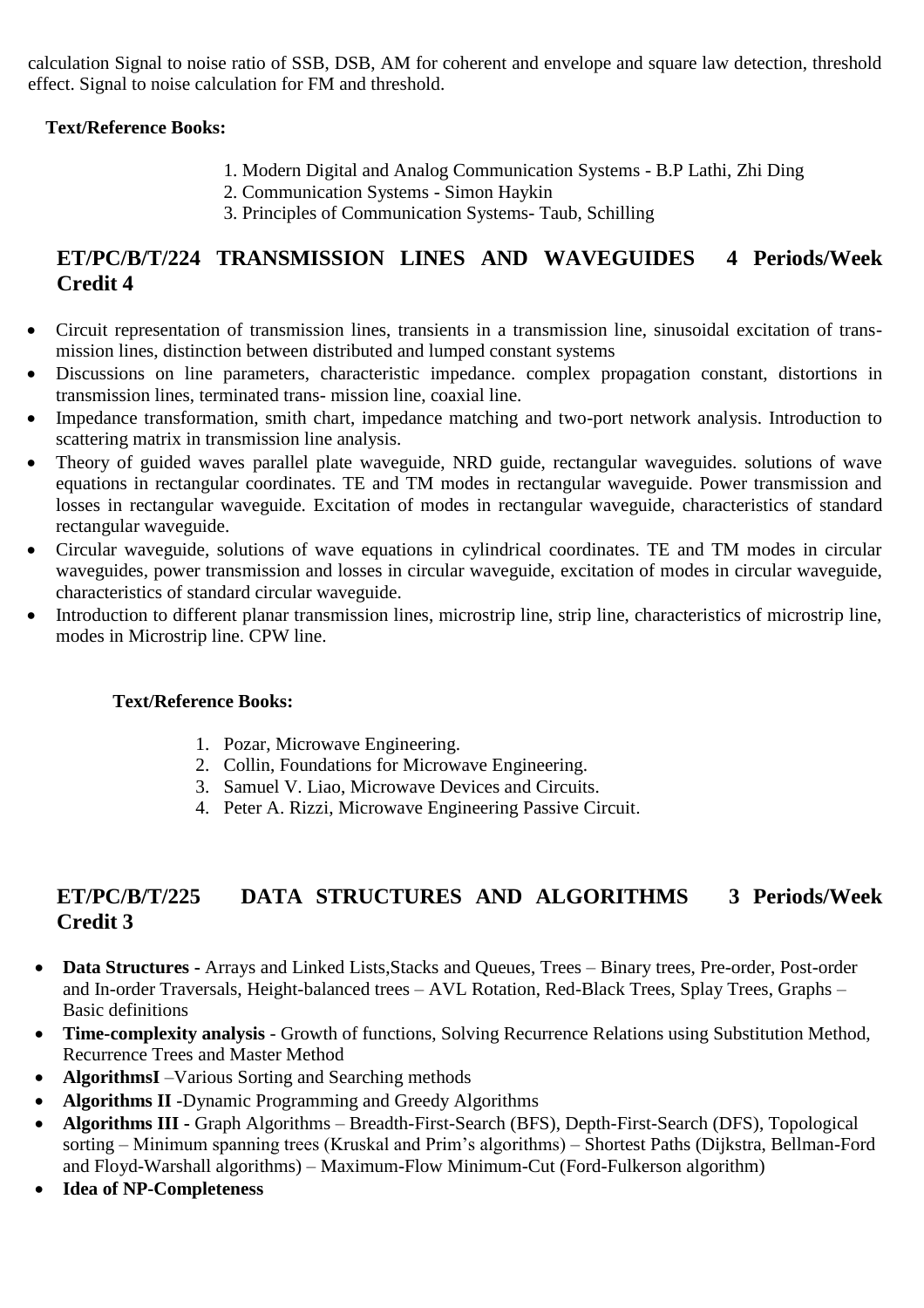- 1. Data Structures using C and C++ by Y. Langsam, M. J. Augenstein, A.M. Tanenbaum, Prentice Hall of India
- 2. Classic Data Structures by D. Samanta, Prentice Hall of India
- 3. Data Structures by S. Lipschutz, Tata McGraw Hill
- 4. Introduction to Algorithms by T.H. Cormen, C.E. Leiserson, R.L. Rivest and C. Stein, Prentice Hall of India

# **ET/PC/B/S/221 ANALOG CIRCUITS II Lab 3 Periods/Week Credit 1.5**

1. Design a cascaded two stage RC coupled CE amplifier for a fixed gain and study it's a) Frequency response and b) input and output impedances .

2. Design a cascaded RC coupled CC CE amplifier for a fixed gain to achieve high input impedance and study it's a) Frequency response and b) input and output impedances .

- 3. Design and study of Low pass and high pass active filters using OPAMP
- 4. Design and study Wien Bridge oscillator for a given frequency of oscillation using OPAMP
- 5. Design and study RC Phase Shift oscillator for a given frequency of oscillation using OPAMP
- 6. Monostable timer, Astable timer, VCO using OPAMP
- 7. Monostable timer, Astable timer, VCO using 555 timer
- 8. Astable multi-vibrators and VCO using BJT /IC
- 9. Monostable multi-vibrators using BJT

# **ET/PC/B/S/222 DIGITAL CIRCUITS II Lab 3 Periods/Week Credit 1.5**

- 1. Experiment on Moore and Mealy Machine.
- 2. Experiment on sequence detectors (overlapping and non-overlapping modes).
- 3. Experiment on fault detection experiment in digital circuits.
- 4. Experiment on fault location determination experiments (single level and multiple-level fault).
- 5. Experiment on decoders (BCD to decimal using IC 7447).
- 6. Experiment on adder and subtractor.
- 7. Experiment on twos complements binary adder/subtractor.
- 8. Experiment on 64 bit read/write memory using IC74189.
- 9. Experiment on multivibrators using universal gates.
- 10. Experiment on monostablemultivibrator using ic 74121.
- 11. Experiment on astablemultivibrator using IC 74123.

12. Experiment on clock generation using nand gates and crystals. 13. Experiment on generation of square wave using IC 7414.

# **ET/PC/B/S/223 ANALOG COMMUNICATION LAB 3 Periods/Week Credit 1.5**

- 1. Study of pulse amplitude modulation and demodulation
- 2. Study of IF tuned amplifier
- 3. Study of class B push pull power amplifier
- 4. Study of transistor mixer
- 5. Study of amplitude modulation and demodulation
- 6. Study of frequency modulation and demodulation
- 7. Study of synthesis of Fourier series for wave form generations 8. Study of different types of sampling
- 9. Study of effect of noise on signals
- 10. Study of PLL and frequency synthesis

# **ET/PC/B/S/224 DATA STRUCTURES LAB 3 Periods/Week Credit 1.5**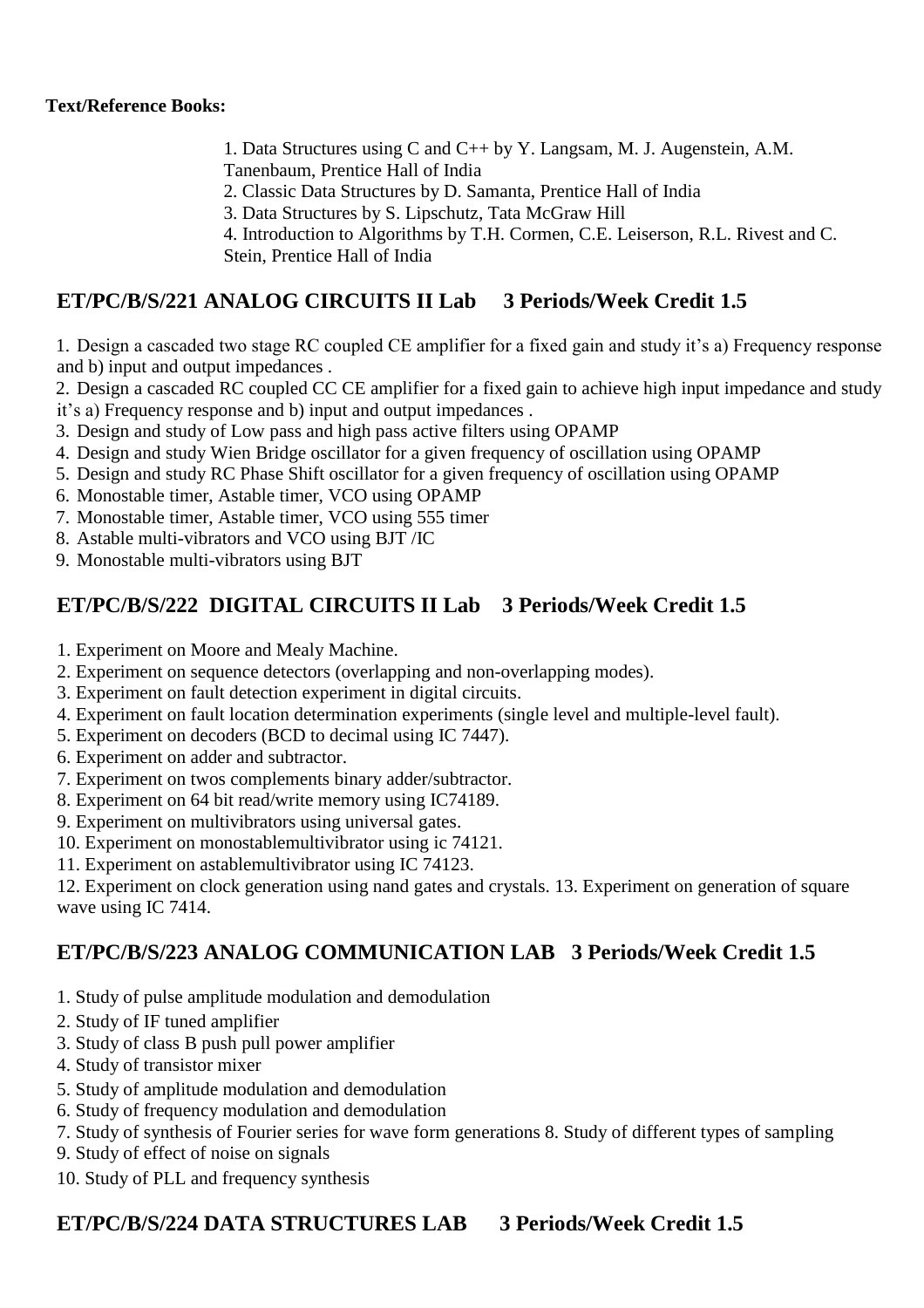- 1. Linked Lists Singly Connected, Doubly Connected
- 2. Stacks Different Implementations (fixed memory and dynamic memory), Application
- 3. Queues Different Implementations (fixed memory and dynamic memory), Circular queue, Applica- tion Priority Queue
- 4. Recursion Tower of Hanoi
- 5. Binary Tree Representation and Traversals (Preorder, Postorder and Inorder)
- 6. Binary Search Tree Insertion and Deletion
- 7. Sorting Algorithms
- 8. Searching Algorithms
- 9. Graphs Representation, Breadth-First Search (BFS), Depth-First Search (DFS)

# **Third Year First Semester**

| <b>Subject Code</b> | <b>Subject Name</b>                             | Category  | <b>Type</b>  | <b>Contact</b> | <b>Credit</b>  | <b>Marks</b> |
|---------------------|-------------------------------------------------|-----------|--------------|----------------|----------------|--------------|
| ET/PC/B/T/311       | Microprocessors and Microcontrollers            | <b>PC</b> | <b>Basic</b> | $3+0+0$        | 3              | 100          |
| ET/PC/B/T/312       | <b>Control Engineering</b>                      | <b>PC</b> | Basic        | $3+1+0$        | 4              | 100          |
| ET/PC/B/T/313       | <b>Digital Communication Systems</b>            | PC        | Basic        | $3+0+0$        | 3              | 100          |
| ET/PC/B/T/314       | Antennas and Propagation                        | PC        | Basic        | $3+0+0$        | 3              | 100          |
| ET/PC/B/T/315       | Organization<br>and<br>Computer<br>Architecture | PC        | <b>Basic</b> | $3+0+0$        | 3              | 100          |
| ET/PC/B/T/316       | Analog CMOS Design and Technology               | PC        | <b>Basic</b> | $3+1+0$        | $\overline{4}$ | 100          |
| ET/PC/B/S/311       | Microprocessors and Microcontrollers<br>Lab     | PC        | <b>Basic</b> | $0+0+3$        | 1.5            | 100          |
| ET/PC/B/S/312       | Control Engineering Lab                         | <b>PC</b> | <b>Basic</b> | $0+0+3$        | 1.5            | 100          |
| ET/PC/B/S/313       | <b>Digital Communication Lab</b>                | PC        | Basic        | $0+0+3$        | 1.5            | 100          |
|                     |                                                 |           |              |                | 24.5           | 900          |

# **ET/PC/B/T/311 MICROPROCESSORS AND MICROCONTROLLERS 3 Periods/Week Credit 3**

- **Overview of Microcomputer systems and their building blocks**  Intel 8085 Microprocessor Unit (MPU) Architecture – Interfacing with Memory and I/O Devices
- **Introduction to 8085**: Instruction Set and Assembly Language Programming (ALP), Counters and Time Delays, Stack and Subroutines
- Concept of Interrupts and Direct Memory Access
- **Interfacing with Peripheral Devices** D/A and A/D Converters, Parallel I/O, Timer Serial I/O and Data Communication
- Application / System Level Interfacing Design, Introduction to Single-chip Microcomputer / Intel 8051 Microcontroller Architecture and Programming
- **Trends in Microprocessor Technology:** Introduction to Intel 8086 / 8088 Arithmatic Coprocessor Advanced Coprocessor Architecture -286, 486, Pentium - Introduction to RISC Processors.
- **Keyboard Interface controller-8279**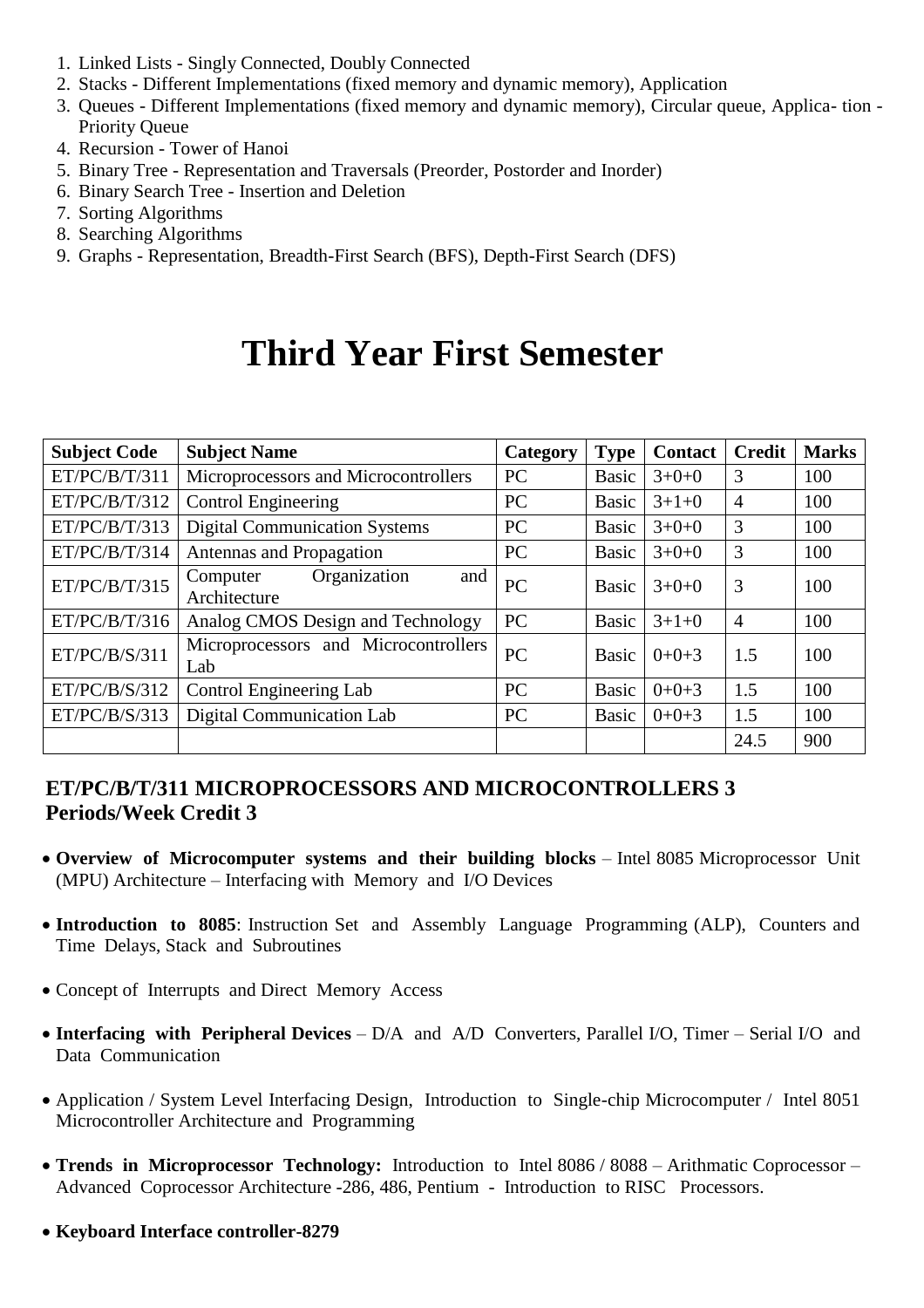# **Text/Reference Books:**

1. R. S. Gaonkar, Microprocessor Architecture: Programming and Applications with the 8085/8080A, Penram International Publishing, 2013/2015

2. D A Patterson and J H Hennessy, "Computer Organization and Design: The hardware and software interface. Morgan Kaufman Publishers.

3. Douglas Hall, Microprocessors Interfacing, Tata McGraw Hill, 1991.

4. Kenneth J. Ayala, The 8051 Microcontroller, Penram International Publishing, 1996.

# **ET/PC/B/T/312 CONTROL ENGINEERING 4 Periods/Week Credit 4**

# **Control System Components**

Introduction to control systems, concept of feedback. Typical servo components and transducers: electrical servo motors, hydraulic actuator, pneumatic controller, potentiometer, synchros, tachogenerator, gears, LVDT, pressure transducers, accelerometer, gyroscope, resolver, amplidyne, operational amplifier.

# **System Modelling**

Mathematical models of typical components, systems and subsystems in frequency domain and time domain,

# **State Variable**

State variable representations, controllability and observability.

# **Stability Analysis and Controller Design**

Time domain and frequency domain analysis and associated mathematical tools, control system performance specifications: transient and steady state, stability of systems. Routh Hurwitz, Lyapunov functions. Controller design: state feedback, compensators. Typical case studies identification and control of oven, hydraulic position control in rolling mills. AC servo voltage stabilizer design and analysis of control systems using MATLAB and SIMULINK.

# **Text/Reference Books:**

- 1. I.J. Nagrath and M. Gopal, Control Systems Engineering.
- 2. FaridGolnaraghi and B.C. Kuo, Automatic Control Systems.
- 3. K. Ogata, Modern Control Engineering.

# **ET/PC/B/T/313 DIGITAL COMMUNICATION SYSTEMS 3 Periods/Week Credit 3**

# **Formatting in base band transmission techniques:**

Why digital communication, Analog vs. digital communication, Model of digital communication system, Dig. Comm.. goal, Performance metrics, two basic steps of digital communication, Sampling, quantization, revisited the concept of sampling and the concept of sampling in transmitting multiple band limited signal, PAM signal, channel BW of PAM, concept of signal reconstruction, practical examples of sampling, quantization of signals, PCM system, quantization error, PCM modulator, demodulator, pros and cons, uniform and non-uniform quantization, companding, μ-law and A-law compressions, input-output characteristics, DPCM, DM, start-up, hunting, slope-overload error, ADM, algorithms for varying step size.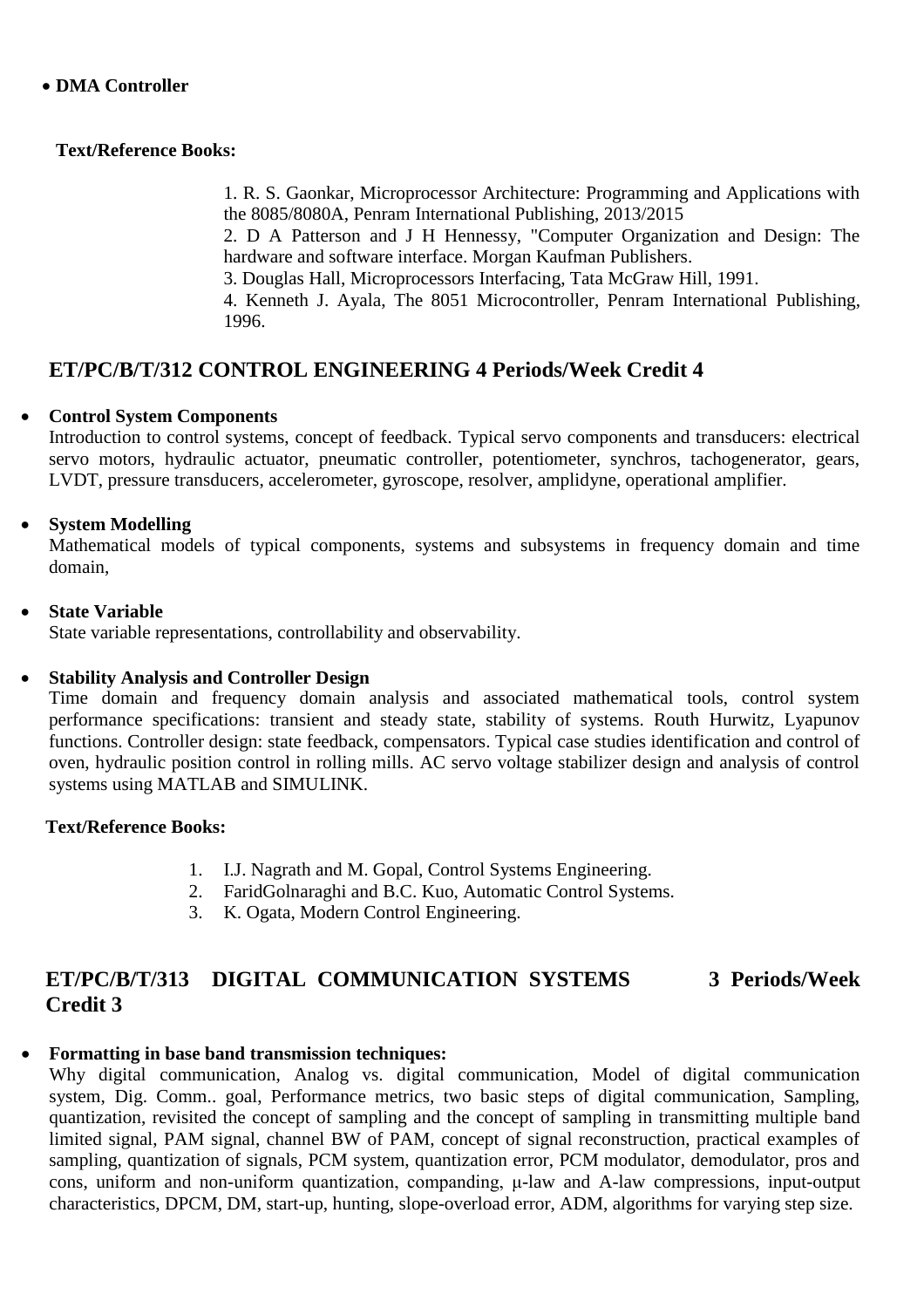- **Signalling formats –** unipolar, bipolar, NRZ, RZ, Manchester and Gray with emphasis on power spectra, ISI, eye pattern, concept of equalization, linear transversal equalizer.
- **Signal detection:**

Geometric interpretation of signals, Schwarz's inequality, concepts of orthogonality and orthonormality, Gram-Schmidt orthogonalization process, roles of multipliers and correlators, bank of correlators in noisy environment, channel characterization, likelihood functions, memory less channel, signal detection in presence of noise, maximum-likelihood detector, observation space, decision regions, conditional probability of symbol error, error function, complementary error function, correlation receiver, matched filter receiver, maximization of signal to noise ratio, properties of matched filter.

### **Digital modulation techniques:**

Digital modulation formats, coherent systems – BPSK, BFSK, QPSK& MSK: signal constellation, average probability of symbol error, Generatoins and degenerations of various modulations, non-coherent systems – BFSK & DPSK: derivation of transmitter and receiver, concept of M-ary communication, bandwidth efficiency, comparison of binary and quaternary modulation systems.

#### **Information theory and coding:**

Concept of uncertainty, discrete messages, amount of information, probability of occurrence, concept of binit, unit of information, Entropy, properties of entropy, information rate, source coding theorem, Shanon-Fanoalgorithm, Shanon's theorem, channel capacity, Gaussian channel, bandwidth-SNR trade off, Shannon's limit, introductory idea of linear block code, generator and parity-check matrices, encoder, error detection and correction, syndrome decoding, decoder.

### **Text Books:**

- 1. Communication Systems, Simon Haykin,  $4<sup>th</sup>$  Edition, Wiley
- 2. Modern Analog and Digital Communication systems, B.P. Lathi, Oxford Publication,  $4<sup>th</sup>$  Edition

#### **Reference Books:**

1. Wireless Communication Networks, 3G and Beyond, ItiSahaMisra, 2<sup>nd</sup> edition, Mc. GrawHill India

# **ET/PC/B/T/314 ANTENNAS AND PROPAGATION 3 Periods/Week Credit 3**

#### **Antenna**

#### **Introduction to Antenna:**

Brief history of antenna, sources of radiation, different types of antenna, Antenna equation, equivalent circuit.

#### **Radiation Mechanism:**

Radiation mechanism, Oscillating Dipole, Mechanism of wave particle duality, Larmore's formula. Relativistic and non relativistic domain, Newton's laws of motion for oscillating particle.

#### **Transmission line equivalence:**

Transmission line analogy, relation among E and H in free space, equi-potential surface along length of dipole.

# **Field computation mechanism:**

Vector magnetic potential, Hertzian Dipole, different field components, E and H plane concept, Generation of magnetic scalar and vector potential, Lorentz Gauge condition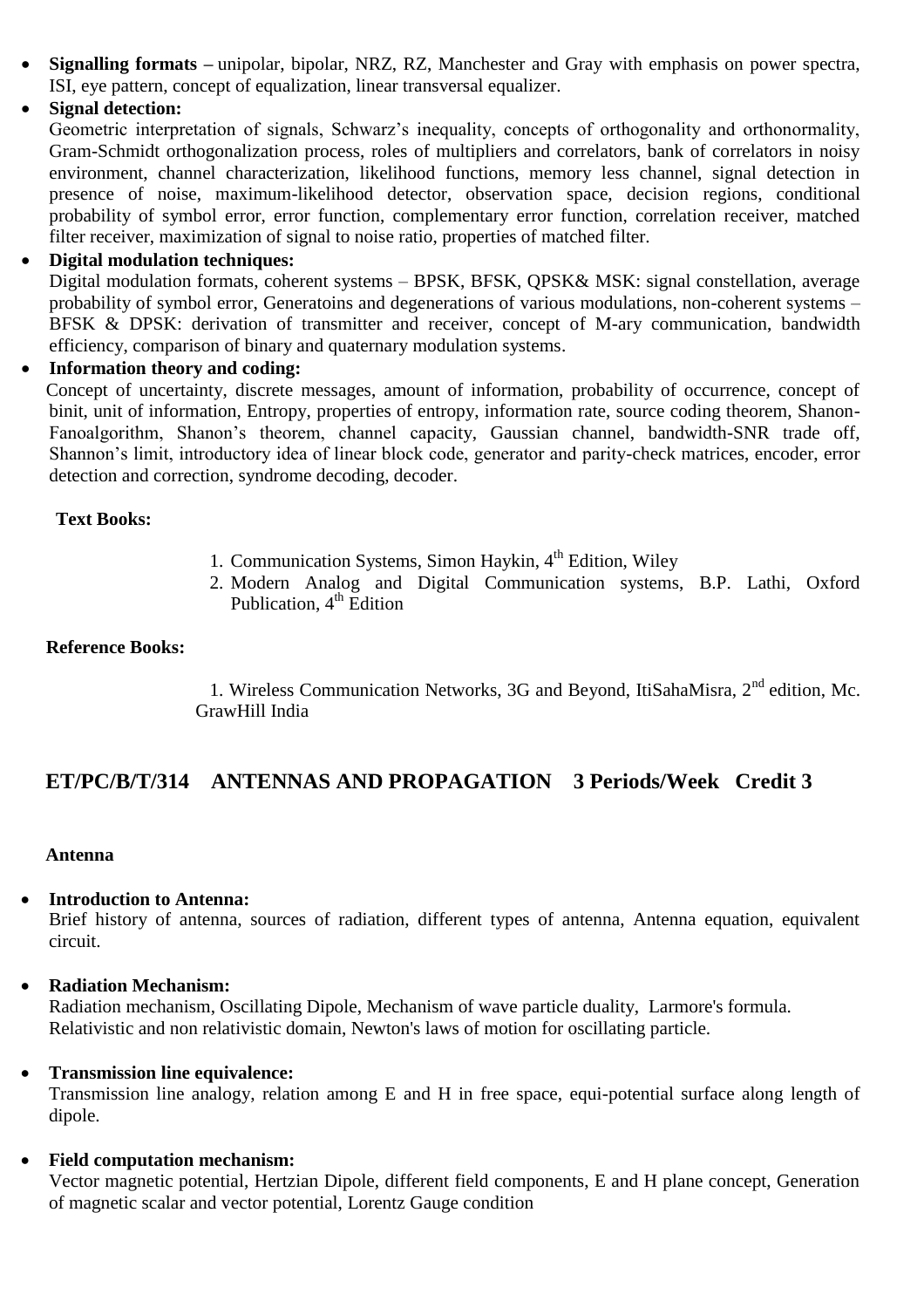# **Antenna Characteristics:**

Power radiation, Poynting theorem, antenna equivalent circuit, impedance and bandwidth of antenna system, concept of antenna polarization, linear, circular and elliptic polarization, antenna effective aperture, gain directivity relation.

### **Dipole Antenna:**

Monopole and dipole antennas, radiation properties, effect of ground, effect of scalar potential, time dilation, retarded potential, effect of dipole radiation in relativistic and non relativistic domain, different zone of field measurement

### **Circular loop antenna:**

Effect of loop antenna, radiation method from loop.

### **Antenna array:**

Antenna array concepts, Different types of antenna array, computation of different array parameters, feeding mechanism, array factor, element factor, pattern multiplication, parasitic array Yagi-Uda array, Concept of frequency independent antenna, spiral and log periodic antenna

### **Synthesis of antenna array:**

Antenna synthesis using binomial, Chebychev and Taylor parameter distribution. Concept of Fourier transform in array synthesis, idea of planar array, array discreatization.

### **Different types of antenna :**

Helical antenna, Horn antenna, parabolic reflector, antennas for wireless applications, duality principle, concept of aperture antenna, antennas used for radio astronomy.

### **New Design techniques in antenna:**

Fractal, miniaturzed antenna, impedance converter.

#### **Propagation**

#### **Introduction:**

Effect of link on EM wave propagation in different frequency ranges. Reflection, refraction, LOS vs non-LOS propagation, Medium impedance, effects of dielectric medium.

#### **Propagation communication channel:**

NOLS propagation, scattering, frequency and time spreading, multipath fading, link budget, link margin, Friss equation, EIRP, link calculation, power budget calculation in propagation.

#### **Ground wave propagation:**

Ground wave propagation, free space propagation, reflection from ground, antennas located over flat & spherical earth coverage diagram

# **Diffraction:**

Effect of diffraction in propagation, Raleigh scattering, Effect of knife edge, Newton's ring phenomenon.

### **Surface waves:**

Interference effects of ground, dipole model, method of image.

# **Tropospheric propagation:**

Tropospheric scatter, ducts & non-standard refraction. 4/3 model.

#### **Propagation attenuation:**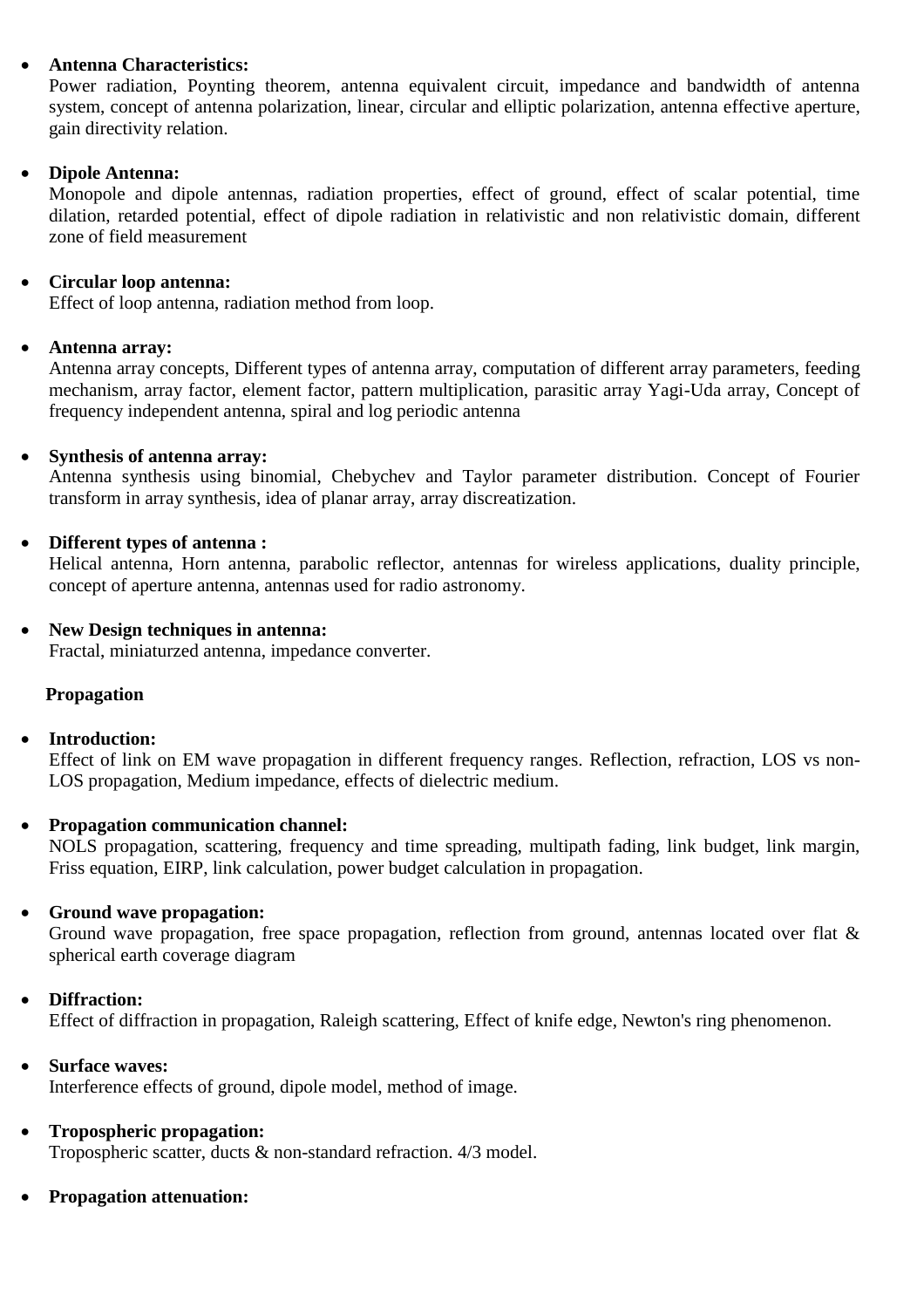Effects of gaseous molecules over propagation, frequency dependency, 60GHz model, rain attenuation, effects of snow on propagation model.

### **Ionosphere:**

Basic physics of ionosphere, ionospheric propagation, including effects of the earths' magnetic fields,zyro frequency, virtual height, MUF, oblique propagation, wireless and mobile environment, optimal effective height.

### **Text/Reference Books:**

- 1. Feynman lecture series :Vol 2 Feynman
- 2. Antenna Theory analysis and design :Balanis 3rd Ed
- 3. Antenna :J.D.Kraus
- 4. Fields and waves in communication electronics :RamoWhinnery, 3rd ed
- 5. Electromagnetic waves and radiating system: Jordon Balmain , 2nd ed
- 6. Ionospheric radio; electromagnetic wave series 31, IET: K. Davies
- 7. Antenna and radio wave propagation. McGraw-Hill ed : Collin RE

# **ET/PC/B/T/315 COMPUTER ORGANISATION AND ARCHITECTURE 3 Periods/Week Credit 3**

- **Introductory Concepts** Moore's Law, Basic Organization of a Computer and Underlying technologies.
- **ComputerPerformance** CPU time, Amdahl's Law, CPU Performance Equation.
- **Computer Instructions**

Operations and Operands of the hardware, example conversions from C to MIPS.

**ALU Design**

Realization of basic arithmetic (addition, subtraction) and logical (AND, OR, NOT) operations, Faster Addition using Carry Lookahead.

# **Computer Arithmetic**

Representation of numbers, Addition, Subtraction, Multiplication, Division operations (flowcharts, block level hardware designs).

#### **Processor Design**

CPU Design, Datapath Building, Control Unit Design using Hardwired Control and Microprogrammed Control, Overview of Parallel Processing.

# **Memory Design**

Memory Hierarchy, Basics of Cache, Cache Performance, Different Cache Designs - direct mapped, fully associative and set associative caches, virtual memory.

### **I/O Organization**

Basics, Programmed I/O –memory-mapped I/O and I/O mapped I/O.

#### **Text/Reference Books:**

1. D. A. Patterson and J. H. Hennessy, "Computer Organization and Design: The Hardware/Software Interface", Morgan Kaufman.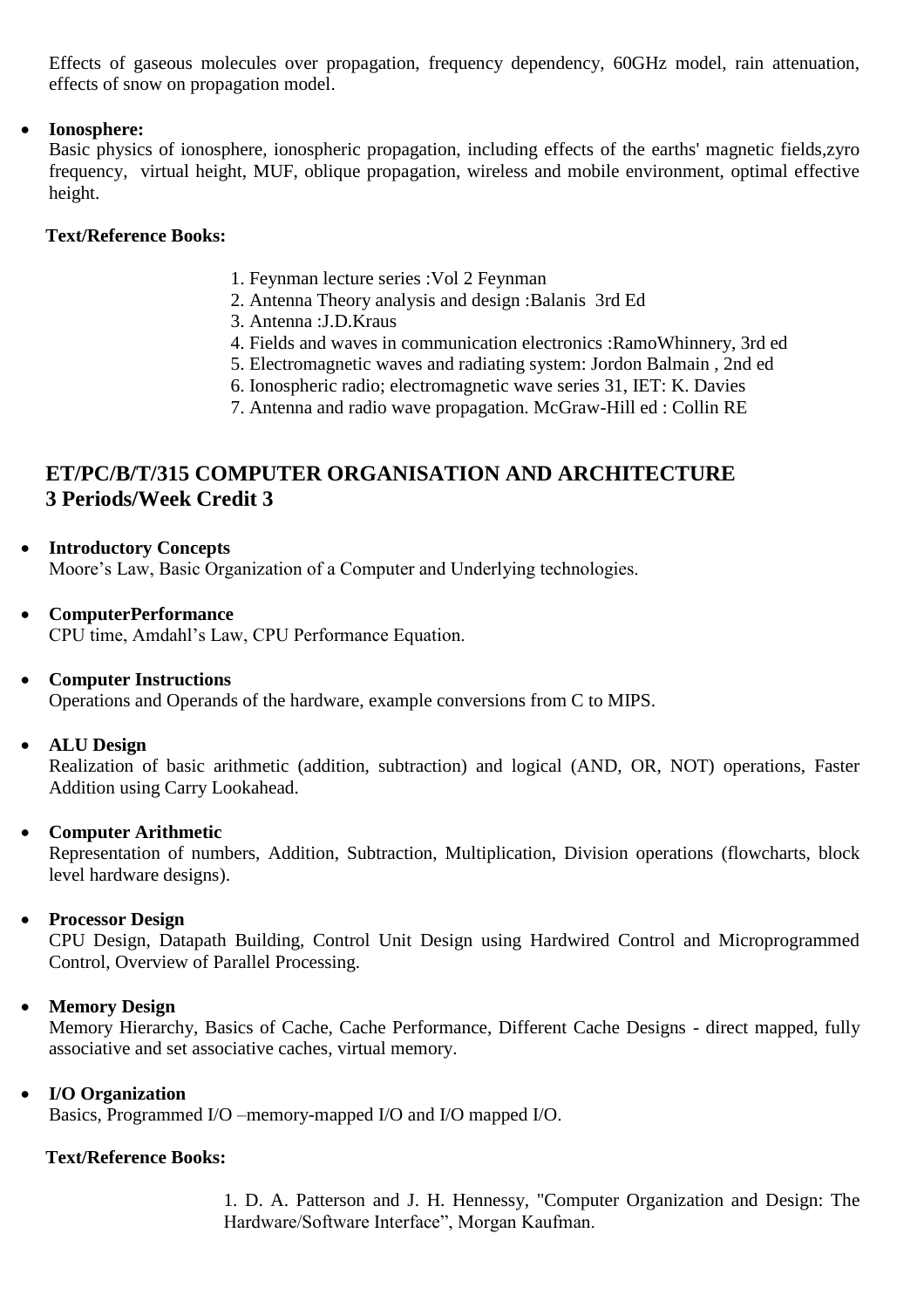# **ET/PC/B/T/316 ANALOG CMOS DESIGN AND TECHNOLOGY 4 Periods/Week Credit 4**

- **MOS Device Models** Device Layout, Device capacitances, Small signal model, Spice models, Long versus Short Channel Devices.
- **Single-stage MOS Amplifiers** Common source stage with resistive, diode-connected and current source loads, CS stage with source degeneration, Source follower, Common Gate stage and Cascode Stage, Choice of Device models.
- **Differential Amplifiers** Single-ended and Differential operation, Qualitative and Quantitative analysis of basic Differential Amplifiers, Common mode response, Differential pair with MOS Loads, Gilbert cell.
- **Operational Amplifiers-** Single stage and multistage OP-AMPs, Performance analysis: Gain Boosting, Common Mode Feedback, Slew Rate, PSRR, Noise. Stability and compensation of OP AMPs: Multipole Systems, Phase Margin, Frequency Compensation and other compensation techniques, High Performance OPAMPs and applications.
- **Current Mirrors** Cascode Current Mirrors, Active Current Mirrors, Large/Small-signal Analysis, Common-Mode properties.
- **Feedback-** Topologies of MOS feedback circuits, Effect of Loading, Effect of Feedback on Noise.
- **Switched**-Capacitor Circuits- Sampling Switches using MOS, Switched-capacitor Amplifiers, Switchedcapacitor Integrator.
- **MOS Oscillators** Ring oscillator, Voltage-controlled Oscillators, LC Oscillators.
- **Phase-Locked Loops** Basic PLL Topology, Charge-Pump PLLs, Non-ideal effect in PLLs, Delay-Locked Loops.
- **CMOS Processing Technology**-Wafer processing, Photolithography, Oxidation, Ion Implantation, Deposition and etching, Device fabrication, Latch-up.

#### **Text/Reference Books:**

1. [BehzadRazavi,](https://www.google.com/search?sa=X&q=Behzad+Razavi&stick=H4sIAAAAAAAAAOPgE-LSz9U3MDXMKK4yVgKzTaoqS8qrtGSyk630k_Lzs_XLizJLSlLz4svzi7KtEktLMvKLFrHyOqVmVCWmKAQlViWWZQIAxEFs0kgAAAA&ved=2ahUKEwiZ9ebonOTjAhV0muYKHSblBkMQmxMoATATegQIDxAe) Design of Analog CMOS Integrated Circuits

# **ET/PC/B/S/311 MICROPROCESSORS AND MICROCONTROLLERS LAB 3 Periods/Week Credit 1.5**

# **List of Experiments**

1.Kit awareness and a simple assembly language program 2.On array processing 3.On arithmetic operations 4.On logical operations 5.On delay processing 6.On stack 7.On interrupts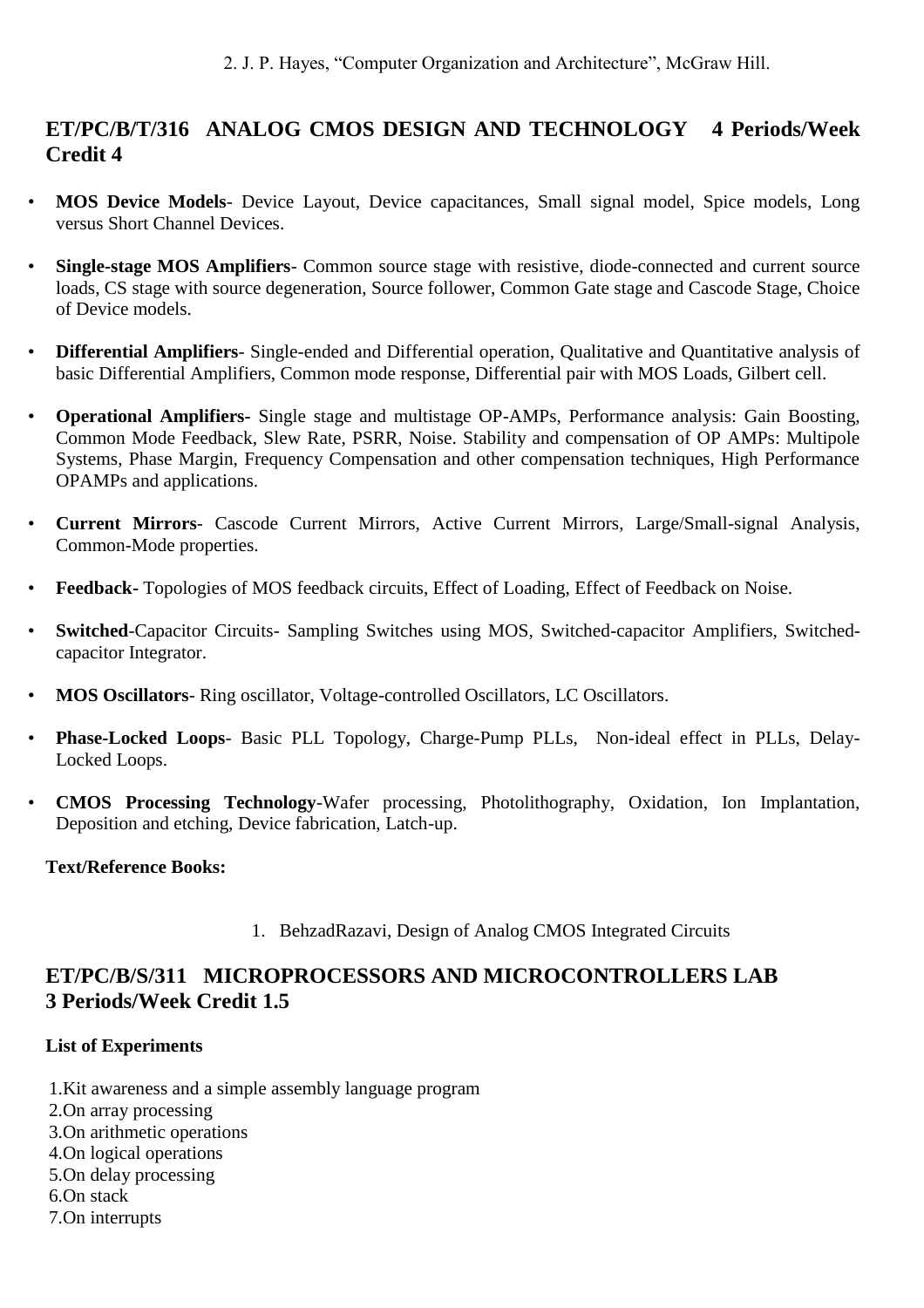# **ET/PC/B/S/312 CONTROL ENGINEERING LAB 3 Periods/Week Credit 1.5**

### **List of Experiments**

3.Synchro in AC position control 4.DC position control system 5.Amplidyne in DC position control 6.DC motor study 7.Temperature control system 8.Controller design using MATLAB 9.SCR as a control element

# **ET/PC/B/S/313 DIGITAL COMMUNICATION LAB 3 Periods/Week Credit 1.5**

# **List of Experiments**

- 1. Generation of maximal length PN sequences
- 2. Details study of properties of PN sequences with mathematical background
- 3. Study of pulse code modulation and demodulation
- 4. Study of delta modulation and demodulation
- 5. Study of adaptive delta modulation and demodulation
- 6. Study of ASK modulation and demodulation
- 7. Study of PSK modulation and demodulation
- 8. Study of FSK modulation and demodulation
- 9. Study of DPSK modulation and demodulation
- 10. Study of Auto correlation of PN sequences
- 11. Study of cross correlation of PN sequences
- 12. Study of constellation, Eye diagram, error vector spectrum and symbol error table for BPSK and QPSK modulations using vector signal generator and vector signal analyzer software

# **Third Year Second Semester**

| <b>Subject Code</b> | <b>Subject Name</b>                                 | Category | <b>Type</b>  | $\text{Context}$ | <b>Credit</b>  | <b>Marks</b> |
|---------------------|-----------------------------------------------------|----------|--------------|------------------|----------------|--------------|
| ET/PC/B/T/321       | Digital Signal Processing                           | PC       | <b>Basic</b> | $3+1+0$          | $\overline{4}$ | 100          |
| ET/PC/B/T/322       | Digital<br>Switching<br>and<br>Computer<br>Networks | PC       | <b>Basic</b> | $3+1+0$          | $\overline{4}$ | 100          |
| ET/PC/B/T/323       | Digital Control Systems                             | PC       | Basic        | $3+0+0$          | 3              | 100          |
| ET/PC/H/T/324       | Operating System(*)                                 | PC       | Honours      | $3+0+0$          | 3              | 100          |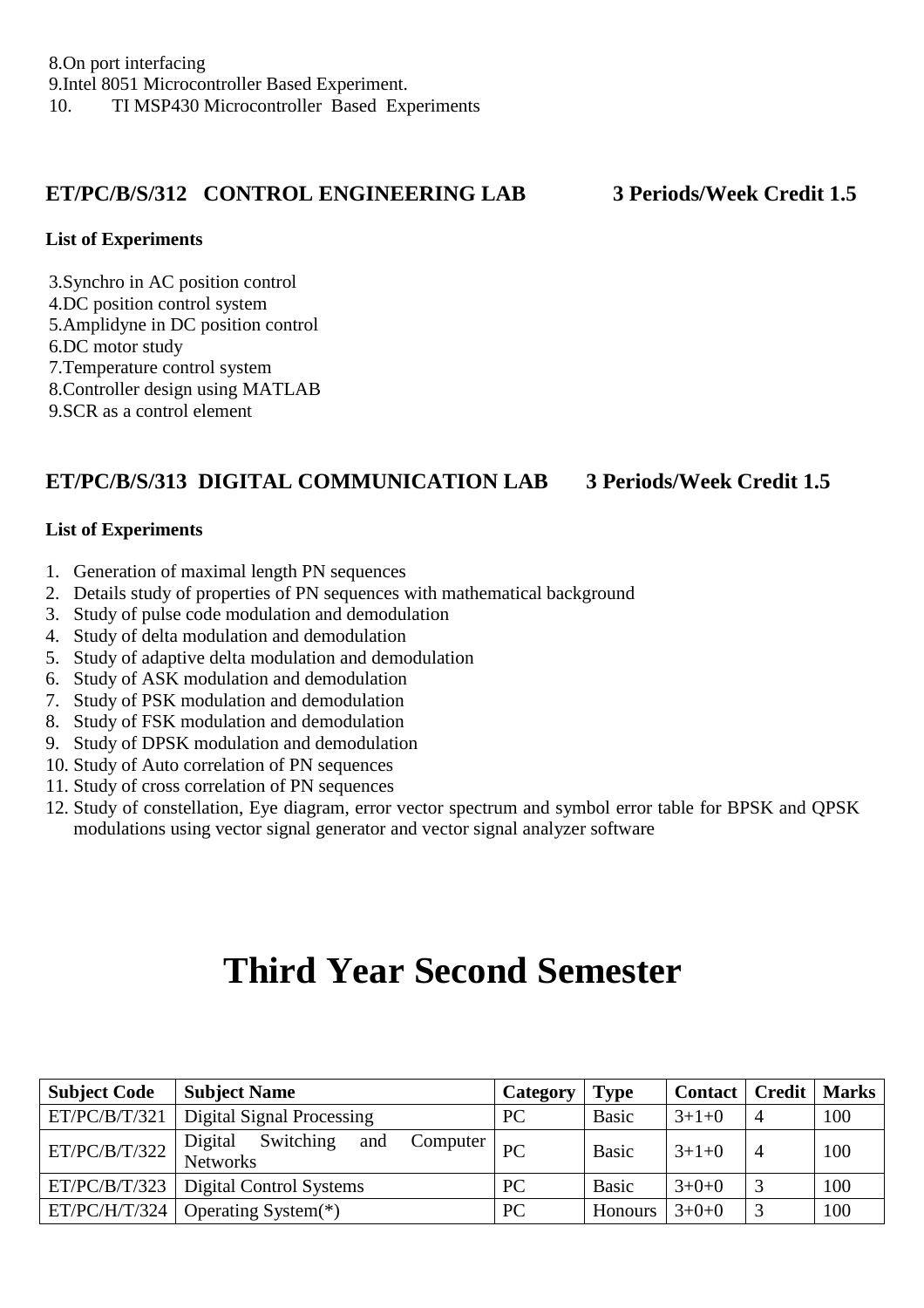| ET/PC/H/T/325 | Embedded Systems(*)                        | PC | Honours      | $3+1+0$ | $\overline{4}$ | 100 |
|---------------|--------------------------------------------|----|--------------|---------|----------------|-----|
| ET/PC/B/S/321 | <b>IC</b> Design Lab                       | PC | Basic        | $0+0+3$ | 1.5            | 100 |
| ET/PC/B/S/322 | Digital Signal Processing Lab              | PC | <b>Basic</b> | $0+0+3$ | 1.5            | 100 |
|               | $ET/PC/B/S/323$ Communication Networks Lab | PC | <b>Basic</b> | $0+0+3$ | 1.5            | 100 |
| ET/PC/B/S/324 | Digital Control Lab                        | PC | <b>Basic</b> | $0+0+3$ | 1.5            | 100 |
|               |                                            |    |              |         | 24             | 900 |

# **ET/PC/B/T/321 DIGITAL SIGNAL PROCESSING 4 Periods/Week Credit 4**

- **Review of Discrete-time Signals and Systems:** Introduction to continuous time & discrete-time signals & systems, discrete-time sinusoidal properties. Sequences: classification based on length, symmetry, periodicity, energy, power, generation of sequences, special sequences, arithmetic operations on sequences.
- **LTI Systems:** Convolution, graphical & analytical techniques, overlap & add method, sliding tape method, numerical problems on LTI systems, properties of convolution and interconnection of LTI systems, de-convolution, stability of systems, casual systems, recursive and non-recursive systems, difference equation
- **Discrete Fourier Transform:** DFT and IDFT relationship, Twiddle factors, linear transformations, basic properties, , multiplication of DFTs, circular convolution, linear filtering using DFT, filtering of long data sequences, overlap and save method, overlap and method.
- **Fast Fourier Transform:** Efficient computation of DFT, FFT algorithms, Radix-2 algorithm, decimation in-time and decimation-in-frequency algorithms, signal flow graph, butterflies, computation in one place, bit reversal, DFT computations using DIT & DIF algorithms.
- **Digital Filter Structures :** System describing equations, filter categories, direct form I and II structures, cascade and parallel communication of second order systems, linear phase FIR filter structures, frequency sampling structure for FIR filter.
- **FIR Filter Design :** Windowing method for designing FIR filters, DFT method for approximating the desired unit sample response, combining DFT and window method for designing FIR filters, frequency sampling method for designing FIR filters
- **IIR Filter Design :**Analog lowpass filter design techniques, methods to convert analog filters into digital filters, frequency transformations for converting lowpass filters into other types, all-pass filters for phase response compensation.
- **Typical DSP Hardware:** Texas Instruments family of DSP Processors, study of TMS320C5416 Processor's architecture, extensive parallel operations, MAC operations, different addressing techniques, common instructions used for extensive DSP applications, familiarity with Code Composer Studio.

# **Text/Reference Books:**

- 1. Proakis and Manloakis, Digital Signal Processing.
- 2. Li Tan, Digital Signal Processing.
- 3. S.K.Mitra, Digital Signal Processing.
- 4. Openhiem and Schafer, Discrete Time Signal Processing.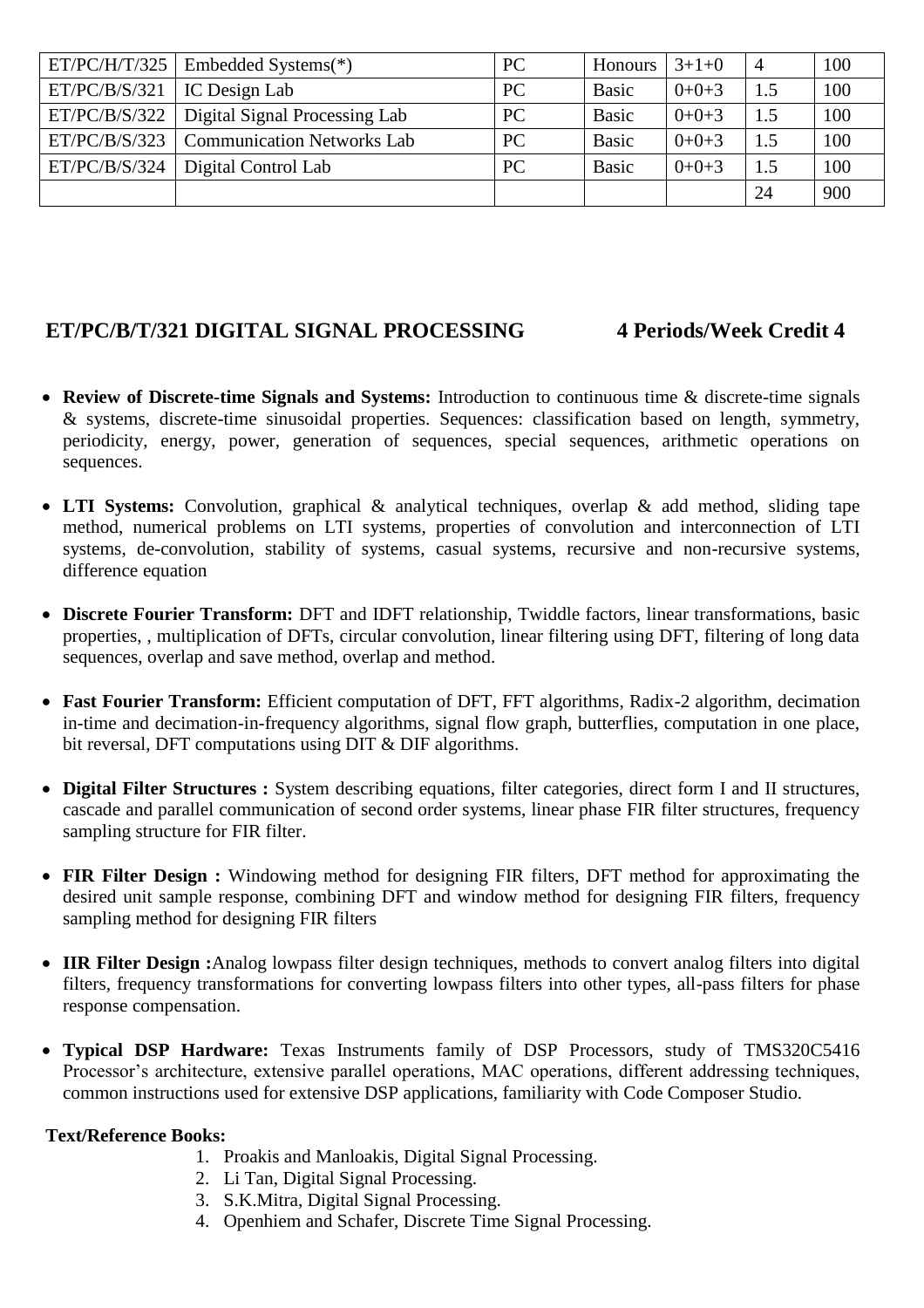# **ET/PC/B/T/322 DIGITAL SWITCHING AND COMPUTER NETWORKS 4 Periods/Week Credit 4**

- **Telecommunication and Traffic Engineering:** Introduction to voice and data communication systems, Circuit, message and packet switching, Evolution of switching systems, Basics of EPABX, Definition of traffic load, grade of service and blocking probability, definition of Markov chain, probability distribution of arrival service and termination process, Birth-Death (B-D) process, Modeling of switching system, Basics of Queueing Theory,Erlang's formula, Data transmission in PSTNs.
- **Basics of Data Communications:**Introduction of computer networks and data communication services, Goals, applications and classification of computer networks, Network topologies, Layered network architecture, OSI reference model, and Overview of TCP/IP protocol suite, Brief review of physical layer.
- **Data Link Layer:** Framing, flow and error control, error detection, Cyclic Redundancy Codes (CRC) for error detection, Internet Checksum, Flow and error control strategies, HDLC protocol. Media Access Control (MAC): Pure and Slotted ALOHA, CSMA, CSMA/CD, CSMA/CA, polling, token ring, MAC for wired and wireless Local Area Networks, Ethernet protocol, WiFi MAC protocol.
- **Network Layer:** IPv4 and IPv6 addressing, Routing algorithms, hierarchical routing, Link State and Distance Vector routing, Internet routing*,* RIP, OSPF, BGP, packet format, addressing, subnetting, CIDR, ARP, RARP, fragmentation and reassembly, ICMP; DHCP, NAT, routing for mobile hosts.
- **Transport Layer:** UDP, segment structure and operation; TCP, segment structure and operation; Sockets; Reliable stream transport service; congestion control algorithms and connection management.
- **Application Layer:** World Wide Web and HTTP, electronic mail (SMTP), file transfer protocol (FTP), Domain Name Service (DNS).
- **Network security:**Basics of cryptographic systems, public key and private key cryptography, digital signatures, authentication, certificates, firewalls, Security for Wi-Fi systems
- **LAN, VLAN, VPN, WLAN**

#### **Text/Reference Books:**

1.T. Viswanathanand M. Bhatnagar, Telecommunication Switching system and Networks, PHI.

2. B. A. Forouzan, Data Communications and Networking, TMH.

3. L. L. Peterson and B. S. Davie Computer Networks: A Systems Approach, Morgan Kaufmann Series.

4. A. S. Tanenbaum, Computer Networks, PHI.

5. W. Stallings, Data and Computer Communications, Pearson.

6. J. F. Kurose and K. W. Ross, Computer Networking: A Top-Down Approach, Pearson.

# **ET/PC/B/T/323 DIGITAL CONTROL SYSTEMS 3 Periods/Week Credit 3**

- **Discrete Signal Representation and Mapping** Benefits of digital control: representation of discrete systems: Z-transforms, pulse transfer function, sampling process and its frequency domain interpretation, aliasing. Mapping S domain to Z domain, bilinear transformation and frequency prewarping, discretization of continuous system, hold circuits.
- **Analysis of Discrete Systems** State variable representation. Time and frequency domain analysis: controller specification, stability of sampled data systems, Jury's test and Liapunov's stability criterion design of discrete controller.
- **State Variable Representation**State feedback, observers, linear quadratic controller, and compensator design in W-domain.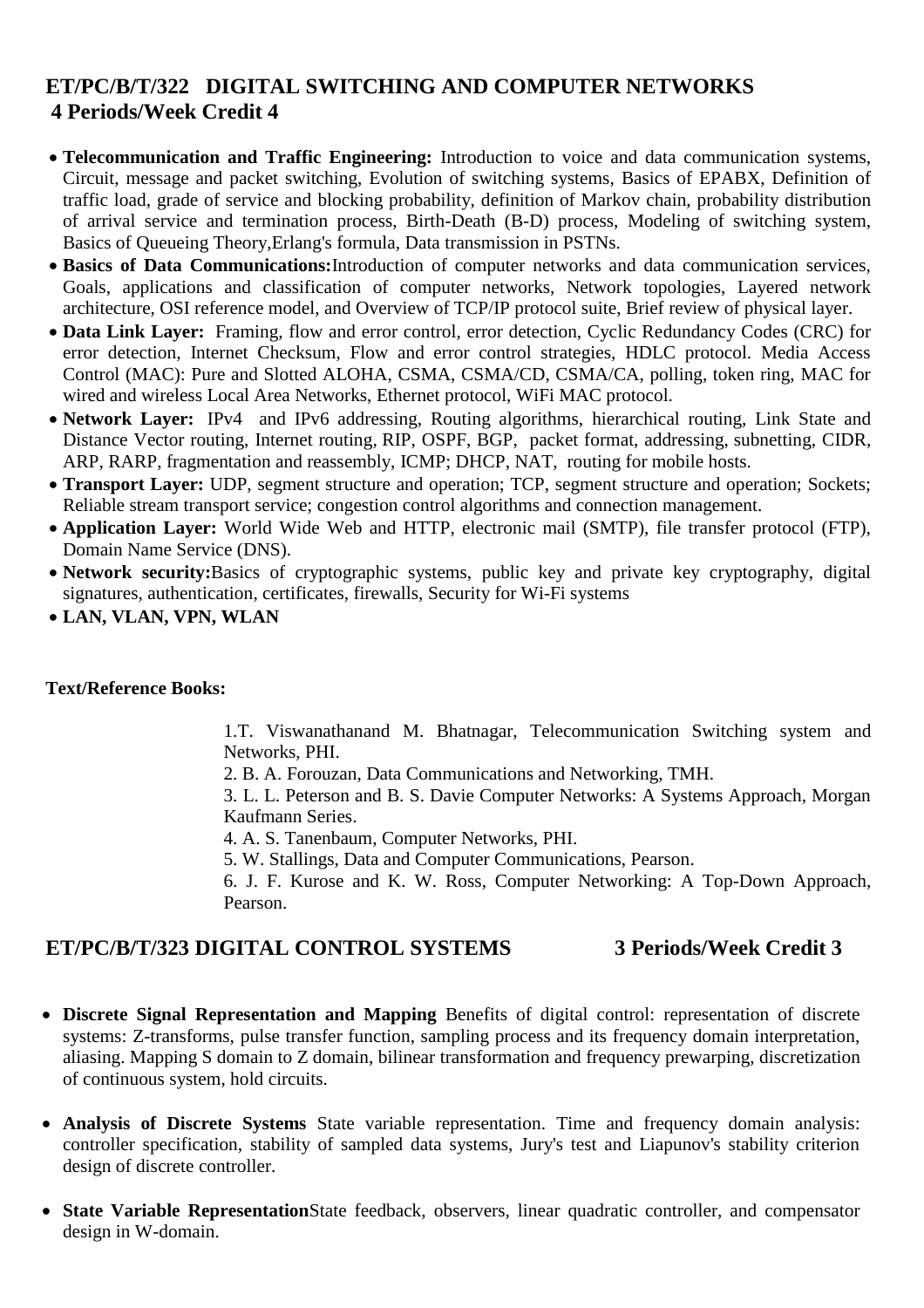**Controller Realization and System Performance Analysis** Implementation of digital controllers: effect of finite bits, quantization error and overflow. Series, parallel and cascade realization of digital controllers, word length requirements of ADC and CPU for a given controller function and prescribed noise figure case studies: position control of an antenna dish, read write head of computer hard drive, and twin rotor multi input multi output system design and analysis of control systems using MATLAB and SIMULINK.

# **Text/Reference Books:**

- 1. B.C.Kuo, Digital Control Techniques.
- 2. Paul Katz, Digital Control using Microproccesssor.

# **ET/PC/H/T/324 OPERATING SYSTEMS 3 Periods/Week Credit 3**

- **Hierarchical and extended machine view.**
- **Processor management**: State model, job scheduling, process scheduling, multi-processor scheduling, process synchronization, deadlock problem.
- **Memory management:** Single contiguous allocation, partitioned allocation, paging, segmentation, demand paged memory management.
- **Device management:** Dedicated, shared and virtual devices, channels and I/O control units, device allocation, I/O traffic controller, I/O scheduler.
- **Information management:** File systems, allocation, strategy, recovery of files.
- **Introduction to the distributed operating systems**.
- **Case study:** DOS, UNIX, LINUX WINDOWS etc

#### **Text/Reference Books:**

- 1. Operating Systems by Staru E. Madnick and John J. Donovan
- 2. Operating Systems Concepts by Abraham Silberschatz, Peter B. Galvin and Gerg Gagne

# **ET/PC/H/T/325 EMBEDDED SYSTEMS 3 Periods/Week Credit 3**

- **Introduction to Embedded Systems (ES)** Definition Difference between general purpose computing system and embedded system; classification of embedded systems - RISC and CISC Processors - Characteristics and Quality Attributes of Embedded Systems- Concepts of Embedded System Design – Examples of Embedded Systems
- **Embedded Microcontroller** Cores / Designing with 8-bit Microcontroller: Architecture, Addressing modes and Instruction Set of Intel 8051 Microcontroller
- **Introduction to other Embedded Processors:** ASIC, Digital Signal Processors, Field Programmable Gate Array, ARM - Choice of Embedded Hardware Platform
- **Interfacing Standards** Real Time System Design
- **Example RTOS** Hardware Software co-design
- **ASIC Design**
- **Semicustomed ICs including FPGA**
- **Microcontroller Design**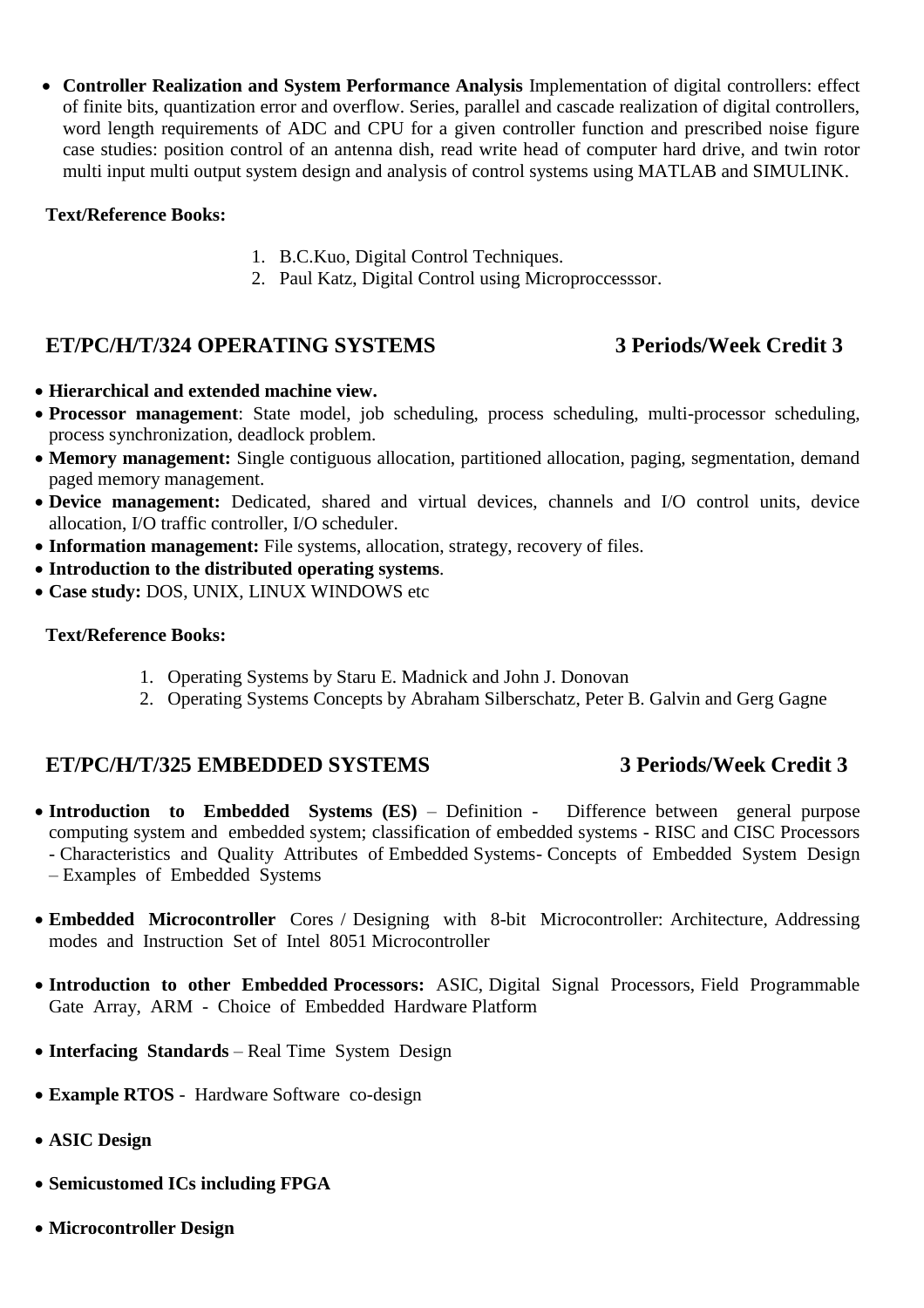### **Cloud and IOT**

#### **Text / Reference Books:**

1. Introduction to Embedded Systems, Shibu K V, McGraw Hill, New Delhi  $(2/e)$ 

2. Embedded System Design, SantanuChattopadhyay, PHI Learning (2/e)

3. K.J. Ayala, "The 8051 Microcontroller: Architecture, Programming, and Applications", Penram Intl, 1996.

4. J.W. Valvano, "Embedded Microcomputer System: Real Time Interfacing", Brooks/Cole, 2000.

5. Jack Ganssle, "The Art of Designing Embedded Systems", Newness, 1999

# **ET/PC/B/S/321IC DESIGN LAB 3 Periods/Week Credit 1.5**

### **SPICE based experiments**

- 1. Schematic design of MOS inverter with different loads.
- 2. Schematic and lay-out of two input NAND gate.
- 3. Schematic and lay-out of two input NOR gate.
- 4. V.I characteristics of CMOS inverter charging the value of channel width (w) and channel length (L).

### **VHDL/Verilog based experiments**

- 1. Design a 4:1 MUX with four inputs, two select inputs, one enable input and one output
- 2. Design of a full adder and full subtractor circuit.
- 3. Design of a three input majority and minority circuit.
- 4. Design a priority encoder using 4-bit inputs and two outputs, where both input and outputs are active high.
- 5. Design a 2 to 4 line decoder circuit.
- 6. Design a 2-bit digital magnitude comparator circuit.
- 7. Design the following Flip-Flop i) J-K Flip-Flop ii) D type' Flip-Flop and iii) T Flip-Flop.
- 8. Design and simulate a 4 bit UP/DOWN counter.

# **ET/PC/B/S/322 DIGITAL SIGNAL PROCESSING LAB 3 Periods/Week Credit 1.5**

- 1. **MATLAB applications:** Sequence generation, convolution, impulse response, DFT & IDFT computations, computation of rational Z-transform, circular convolution, relationship between linear and circular convolutions, linear filtering and study of Butterworth and Chebyshev filters, FIR filter design.
- 2. **Simulink applications:** verification of sampling theorem, filter design, familiarity with signal processing block set
- 3. **Digital signal processor:** Detail study of the architecture of TMS320C5416 processor, writing of programs in Assembly Language for DSP applications, study of various aspects of Code Composer Studio. Experimental verification of sampling theorem using 8013 Multiplier chip.

# **ET/PC/B/S/323 COMMUNICATIONS NETWORK LAB 3 Periods/Week Credit 1.5**

# **List of Experiments**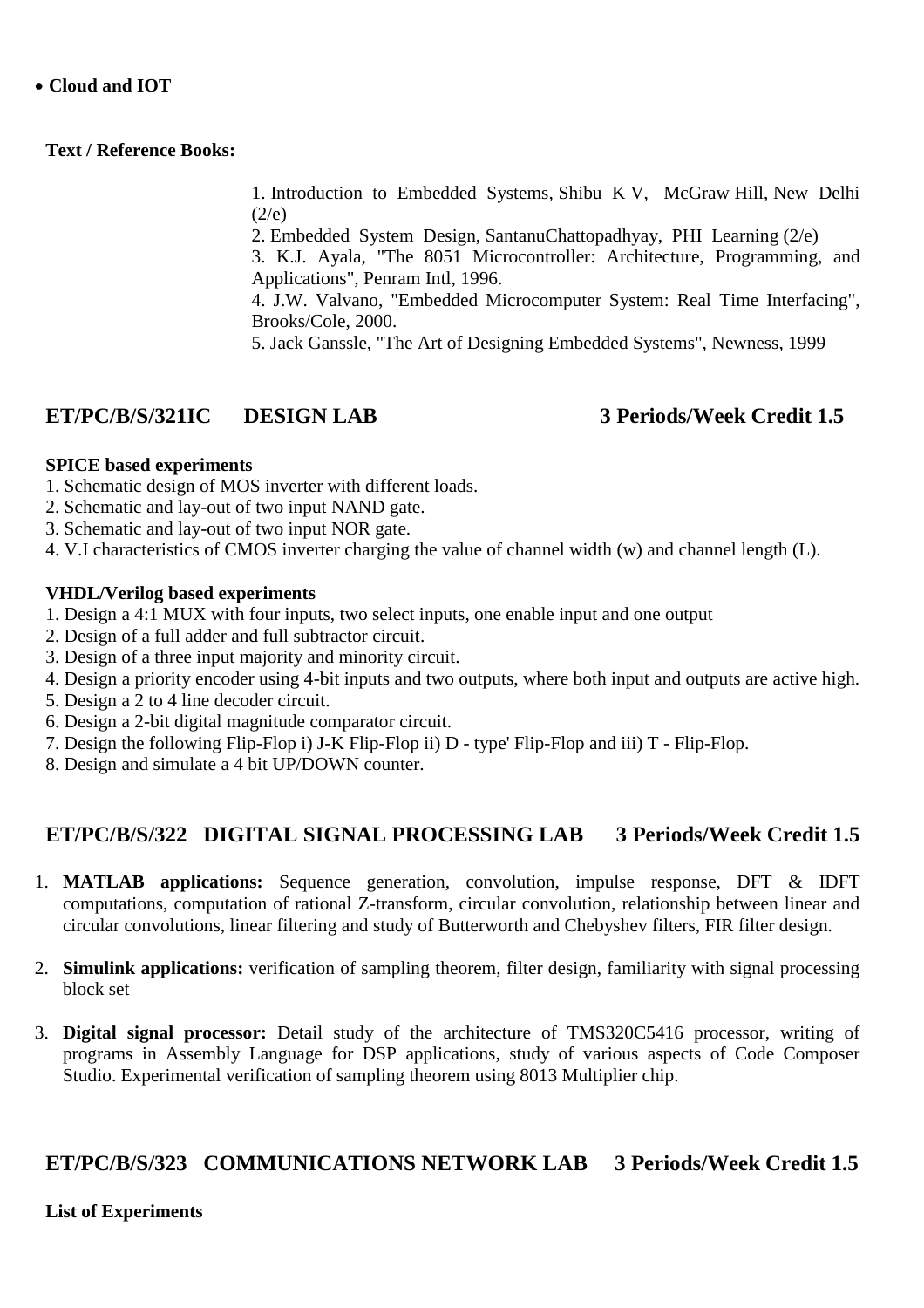1. **Introduction to NS2:** Node and link creation using NS2.

2.**Introduction to Data Link Layer: To** study the transmission packets over Ethernet LAN and to verify CSMA/CD protocol suing NS2

3. **Introduction to Network layer:** Verification of Distance vector Routing Protocol using NS2

4. **Introduction to Transport Layer:** To study the performance of

- UDP using NS2
- TCP using NS2
- UDP and TCP together using NS2
- 5. Assignment/Exercises on NS2

6. Implementation of PC to PC Serial Communication using RS-232C Serial Port

- 7. **Cryptography**
	- Implementation of **RSA** Algorithm (Wireless Mode)
	- Implementation of **RC4** Algorithm (Wireless Mode)
- 9. To transmit and receive strings of Data/Messages through MQTT Protocol using HiveMQ and MQTTBox 10. Sending SMS using GSM module and Arduino Uno Board

# **ET/PC/B/S/324 DIGITAL CONTROL LAB 3 Periods/Week Credit 1.5**

- 1. Motion control of a BOE-BOT robot
- 2. Leg movement control of 6-legged robots
- 3. Digital controller design using MATLAB
- 4. Digital sun-tracking system: study of locking and tracking
- 5. Using microcomputer as a controller in a digital control system
- 6. Multi-robot motion planning simulator
- 7. Multi-robot coordination in box-pushing

# **Fourth Year First Semester**

| <b>Subject Code</b> | <b>Subject Name</b>                                     | Category  | <b>Type</b>  | <b>Contact</b> | <b>Credit</b>  | <b>Marks</b> |
|---------------------|---------------------------------------------------------|-----------|--------------|----------------|----------------|--------------|
| ET/PC/H/T/411       | System Software <sup>(*)</sup>                          | PC        | Honours      | $3+0+0$        | 3              | 100          |
| ET/PC/B/T/412       | Microwave Engineering                                   | PC        | <b>Basic</b> | $3+1+0$        | $\overline{4}$ | 100          |
| ET/PC/B/T/413       | <b>VLSI</b><br>Design<br>and<br>Algorithms              | PC        | <b>Basic</b> | $3+0+0$        | 3              | 100          |
| ET/PE/B/T/414       | Elective-I                                              | <b>PE</b> | <b>Basic</b> | $3+0+0$        | 3              | 100          |
| ET/PC/B/S/421       | Computer Architecture and<br><b>System Software Lab</b> | PC        | <b>Basic</b> | $0+0+3$        | 1.5            | 100          |
| ET/PC/B/S/422       | Seminar                                                 | PC        | <b>Basic</b> | $0+0+3$        | 1.5            | 100          |
| ET/PC/B/S/423       | Microwave Lab                                           | PC        | <b>Basic</b> | $0+0+3$        | 1.5            | 100          |
| ET/PC/B/S/424       | Project                                                 | <b>PC</b> | <b>Basic</b> | $0+0+6$        | 3              | 100          |
|                     |                                                         |           |              |                | 20.5           | 800          |

# **ET/PC/H/T/411 SYSTEM SOFTWARE 3 Periods/Week Credit 3**

- **Assemblers:** Basic functions of assemblers, design of one-pass and multi-pass assemblers, crossassemblers, MASM. Macroprocessor: Design of one-pass and two pass macroprocessors,
- **Loaders and linkers:** Absolute loaders, subroutine-linkage, relocating loaders, direct linking loaders, binders, linking loaders, overlays, dynamic binders.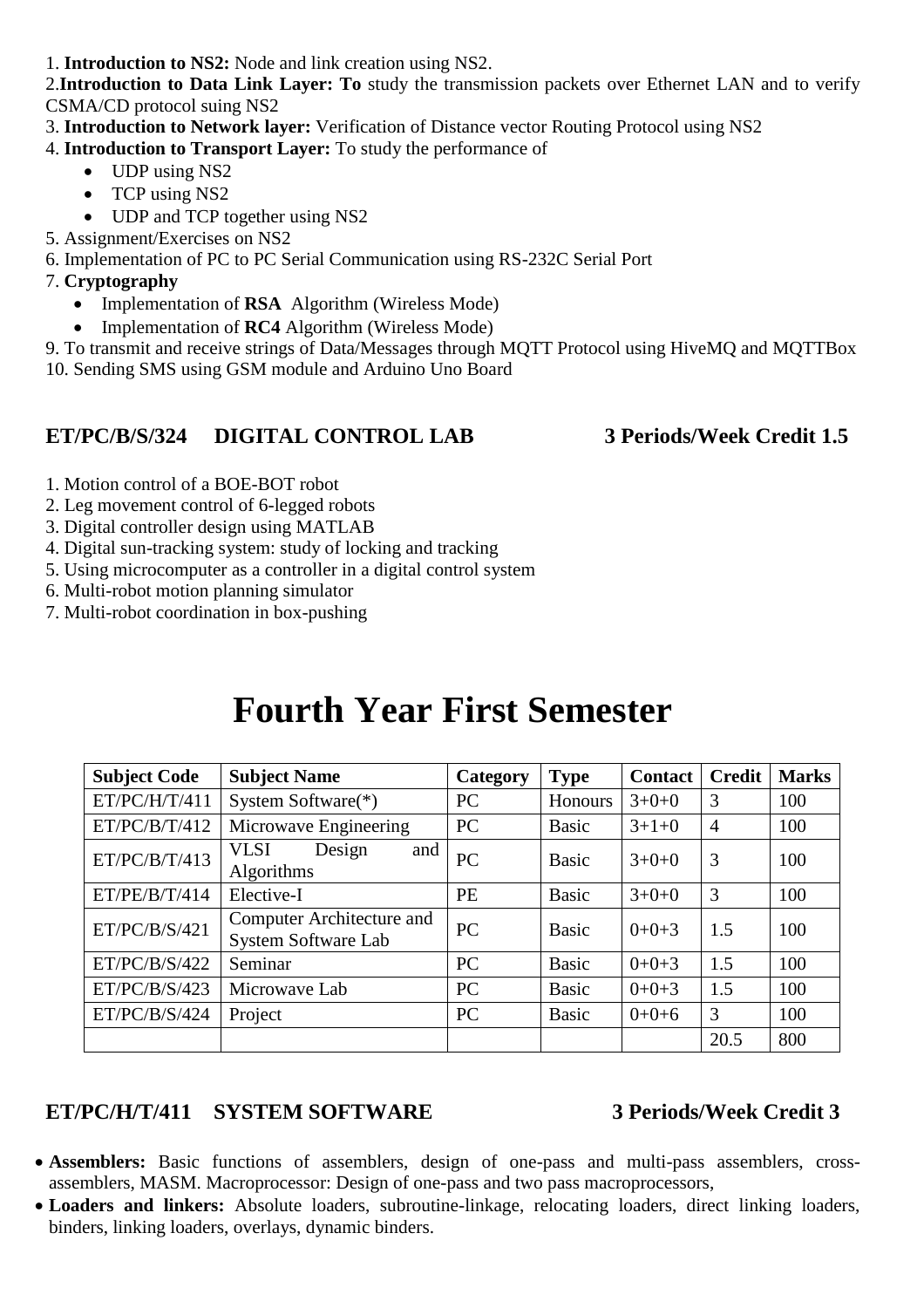- **Compliers:** Different phases lexical analysis, syntax analysis, intermediate code generation, introduction to code generation and optimization, interpreters, compilercompilers-YACC.
- **Operating systems:** Extended M/C view of an operating system, operating system as an user interface, Operating system as a resource manager, features of processor management module, memory management module, device management module and information management module,
- **Introduction to Text-editors and Debuggers.**

### **Text/Reference Books:**

- 1. System Software, An Introduction to Systems Programming by Leland L. Beck and D. Manjula
- 2. System Software by Santanu Chattopadhayay
- 3. Principles of Compiler Design by Alfred V. Aho and Jeffrey D. Ullman

# **ET/PC/B/T/412 MICROWAVE ENGINEERING 4 Periods/Week Credit 4**

- **Introduction:** History of Microwaves, frequency bands, Advantages of Microwaves, Areasof application, transmission line analogy of waveguides.
- **Cavity Resonators** Introduction, Rectangular Cavities, Dominant Modes and Resonant Frequencies, Q Factor and Coupling Coefficients.
- **Waveguide Discontinuities** Waveguide Windows, Tuning Screws and Posts, Matched Loads
- **Microwave circuit analysis:** General approach to microwave circuit analysis, impedance or Z parameter and Scattering or S-parameter representation of microwave circuits: relation between Z and S parameters, properties of S-parameters, applications to microwave junctions, signal flow graph and decompositionrules.
- **Passive circuit components:** E, H and E- H plane tee, E and H-Plane Bend, Magic Tee, Directional couplers, Power Divider, Wave-guide Corners, Bends, Twists, Attenuator, Properties of Ferrites, Circulator, Isolator.
- **Microwave Active components:** Tunnel diode, Varactor diodes, Step recovery diodes, Schottky Barrier diodes, PIN diodes, Gunn Diodes, IMPATT and TRAPATT diodes.
- **Microwave Tubes:** Different Types. Limitations of conventional sources in microwave frequency range. Klystron- 2 cavity & multi-cavity, Reflex Klystron, Magnetrons
- **Travelling Wave Tubes:** Periodic structures, Floquets' Theorem, helix TWT.
- **Solid State Microwave Devices:**TransferElectron Devices, GUNN oscillators, IMPATT devices, microwave transistors & FET, PIN diode single stage microwave amplifier design.
- **Microwave Measurement:** Frequency, impedance and power measurement, noise figure measurement, antenna measurements, principle of operation of network analyzer.

# **Text/Reference Books:**

- 1. Microwave Devices and Circuits Samuel V. Liao, Pearson, 3rd Edition, 2003.
- 2. Foundations for Microwave Engineering R.E. Collin, IEEE Press, John Wiley, 2ndEdition, 2002.
- 3. Microwave Engineering Passive Circuits Peter A. Rizzi, PHI, 1999.
- **4.** Microwave Engineering David M**.** Pozar, John Waey&Sons, Inc**.**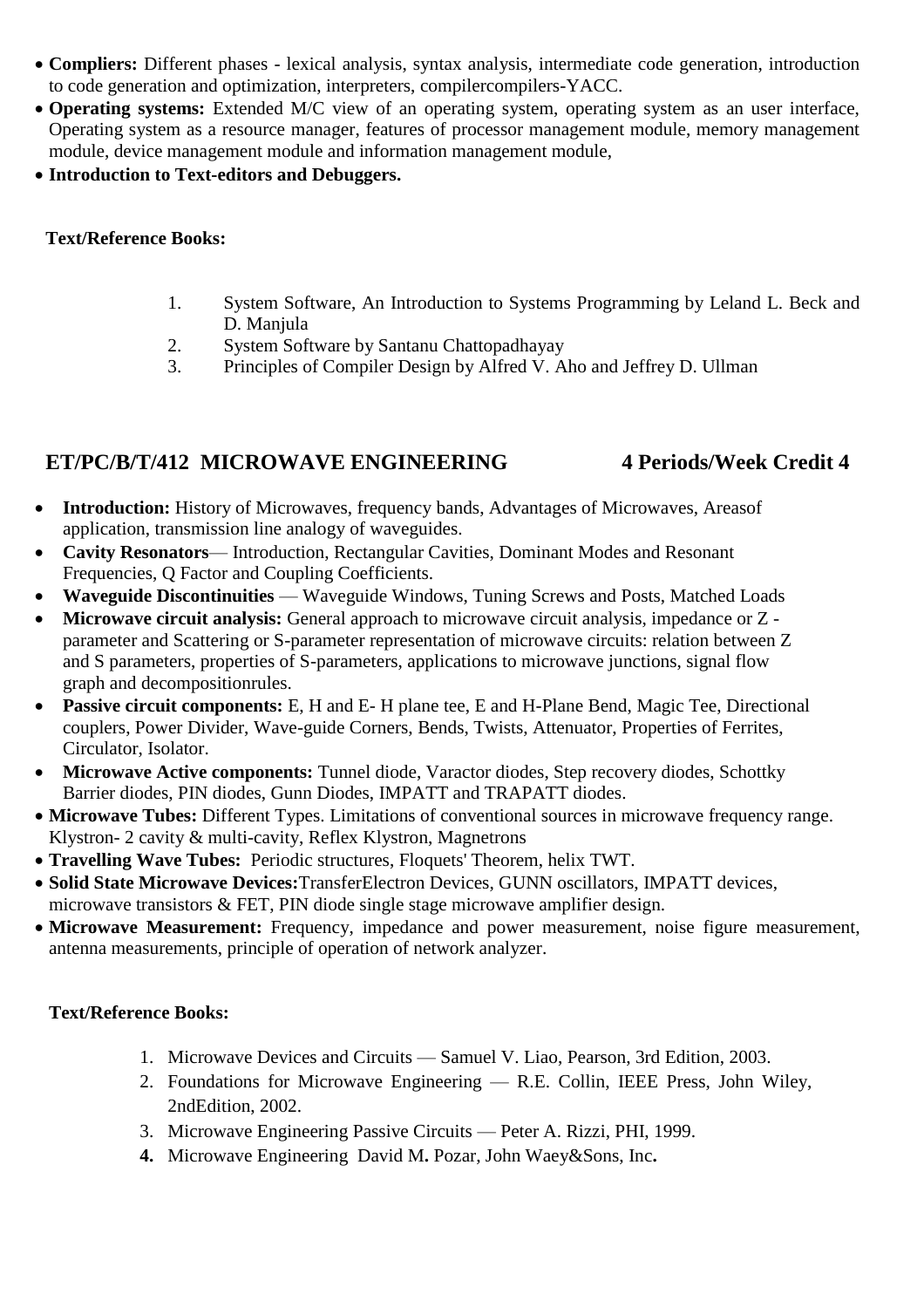# **ET/PC/B/T/413 VLSI DESIGN AND ALGORITHMS 3 Periods/Week Credit 3**

- **IC DESIGN :** Introduction Discrete and Integrated Circuit: TTL, DTL, IIL, ECL, MOS and CMOS IC. introduction to analog design, symbols, MOSFET as switch, derivation of I/V characteristics, second order effects, MOS device layout, MOS small signal model, SPICE simulation models. Single-stage amplifiers, different common-source stages, source follower, common-gate stage, cascode stage. Differential amplifiers, active diode resistors and switched capacitor resistors; current sinks and sources, current mirrors and amplifiers, voltage and current references, cascade amplifiers; operational amplifiers; design of twostate and cascade op Amp. Analogue circuits: comparators, switched capacitor amplifiers, integrators, filters; DAC and ADC circuits. MOS inverters: definition and properties, MOS and CMOS inverter, VTC characteristics, BI CMOS circuit technique BI CMOS device and technology.
- **VHDL and VERILOG** : Basic language elements: data objects, classes and data types, operators, overloading, logical operators, VHDL representation of digital design entity, entity and architectural declarations, introduction to behavioral, dataflow and structural models.
- **FPGA Design and Architecture:** Introduction and fundamental concepts, the origin of FPGA, FPGA architecture and design Flows.

# **Text/Reference Books:**

- 1. S.M Kang and Y.Leblebici., CMOS Digital Integrated Circuits.
- 2. R.L.Geiger, VLSI Design Techniques for Analog and Digital Circuits,
- 3. Wayne Wolf , Modern VLSI Design systems on Silicon
- 4. J.M.Rebaey , Digital Integrated Circuits

# **ET/PC/B/S/421 COMPUTER ARCHITECTURE AND SYSTEM SOFTWARE LAB 3 Periods/Week Credit 1.5**

# **Computer architecture lab**

- 1. Design and realize binary multiplier circuits (signed and unsigned) and verify functionality.
- 2. Design and implementation of binary divider circuits and verify functionality.
- 3. Design a 4-bit ALU and verify its functionality.
- 4. Design an 8-bit ALU by cascading two 4-bit ALU chip and verify functionality.

5. Design a simple control unit with four inputs and two outputs which encode the four inputs into two bit output code.

# **System software lab**

- 1. Specify a prototype HLL and design a lexical analyzer for the same.
- 2. Design of a recursive descent parser.
- 3. Design of a predictive parser.
- 4. Design of an assembler.
- 5. Design of a macroprocessor.

# **ET/PC/B/S/423 MICROWAVE LAB 3 Periods/Week Credit 1.5**

- 1. Study of Klystron tubes.
- 2. V-I Characterictics of GUNN diode and study of tuning of GUNN oscillator.
- 3. Study of standing wave ratio and frequency by slotted waveguide.
- 4. Study of radiation pattern of horn antenna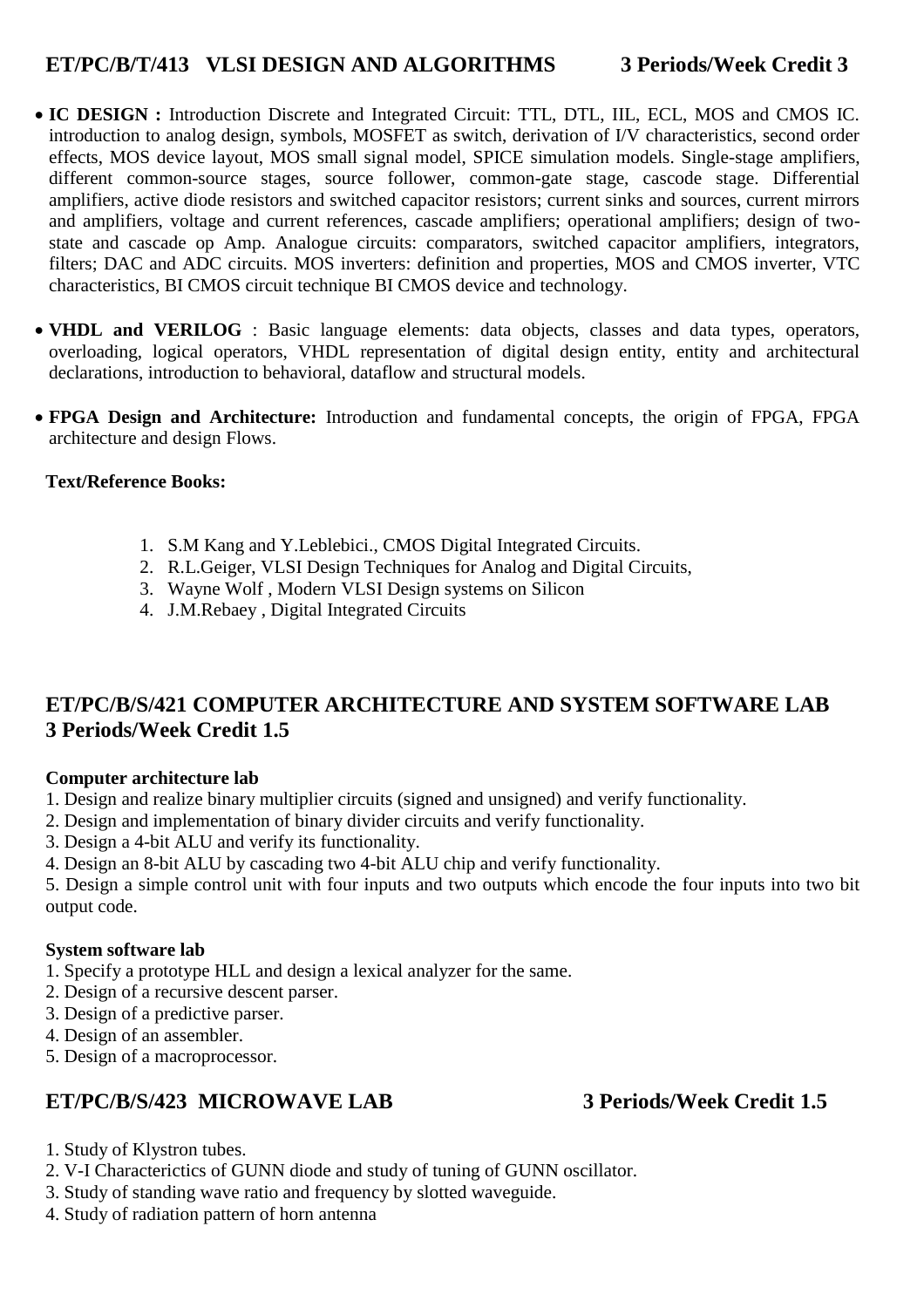- 5. Study of characteristics of different antennas.
- 6. Determination of coupling coefficient and directivity of directional coupler.
- 7. Measurement of impedance and transmission characteristics of a slotted line.
- 8. Study of network analyzer.

# **Fourth Year Second Semester**

| <b>Subject Code</b> | <b>Subject Name</b>                       | Category  | <b>Type</b>    | <b>Contact</b> | <b>Credit</b>  | <b>Marks</b>   |
|---------------------|-------------------------------------------|-----------|----------------|----------------|----------------|----------------|
| ET/PC/H/T/421       | Wireless<br>Communication<br>$Systems(*)$ | PC        | <b>Honours</b> | $3+0+0$        | 3              | 100            |
| ET/PC/B/T/422       | <b>Industrial Management</b>              | PC        | <b>Basic</b>   | $4+0+0$        | $\overline{4}$ | 100            |
| ET/PC/H/T/423       | Optical Fibre Communication(*)            | <b>PC</b> | Honours        | $3+0+0$        | 3              | 100            |
| ET/OE/B/ET/T/020C   | Open Elective                             | <b>OE</b> | <b>Basic</b>   | $3+0+0$        | 3              | 100            |
| ET/PE/B/T/425B      | Elective-II                               | <b>PE</b> | <b>Basic</b>   | $3+0+0$        | 3              | 100            |
| ET/PC/B/S/421       | General Viva Voce                         | PC        | <b>Basic</b>   |                | $\overline{0}$ | $\overline{0}$ |
| ET/PC/B/S/422       | Project                                   | PC        | <b>Basic</b>   | $0+0+9$        | 4.5            | 100            |
|                     |                                           |           |                |                | 20.5           | 600            |

# **ET/PC/H/T/421 WIRELESS COMMUNICATION SYSTEMS 3 Periods/Week Credit 3**

- **Fundamentals of Wireless Cellular Communication and Design Principle:**
- History of wireless communication, concept of mobile and personal communication, wireless cellular platform, the design fundamentals of cellular networks, frequency reuse, spectrum capacity enhancement techniques, cochannel and adjacent channel interference, location management, handoff management. Concept of mobile IP for mobility management issues
- **Propagation effects and path-loss models in wireless communication:**
- Propagation models for wireless networks, two-ray ground reflection model, a micro-cell propagation model, a macro-cell propagation model, shadowing model, large scale path loss and shadowing, multi path effects in mobile communication, linear time variant channel model, concept of coherent bandwidth, coherent time, Doppler Shift - Effect of velocity of the mobile, models for multi path reception, mobile communication antennas.
- **Evolution of modern mobile wireless communication systems: personal area networks:** PAN, Public wide-area wireless networks,wireless Local Area Networks.
- **Multiple access Techniques in wireless cellular communication:**
- : Why and what multiple access, Frequency division multiple access technology (FDMA), time division multiple access (TDMA), space division multiple access (SDMA), code division multiple access (CDMA),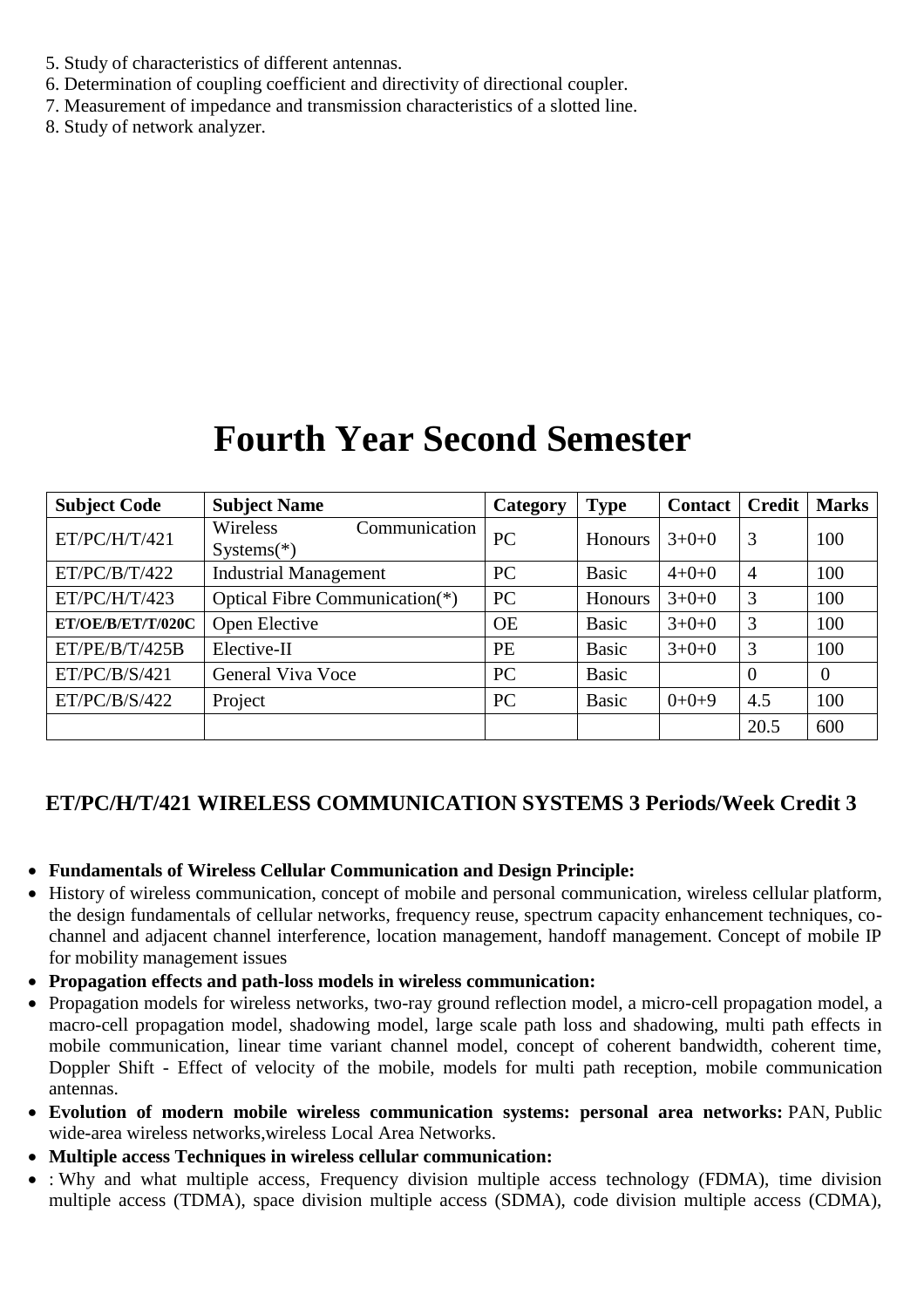spectral efficiency of different wireless access technologies: spectral efficiency in FDMA system, spectral efficiency in TDMA system, spectral efficiency for DS-CDMA system.

### **Evolution of Mobile communication Networks:**

 First generation Analog circuit based network, AMPS, Second Generation Mobile Networks-GSM: architecture and protocols, access technology, call set up procedure, 2.5 G networks: evolution to GPRS, concept of data communication on GPRS, session management and PDP Context, data transfer through GPRS network and routing. Introduction to 3G – 3GPP and 3GPP2 , The WCDMA based universal mobile telecommunication system (UMTS), concept of long term evolution 4G and 5G.

#### **Text Books:**

- 1. Wireless Communication : Principle and Practice, T.S. Rappaport, Pearson Publication
- 2. Wireless Communication Networks, 3G and Beyond, ItiSahaMisra, 2<sup>nd</sup> edition, Mc. GrawHill India

**Reference Books:** Modern Wireless Communications, by [Simon Haykin](https://www.rediffmail.com/cgi-bin/red.cgi?red=https%3A%2F%2Fwww%2Eamazon%2Ein%2Fs%2Fref%3Ddp%5Fbyline%5Fsr%5Fbook%5F1%3Fie%3DUTF8%26amp%3Bfield%2Dauthor%3DSimon%2BHaykin%26amp%3Bsearch%2Dalias%3Dstripbooks&isImage=0&BlockImage=0&rediffng=0&rogue=aa0cba11b2a77d99dbbe1f7c18c46df737b11b3e&rdf=VXMGbAVnUjsFMVN0CjQ=) and [Michael Moher](https://www.rediffmail.com/cgi-bin/red.cgi?red=https%3A%2F%2Fwww%2Eamazon%2Ein%2Fs%2Fref%3Ddp%5Fbyline%5Fsr%5Fbook%5F2%3Fie%3DUTF8%26amp%3Bfield%2Dauthor%3DMichael%2BMoher%26amp%3Bsearch%2Dalias%3Dstripbooks&isImage=0&BlockImage=0&rediffng=0&rogue=c157cb52ea8dbc5c0c6b60c7bf517a8ac5037504&rdf=VHIHbQNhVTwANFVyCzU=) , Pearson 2011 **ET/PC/B/T/422 INDUSTRIAL MANAGEMENT 4 Periods/Week Credit 4**

- **Growth of industries, management thoughts and scientific management, taylorism;** factory system of production, introduction to management problems, types of manufacture, planning analysis and control aspects in industries.
- **Types of business ownership**, means of finance and business combinations, organization structures, committee organization, authority and responsibility, duty and span of control. Plant location, factory buildings and physical facilities, plant layout, tools and techniques of plant layout, materials - handling arrangements.
- **Product development, standardization, simplification and diversification.** Functions of production, planning and control, production forecasting, production scheduling and network techniques, Gantt chart, CPM, pert etc. work study, job evaluation and merit rating; purchase system and inventory control. inspection and quality control of systems, statistical quality control, maintenance and replacement policies for machine and equipments; decision making theories, breakeven analysis cost benefit analysis, evaluation of financial and managerial efficiencies.
- **Introduction to operational research techniques**. Application of fuzzy logic in modern management concepts. Human relations in industry and labour compensation. personnel management, provision of industrial legislations in India. Wage and salary administrations. Welfare and safety provisions, trade union acts. Study of environmental impacts and environmental laws

# **ET/PC/H/T/423 OPTICAL FIBRE COMMUNICATION 3 Periods/Week Credit 3**

- **Propagation of signals in optical fiber:** loss and bandwidth windows, intermodal dispersion, waveguide properties, fiber modes, polarization modes and dispersion, chromatic dispersion, nonlinear effects, Raman scattering, self phase modulation, cross phase modulation, four-wave mixing, solitons.
- **Components:** couplers, isolators and circulators, , multiplexers and filters, Bragg and fiber gratings, Fabry –Perot filters, multilayer dielectric thin film filters, Mach-Zehnder interferometers, arrayed waveguide grating, acousto-optic tunable filter.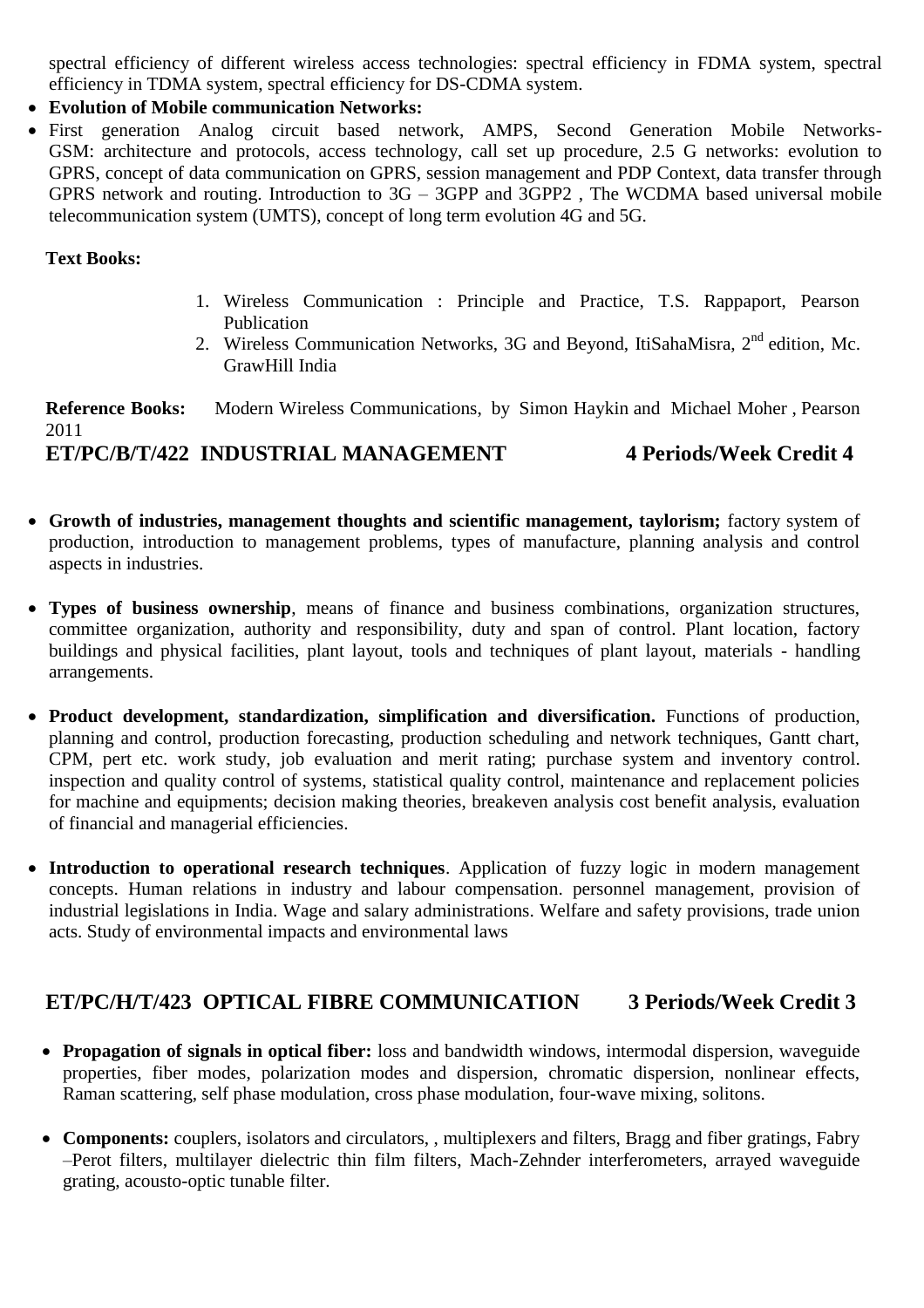- **Optical amplifiers:** stimulated emission, spontaneous emission, Erbium-doped fiber amplifiers, Raman amplifiers, semiconductor optical amplifiers.
- **Transmitters:** lasers, light emitting diodes, tunable lasers, direct and external modulation, pump sources for Raman amplifiers. Detectors: photo-detectors, front end amplifiers.
- **Optical switch fabric:** crossbar, Closs, Spanke, Benes, Spanke-Benes, optical switch technologies, bulk mechanical switches, MEMs switches, liquid crystal switches, electro-optic and thermo-optic switches, SOA switches.
- **Wavelength converters:** optoelectronic approach, optical gating, interferometric techniques. Modulation: subcarrier modulation and multiplexing, clipping and intermodulation products, spectral efficiency, optical duobinary modulation, optical single sideband modulation, multilevel modulation.
- **Demodulation:** Ideal receiver, direct detection receiver, front end amplifier noise, APD noise, optical preamplifiers, bit error rates, coherent detection, timing recovery, equalization, error detection and correction.
- **Transmission system engineering:** system model, power penalty, crosstalk, overall design considerations.

### **Text/Reference Books:**

- 1. Optical Fibre Communication, Keiser.
- 2. Optical Fibre Communication-Principle and Practice, J. M. Senior Kane

# **DEPARTMENTAL ELECTIVES**

# **ET/PE/B/T/414 ADVANCED DIGITAL SIGNAL PROCESSING 3 Periods/Week Credit 3**

#### **Review of Digital Filter Design:**

Digital filter design specifications, Linear phase FIR filters, FIR filter design using windowing method and frequency sampling method, Optimum equiripple design of FIR filters-Alteration theorem, IIR filter design using Impulse invariant transformation and Bilinear transformation methods, Discrete-time Butterworth and Chebyshev filter design, Quantization effects in digital filters.

#### **Digital Signal Processors:**

Digital signal processor architecture, Circular buffering, MAC and barrel shifting, General-purpose digital signal processors, Implementation of DSP algorithms on general-purpose digital signal processors, Special purpose DSP hardware. Case study of TMS320C6713 processor and SHARC processor.

#### **Linear Prediction:**

Lattice structure realization, Forward linear prediction-Autocorrelation method, Covariance method, Lattice methods-Burg algorithm, Line spectral frequencies, Line spectral pair frequencies, Linear prediction based Vocoders.

#### **Multirate Processing:**

Decimation by an integer factor D, Interpolation factor by an integer factor I, Sampling rate conversion by a factor I/D, Efficient implementation of Decimator/Interpolator, Polyphase filter structures. Multistage filter design, Design of DFT filter bank, Oversampling ADC/DAC.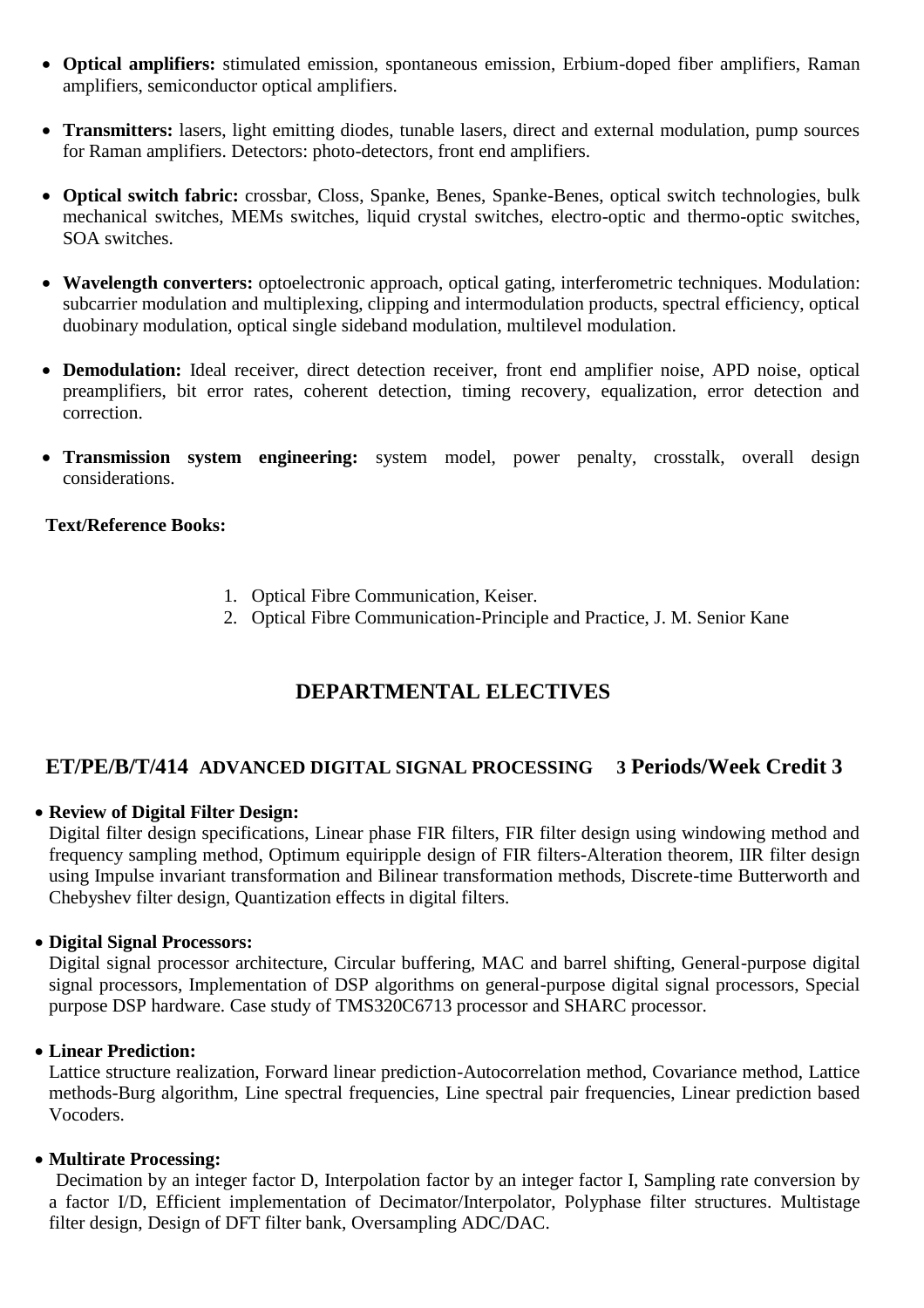#### **Adaptive Filters:**

FIR adaptive filters, Adaptive filters based on steepest descent method, Widrow Hoff LMS adaptive algorithm, Adaptive channel equalization, Adaptive echo cancellation, Adaptive noise cancellation, RLS adaptive filters.

#### **Spectrum Estimation and Analysis:**

Estimation of density spectrum, Nonparametric methods- use of DFT, Barlett method, Welch method; Parametric methods- AR model, MA model, ARMA model; Evaluation of Formants, Evaluation of Cepstrum, Evaluation of higher order spectra.

#### **Text/Reference Books:**

- 1. J. G. Proakis, D. G. Manolakis, Digital Signal Processing: Principles, Algorithms and Applications, Prentice Hall.
- 2. E. Ifeachor, B. W. Jervis, Digital Signal Processing: A Practical Approach, Pearson.

# **ET/PE/B/T/414 ADVANCED ALGORITHMS 3 Periods/Week Credit 3**

Time-complexity Analysis, Dynamic Programming and Greedy Algorithms, Minimum Spanning Trees – Algorithms of Kruskal and Prim, Single-Source Shortest Paths – Bellman-Ford and Dijkstra's Algorithms, All-Pairs Shortest Paths – Floyd-Warshall Algorithm, Maximum-Flow Minimum-Cut – Ford-Fulkerson Algorithm, Linear Programming, NP-Completeness, Approximation Algorithms.

#### **Text/Reference Books:**

1. T.H. Cormen, C.E. Leiserson, R.L. Rivest and C. Stein, "Introduction to Algorithms", Prentice Hall of India.

# **ET/PE/B/T/414 MEMS AND NEMS 3 Periods/Week Credit 3**

**Introduction to microsensors, microelectromechanical systems (MEMS) and microinstruments.** Evolution of MEMS &Microsensors, MEMS &Microsensors applications, Microelectronic technologies for MEMS, MEMS materials (substrate and wafers, Silicon, silicon compounds, polymers, crystal structure, single crystal and polycrystalline, mechanical properties, gallium arsenide, quartz, piezo-electric crystals, polymers, packaging materials); Micromachining Technology – Surface and Bulk Micromachining, Lithography, Thin film deposition – spin coating, thermal oxidation, chemical vapour deposition (CVD), LPCVD poly silicon deposition, electron beam evaporation, sputtering; doping, oxidation, Wet etchingisotropic and anisotropic, Etch stop – Electrochemical etching, Dry etching, as well as their combination in process integration, Comparison of Bulk and Surface micromachining, LIGA; SU-8; Moulding processes; Stiction.

**Micro and nano mechanics –** principles, methods and strain analysis, MicromachinedMicrosensors and Microactuators, Mechanical, Inertial, Pull-in parallel plate capacitor, Pressure Sensor: piezo-resisitivity; Diffused Si, Poly, porous Si Beams: Structure; force, moments, spring constant; Stress, pull-in, pull-out; resonance frequency, etc. Accelerometer, Quasistatic, capacitive, equivalent circuit; Thermal sensors – thermopiles, thermistors, micromachined thermocouple probes, thermal flow sensors, MEMS magnetic sensor, thermally activated MEMS relay, Thermal accelerometer: Rate Gyroscope; Biosensor and BioMEMS; Microfluidics; Digital Microfluidics; Ink jet printer, Optical MEMS: Displays -DMDs, LGVs, active and passive components, Data storage cantilever;RF MEMS: switches, active and passive components;Measurement principles for MEMS transducers.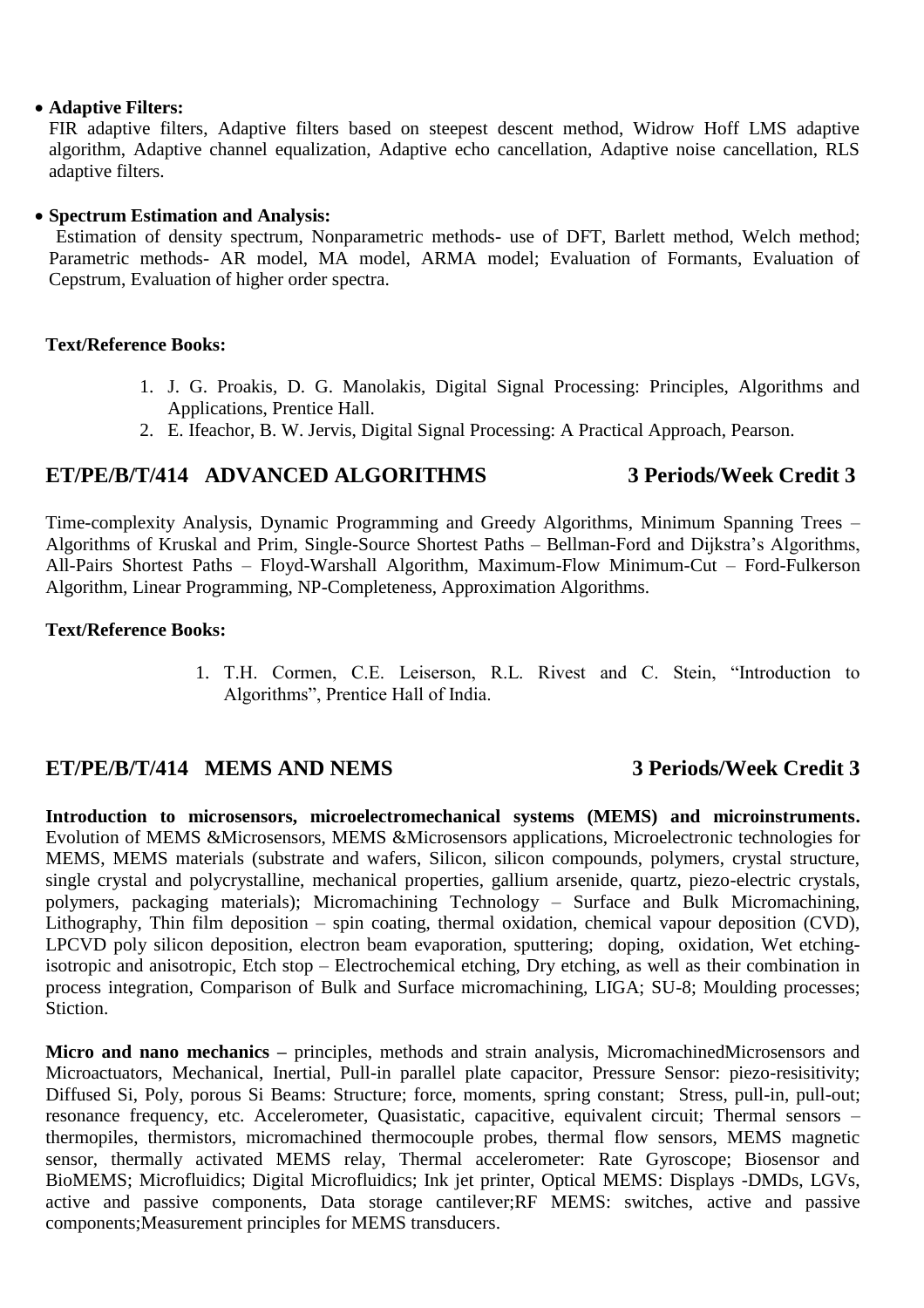**Microsystems Technology,** Design methods and design constraints for sensitivity and stability, Implementation of control methods and improving measurements sensitivity, linearity and reproducibility; Integrated Smart Sensors and MEMS, Interface Electronics for MEMS, Introduction to MEMS Simulators: COMSOL &Intelli-suite, Bonding & Packaging of MEMS, Scaling, Conclusions & Future Trends.

**Introduction to NEMS, MEMS vs. NEMS, NEMS physics –** manifestation of charge discreteness, quantum electrodynamical (QED) forces, quantum interference, quantum resonant tunneling and quantum transport, Wave phenomena in periodic and aperiodic media – electronic and photonic band gap crystals and their applications, NEMS architecture, Surface Plasmon effects and NEMS fabrication for nanophotonics and nanoelectronics, Surface Plasmon detection – NSOM/SNOM.

### **Text/Reference Books:**

1. Introduction to Micro-Electro-Mechanical Microwave Systems, H. J. De Loss Santos, 2nd edition, Norwood, MA: Artech, 2004

2. Introduction to Microelectronics Fabrication, Vol. V, G. W. Neudeck and R. F. Pierret (eds.), Addison– Wesley, 1988

3. Electromechanical Sensors and Actuators, Ilene J. Busch-Vishniac, Springer, 2008

# **ET/PE/B/T/414 MODERN DEVICES FOR VLSI CIRCUITS 3 Periods/Week Credit 3**

**Advanced MOSFET devices:** Basics of MOSFET, Device scaling in MOSFETs, Types of scaling, impact of scaling: Short channel effects:few types of short channel effects: Drain-induced barrier lowering, Hot carrier effect, threshold voltage lowering, Subthreshold slope degradation and their discussions, Velocity Saturation and High-Field Transport, Channel Length Modulation, Source-Drain Series Resistance, MOSFET Degradation and Breakdown at High Fields,improved MOSFET structures: Silicon-On-Insulator (SOI) MOSFET: fabrication of SOI technology, SOI CMOS Partially Depleted SOI MOSFETs, Fully Depleted SOI MOSFETs, advantages and disadvantages of SOI technology, Silicon-On-Nothing (SON) MOSFET, fabrication of SON technology, advantages of SON technology.

**Multi-gate MOSFET devices:** Double-Gate MOSFETs:An Analytic Drain Current Model for Symmetric DG MOSFETs, the Scale Length of Double-Gate MOSFETs ,fabrication requirements and Challenges ofDG MOSFETs, Tri-gate MOSFET: advantages over planar MOSFETs, Gate-all-around MOSFETs, Work Function Engineering in MOSFETS: Dual-Material Gate, Triple-Material Gate, Linearly Graded Binary Metal Alloy Gate, Lateral Channel Engineered MOSFETs: Graded Channel technology, halo doped MOSFET, Strained Silicon channel, dielectric pocket induced MOSFET, Dielectric Engineered MOSFET: Use of High-k gate stack architecture: vertically stacked and horizontally stacked, Source and Drain engineering in MOSFETs.

**Heterojunction Devices:** Concept of a heterojunction, Energy band diagram, Heterojunction bipolar transistor (HBT), High electron mobility transistor (HEMT), Photonic Devices.

*Quantum-Effect Devices:* Tunnel effect, Tunnel diode, Tunnel junction, Double tunnel junction, Singleelectron transistor, Tunneling Field Effect Transistor, Spintronics devices.

#### **Text/Reference Books:**

- 1. J. P. Colinge and C. A. Colinge,"Physics Of Semiconductor Devices", Kluwer Academic Publishers
- 2. Yuan Taur and Tak H. Ning, "Fundamentals of Modern VLSI devices", Cambridge University Press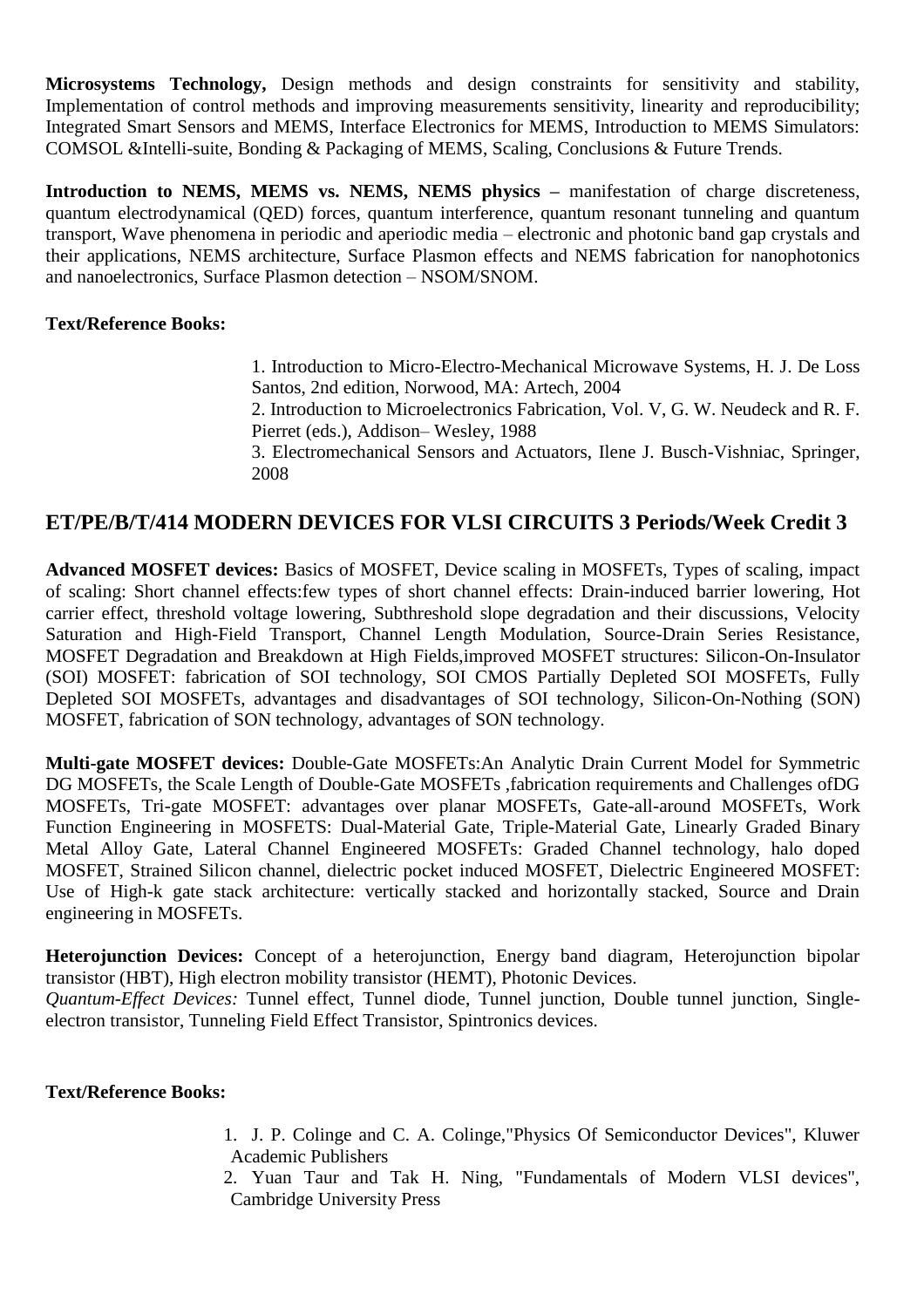# **ET/PE/B/T/414 INTRODUCTION TO ARM ARCHITECTURE 3Pds/Week Credit 3**

**Part I;Architecture and Assembly Language Programming:**History of the ARM Processor – ARM Architecture – Interrupt Vector Table – ARM Instruction Set : Conditional Execution, Arithmatic, Logical, Compare, Multiplication, Division, Branch, Load and Store Instructions – Read only and Read / Write Memory

**Part II:Peripheral Programming of ARM using C:**Block Diagram and Features of LPC314x Family - Peripherals – ARM9 – ARM Cortex – M3

### **Text Book / Reference Book:**

1. Embedded Systems : An Integrated Approach, 1/e – 2013 By Lyla B Das, Pearson

2. ARM System on Chip Architecture, 2/e Paperback – 2012 By Steve [Furber,](https://www.amazon.in/s/ref=dp_byline_sr_book_1?ie=UTF8&field-author=Furber&search-alias=stripbooks) Pearson

# **ET/PE/B/T/414 PATTERN ANALYSIS AND MACHINE INTELLIGENCE 3 Pds/Week Credit 3**

1.Statistical Pattern Classification: Linear discriminant analysis, Bayesian classification, model-free technique including the K-nearest neighbors method.

2. Neural Classifiers: Perceptron, Multi-layered perceptrons and back-propagation algorithm, support vector machine classifier.

3. Clustering Techniques: K-means, Fuzzy C-means, SOFM Neural net, Hopfield neural net.

4. Feature Minimization Techniques: Principal component analysis, iIndependent component analysis.

5. Intelligent Search: Problem solving by search, Heuristic search.

6. Machine Learning Techniques: Decision tree learning; analogy based learning, inductive learning, Qlearning.

7. Reasoning Using Logic: Propositional and predicate logic, unification and resolution principle, deductive and abductive reasoning, fuzzy reasoning. 8. Perception: Visual and linguistic perception.

# **ET/PE/B/T/425 SIGNAL PROCESSING ARCHITECTURE 3 Periods/Week Credit 3**

# **Pipelining and Parallel Processing:**

Typical DSP algorithms, Representation of DSP algorithms, Data flow graph and dependence graphs – critical path, Loop bound and Iteration bound, Algorithms for computing iteration bound, Pipelining and parallel processing of FIR filters.

# **Algorithmic Strength Reduction-I:**

Retiming – definition and properties, Unfolding – an algorithm for unfolding, properties of unfolding, sample period reduction and parallel processing applications, Algorithmic strength reduction in filters and transforms – 2-parallel FIR filter, 2-parallel fast FIR filter.

# **• Systolic Architecture Design:** Systolic Systolic Systolic Systolic Systolic Systolic Systolic Systolic Systolic Systolic Systolic Systolic Systolic Systolic Systolic Systolic Systolic Systolic Systolic Systolic Systolic

array design methodology, FIR systolic arrays, Selection of Scheduling vector, Matrix-matrix multiplication and 2-D Systolic array design, Systolic design for space representations.

# **Algorithmic Strength Reduction- II:**

Fast convolution – Cook-Toom algorithm, Iterated convolution, Cyclic convolution, Pipelined and parallel recursive filters – Look-ahead pipelining in first-order IIR filters, Parallel processing of IIR filters, combined pipelining and parallel processing of IIR filters.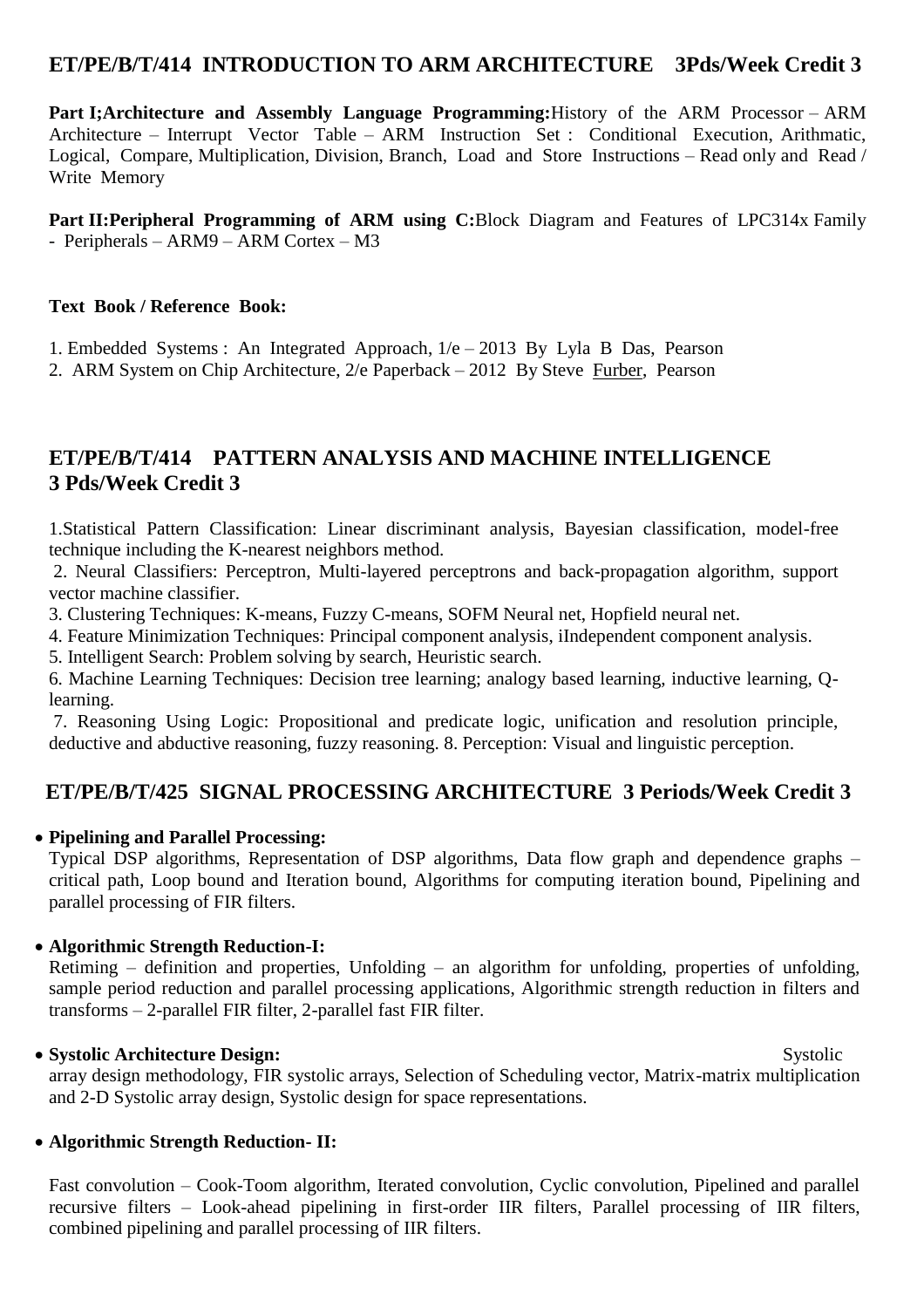#### **Numerical Strength Reduction:**

Subexpression elimination, multiple constant multiplication, iterative matching, synchronous pipelining and clocking styles, clock skew in edge-triggered single phase clocking, two-phase clocking.

### **Bit-level Arithmetic Architectures:**

Parallel multipliers with sign extension, parallel carry- ripple and carry save multipliers, Design of Lyon's bit-serial multipliers using Horner's rule, bit-serial FIR filter. Distributed arithmetic fundamentals and FIR filters.

#### **Text/Reference Books:**

- 1. Keshab K. Parhi, VLSI Digital Signal Processing Systems: Design and Implementation, Wiley.
- 2. U. Meyer Baese, Digital Signal Processing with Field Programmable Gate Arrays, Springer

# **ET/PE/B/T/425 CRYPTOGRAPHY AND NETWORK SECURITY 3 Periods/Week Credit 3**

### **Basics of Cryptography:**

Introduction, Overview on Modern Cryptography, Classical Cryptosystems, Cryptanalysis of Classical Cryptosystems, Probability and Information Theory, Shannon's Theory.

### **Symmetric Key Cryptography:**

Algebraic structures, Modular arithmetic, Euclid's algorithm, Groups, Rings, Fields, Finite fields, Block cipher design principles, Block cipher mode of operation, Principle of DES, Strength of DES, Evaluation criteria for AES, Advanced Encryption Standard, Stream Ciphers, Pseudorandom functions, Hash functions, Message Authentication Codes, RC4, Key distribution, Differential cryptanalysis, linear cryptanalysis and other basic cryptanalysis techniques.

#### **Asymmetric Key Cryptography:**

Primes, Primality Testing, Factorization, Euler's totient function, Fermat's and Euler's Theorem, Chinese Remainder Theorem, RSA cryptosystem, Key distribution, Key management, Diffie Hellman key exchange, ElGamal cryptosystem, Elliptic curve arithmetic, Elliptic curve cryptography.

#### **Network Security:**

Authentication Applications: Kerberos, X.509 Directory Authentication Service; Electronic Mail Security: Pretty Good Privacy (PGP), S/MIME; IP Security: IP Security Overview, IP Security Architecture, Authentication Header, Encapsulating, Security Payload, Combining Security Associations, Key Management; Web Security: Web security requirements, Secure Socket layer (SSL) and Transport layer Security (TLS), Secure Electronic Transaction (SET); Firewalls; Intruders and Viruses; Malware; Softwarebased attacks; Digital Right management.

#### **Text/Reference Books:**

1. Douglas Stinson, "Cryptography Theory and Practice", 2nd Edition, Chapman & Hall/CRC.

2. B. A. Forouzan, "Cryptography & Network Security", Tata McGraw Hill.

3. W. Stallings, "Cryptography and Network Security", Pearson Education.

4. Matt Bishop, "Computer Security", Pearson Education.

5. Wade Trappe, Lawrence C Washington, "Introduction to Cryptography with coding theory", Pearson.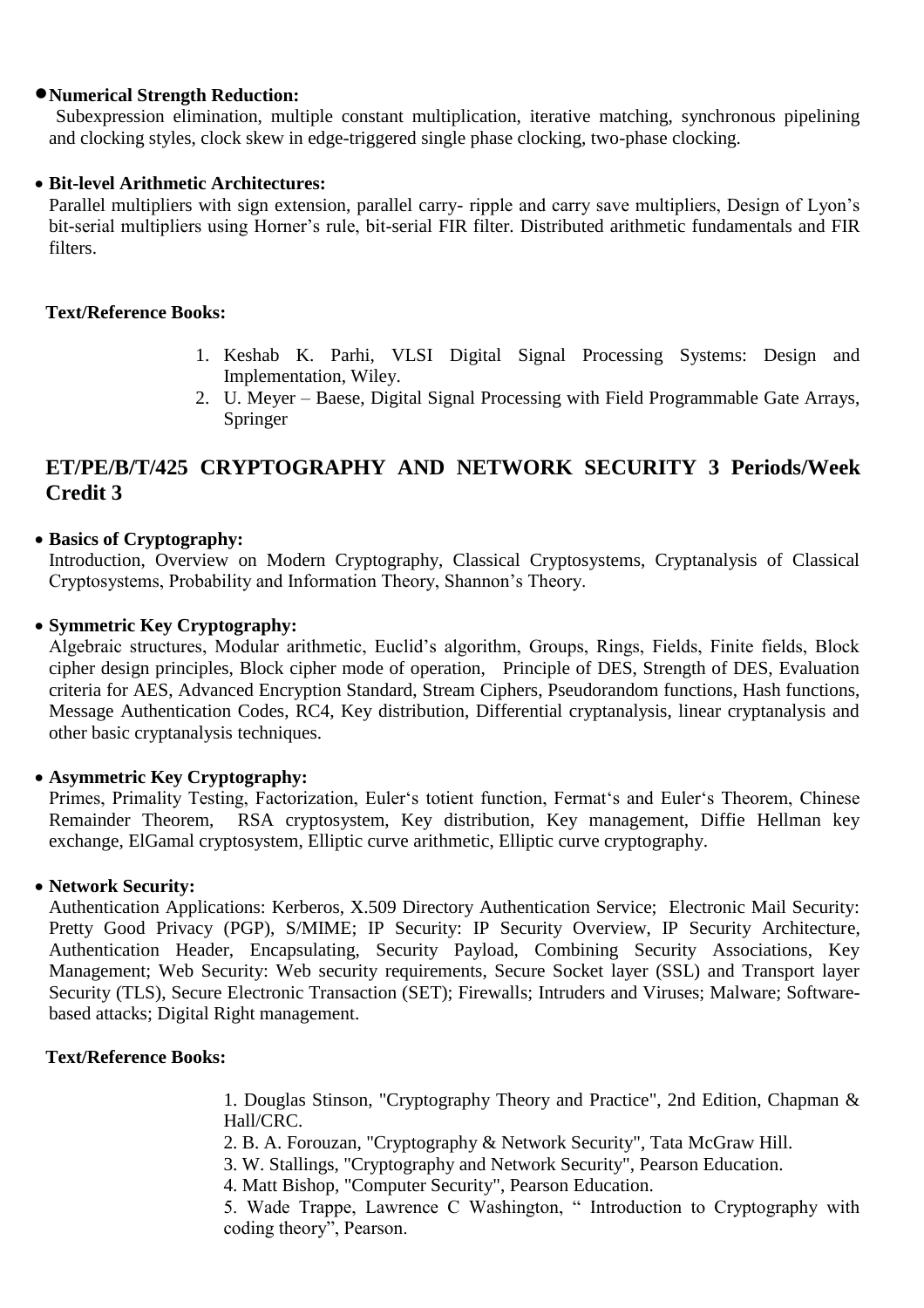# **ET/PE/B/T/425 PATTERN RECOGNITION 3 Periods/Week Credit 3**

Basics of Probability, Parametric Decision Making – Parameter Estimation from Samples, Bayesian Classifier, Decision Regions, Hidden Markov Models, Expectation Maximization Algorithm, Nonparametric Decision making – Histogram, Parzen Window, k Nearest Neighbor algorithm, Neural Classifiers – Perceptrons for linear and nonlinearly separable pattern classes, Support Vector Machines – linear, nonlinear, kernelized, Feature Selection and Dimensionality Reduction – KarhunenLoeve Transform and Principal Component Analysis, Linear Discriminant Analysis, Clustering Algorithms – Hierarchical, Partitional, Graph-based, Learning-based, Clustering via cost optimization.

# **Text/Reference Books:**

- 1. Pattern Recognition and Image Analysis by E. Gose, R. Johnsonbaugh and S. Jost, Prentice Hall of India.
- 2. Pattern Recognition by S. Theodoridis and K. Koutroumbas, Elsevier.
- 3. Pattern Classification by R. Duda, P.E. Hart and D.G. Stork, Wiley.

# **ET/PE/B/T/425 ADVANCED ELECTRONIC DEVICES 3 Periods/Week Credit 3**

- **Optoelectronic and Display Devices:** Avalanche photodiode, photo-Darlington andphoto FET, Dynamic scattering and field-effect LCD: operation & electricalcharacteristics, Gas discharge displays, Laser diodes, optoelectronic couplers**.**
- **High Frequency Devices:** Metal semiconductor field effect transistor (MESFET).
- **Miscellaneous Devices:** Thermistor, VVC diodes, Lambda diodes**.**
- **Quantum devices:** Concept of quantum well and Quantum confinement, Quantum wiresand Quantum dots, Wave function modulator, Band gap engineering, Heterostructures,Superlattice, High electron mobility transistor (HEMT), Heterojunction bipolar transistor(HBT), Resonant tunneling diode (RTD).
- **Basic concepts:** Single electron transistor, Spintronic devices, Carbon nanotubes**.**

#### **Text/Reference Books:**

- 1. Davies, Physics of Low-Dimensional Semiconductor
- 2. K.K.Nag, A Complete Guide to Semiconductor Devices.
- 3. Sze &Kwok, Physics of Semiconductor Devices.

# **ET/PE/B/T/425 DIGITAL IMAGE PROCESSING 3 Periods/Week Credit 3**

- **Image Representation and Modeling :**Monochrome and color representation, colorordinate systems Monochrome and Color vision Model, sampling and Quantization – Rectangular and Nonrectangular Grid sampling and interlacing. Optimum Lioyd-Max quantizer, Compandor design, Practical limitations.
- **Image Transforms :** Two dimensional Orthogonal Transforms, Basic Image, Kroneeker products and Dimensionality: proportion Algorithm etc. for D F T. HadamardHaar, Slant, DCT and KL Transforms, SUD techniques Image Enhancement, Point operation, Histogram Modeling, Spatial operations, Transform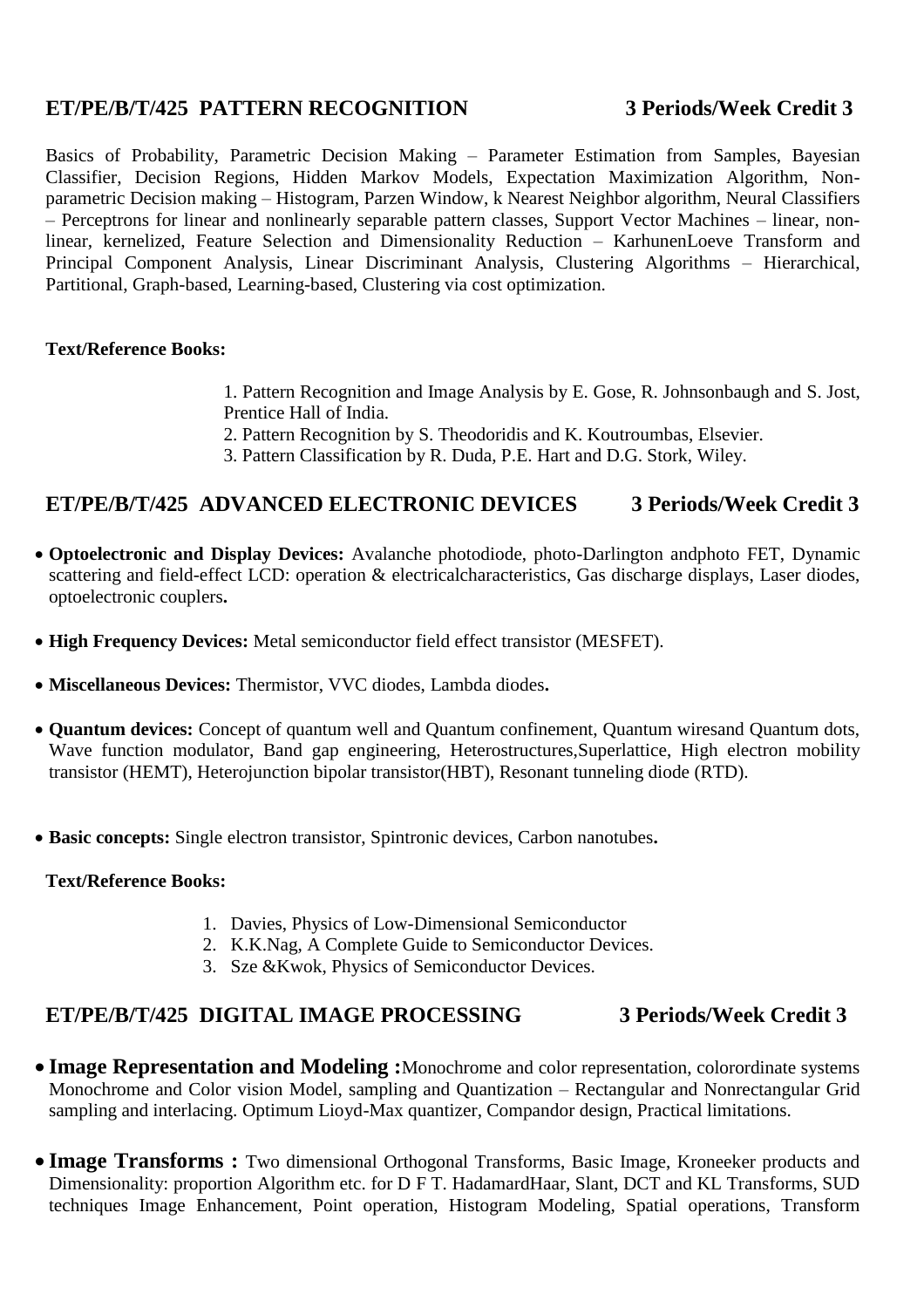cooperations, Image RestorationIncrease and Weian Filtering, Filtering using transforms, Least square and constrained least square restoration. Maximum Entropy Restoration.

- **Image Analysis and Vision :** Spatial features extraction, Transform, Features, Edge detection, Boundary detection, region representation, Moment Refresevation, Structucturessgape, Texture, Scene Matching, Image segmentation and classification techniques.
- **Image Data Compression :**Paxel coding: Entropy coding, Runlength coding, Bit plane coding. Predioctive coding. Delta and DPCM techniques, Transform coding –zonal versus threshold coding. Adaptive transform coding. Vector quantization for compression

### **Text/Reference Books:**

1. Rafale C.Gonzales& R. E. Woods, Digital Image Processing

# **ET/PE/B/T/425 POWER OPTIMIZATION TECHNIQUES IN VLSI CIRCUITS 3 Pds/Week Credit 3**

**VLSI Design:** Overview of digital VLSI design flow; High-level Synthesis, logic synthesis and physical synthesis and optimization techniques; Impact of compiler optimization on hardware synthesis, 2-level logic optimization, multi-level logic optimizations.

**Technology Mapping:** DSP and RAM inference for FPGA. RTL Optimizations: Area, power and timing optimization techniques like retiming, register balancing, folding. Pipelining and clock gating.

**VLSI Test:** Introduction to Automatic Test Pattern Generation (ATPG), optimization Techniques for ATPG, design for Testability, optimization Techniques for design for testability, High-level fault modeling.

**RTL level Testing Verification**: LTL and CTL based hardware verification, verification of large systems, binary decision diagram (BDD) based verification, arithmetic decision diagram based (ADD) and high-level decision diagram (HDD) based verification, symbolic model checking, bounded model checking.

#### **Text/Reference Books:**

- 1. Neelam Swami "Synthesis of High Performance Low Power CMOS Circuit Design: Power Optimization Approach"LAP LAMBERT Academic, 2012
- 2. Gary K. Yeap, "Practical Low Power Digital VLSI Design", KAP, 2002
- 3. Rabaey, Pedram, "Low Power Design Methodologies", Kluwer Academic, 1997
- 4. Kaushik Roy, Sharat Prasad, "Low-Power CMOS VLSI Circuit Design", Wiley, 2000

# **ET/PE/B/T/425 INTRODUCTION TO INTERNET OF THINGS (IOT) 3Pds/WkCredit 3**

Introduction to IoT: Sensing, Actuation, Basics of Networking, Communication Protocols, Sensor Networks, Machine-to-Machine Communications, Interoperability in IoT, Introduction to Arduino Programming, Integration of Sensors and Actuators with Arduino, Introduction to Python programming, Introduction to Raspberry Pi, Implementation of IoT with Raspberry Pi,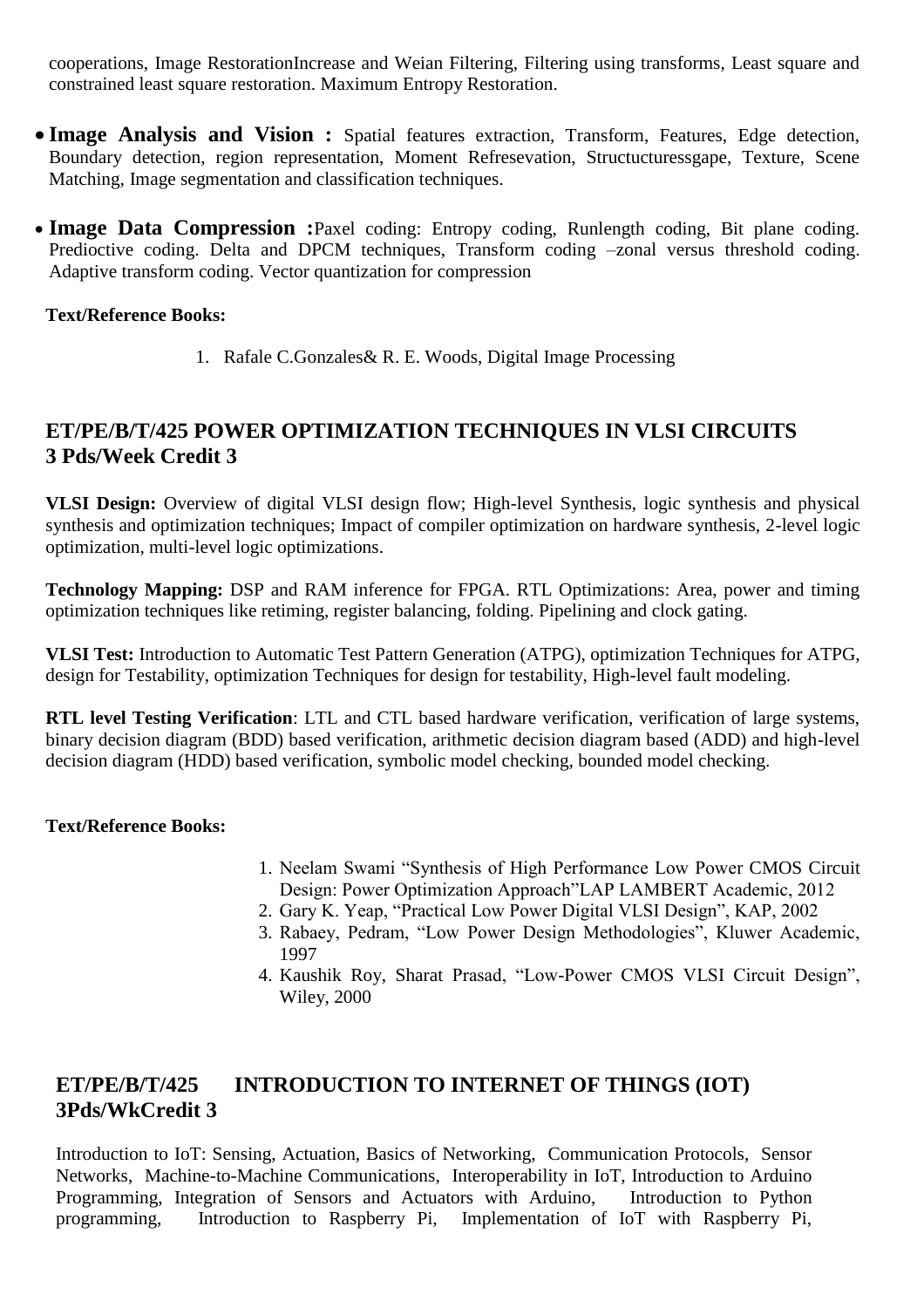Introduction to SDN, SDN for IoT, Data Handling and Analytics, Cloud Computing, Sensor-Cloud, Fog Computing, Smart Cites and Smart Homes, Connected Vehicles, Smart Grid, Industrial IoT, Case Study: Agriculture, Healthcare, Activity Monitoring

# **ET/PE/B/T/425 CYBER SECURITY 3Periods/Week Credit 3**

**Introduction to Cyber Security:** Introduction to cyber space and Cyber Security, Internet Governance – Challenges and Constraints, Cyber Threats, Need for a Comprehensive Cyber Security Policy

**Computer security:** Bios security, System security, Boot loader/Boot manager security, Vulnerabilities in hardware, System security: system administrator/root and kernel level security

**LAN/WAN Security:** Network level Vulnerabilities in software and web based services: Data access, Weak Authentication, Unprotected Broadband communications, Poor Cyber Security Awareness.Cyber Security Safeguards:Access control, Authentication, Biometrics, Cryptography, Deception, Denial of Service Filters, Firewalls, Intrusion Detection Systems, Response, Scanning of services and ports

**Data Security and Safeguards:** VIRUS, Trojan, Malicious program, Data access privilege levels and access preventions, antivirus, anti malware, data recovery

**Securing Web Application, Services and Servers:** Basic security for Web based Applications and Services, Basic Security for Simple Object Access Protocol (SOAP) Services, Security Considerations

**Intrusion Detection and Prevention:** Intrusion, Physical Theft, Abuse of Privileges, Unauthorized Access by Outsider, Malware infection, Intrusion detection and Prevention Techniques, Network Session Analysis

**Password security and Encryption:** Password policies, Password shadowing, password crackers, Basic Cryptography, Message Authentication, Digital Signatures, PGP and Public-Key Cryptography

**Network Security:** Firewalls, User Management, VPN Security, Security at the Application Layer, Transport Layer (SSL and TLS) and Network Layer (IPSec).

**Cyber Forensics:** Introduction to Cyber Forensics, Conducting disk-based analysis, Investigating Information-hiding, Scrutinizing E-mail, Validating E-mail header information, Tracing Internet access, Tracing memory in real-time.

# **ET/PE/B/T/425 INDUSTRIAL ELECTRONICS 3 Periods/Week Credit 3**

- Learning the characteristics of Single-&multi-phase rectifiers with filter design; Analysis of power efficiency
- Study of controlled rectification with SCR & TRAIC Devices with communication; UJT firing angle control; Inverter design with complementary transistorized circuit
- Principles of Industrial Welding technique; Resistance wielding; High frequency heating technology; Induction & dielectric heating; Design equations
- Studies on Industrial servo system: DC motor servomechanism; System stability based on Laplace transform model
- Evaluation of Root-Locus, Setting time, rise time, %-overshoot; Problem solving
- Learning characteristics of industrial process controllers (P, I, PID); Controller tuning methods
- Learning the principle of PLC & Relay Ladder Logic; Design Applications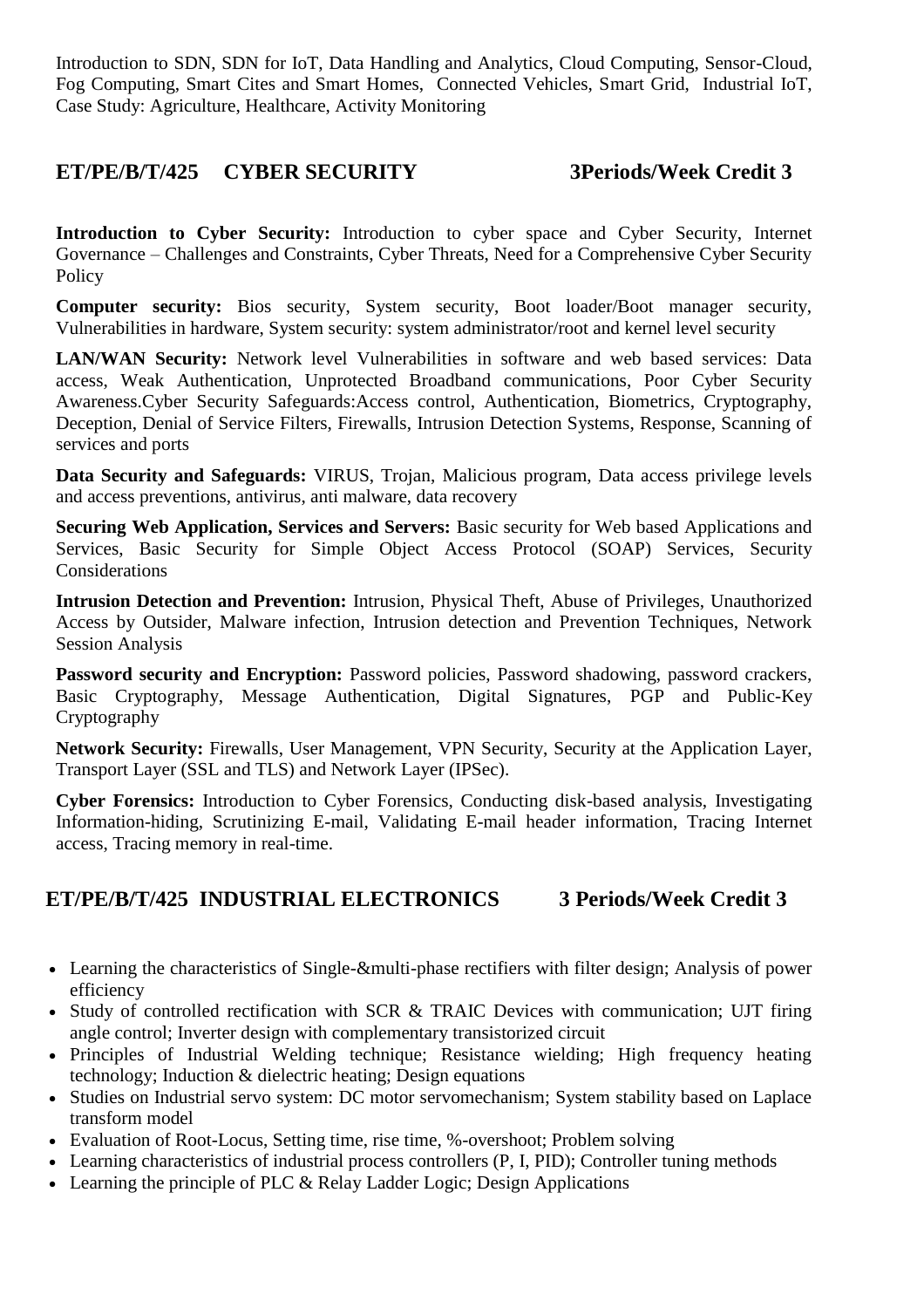### **Text/Reference Books:**

- 1. Terry Bartlet Industrial Electronics (Thomson Delmar learning).
- 2. M.S.J. Asghar Power Electronics (PHI Learning Private Limited).
- 3. V.Jagannathan Introduction to Power Electronics (PHI Learning Private Limited).

# **ET/PE/B/T/425 INSTRUMENTATION AND MEASUREMENTS 3 Periods/Week Credit 3**

- **Characteristics of measurement systems:** Errors in measurements, classification of transducers: variable resistive, inductive, capacitive, photo electric and piezoelectric electric transducers; thermocouple; smart / intelligent sensors.
- **Digital instruments:** Digital frequency meter frequency measurements, errors and reciprocal counting technique; time and ratio measurements; digital voltmeter System (DVM), digital measurement of current, resistance and AC quantities; digital multimeter, digital LCR measurements.
- **Display Systems:**CRO, measurement of voltage, frequency and phase, pulse measurement, oscilloscope probes, dual trace CRO, analog and digital storage oscilloscope.
- **Graphic recording instruments:**Strip Chart Recorder, XY recorder and memory recorder Signal analyzers: Distortion analyzer; spectrum analyzer, Q meter.

### **Text/Reference Books:**

- 1. Electronic Instrumentation and Measurements By David A. Bell, Oxford Higher Education, 3/e
- 2. Modern Electronic Instrumentation and Measurement Techniques, Albert D. Helfrick, William D. Cooper, PHI, (Eastern Economy Edition – EEE)
- 3. Principles of Electronic Instrumentation By D. Patranabis, PHI, EEE

4. A Course in Electrical and Electronics Measurements and Instrumentation By A. K. Sawhney, Dhanpatri& Sons**.**

# **ET/PE/B/T/425 AUDIO AND SPEECH PROCESSING 3 Periods/Week Credit 3**

**Fundamentals of Speech :** The human speech production mechanism, LTI model for speech production, Nature of speech signal, Phonetics, Types of speech, Voiced and unvoiced decision making **[6L]**

**Parameters of Speech :** Pitch frequency, Pitch contour, Pitch period measurement – spectral domain, cepstral domain, Formants, Evaluation of formants – using cepstrum, using log spectrum, Estimation of formants, Spectral parameters of speech **[6L]**

**Linear Prediction of Speech :** Lattice structure realization, Forward linear prediction – Autocorrelation method, Covariance method, Lattice methods-Burg algorithm, Line Spectral frequencies, Line spectral pair frequencies, Linear prediction based Vocoders. **[3L]**

**Speech Quantization and Coding :** Uniform and non-uniform quantizers and coder, Companded quantizer, Adaptive quantizer, Waveform coding of speech, Parametric speech coding techniques, Transform domain coding of speech. **[6L]**